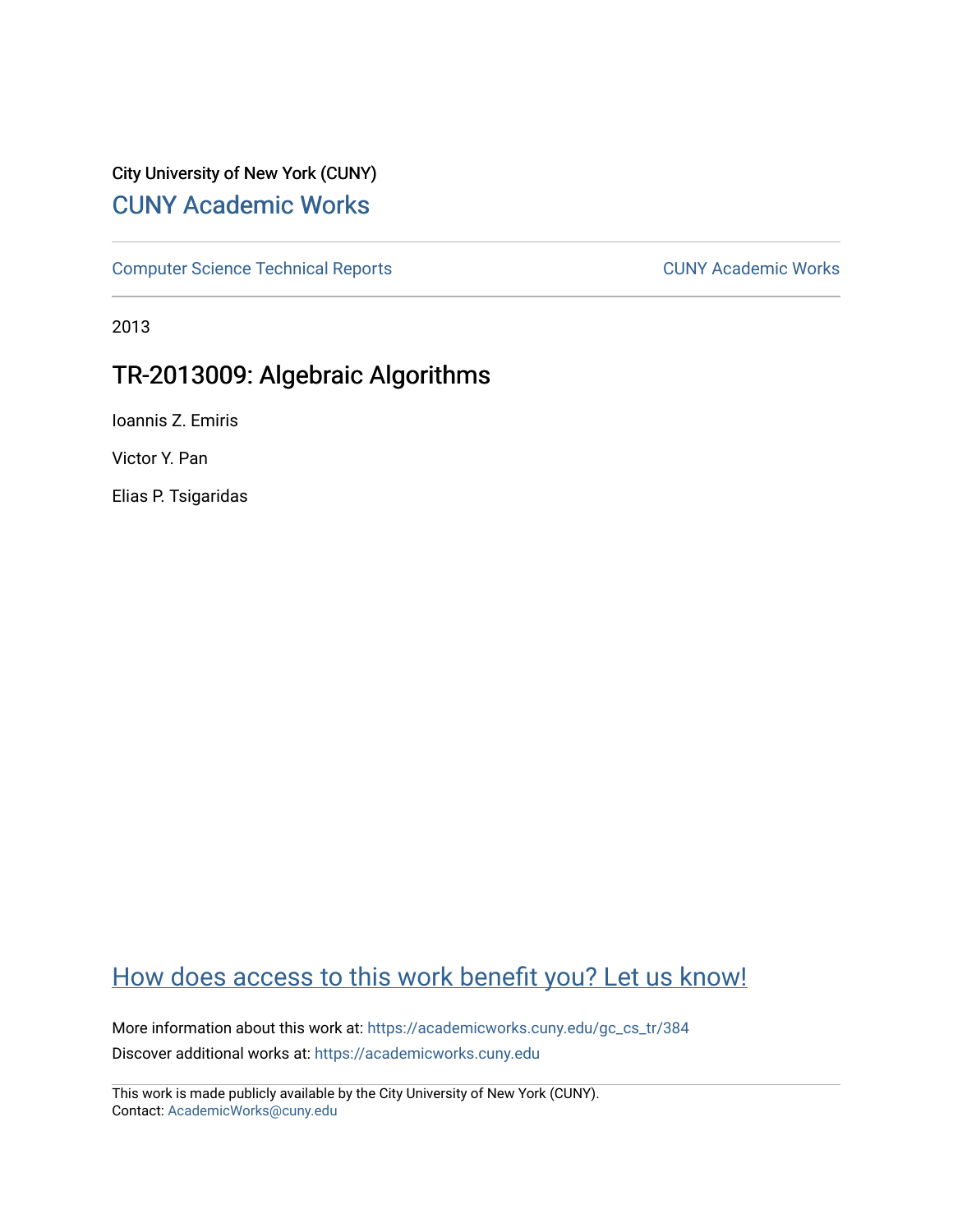Computing Handbook (Third edition)

Volume I: Computer Science and Software Engineering

Allen Tucker, Teo Gonzales and Jorge L. Diaz-Herrera, editors

Taylor and Francis Group Publishers, 2014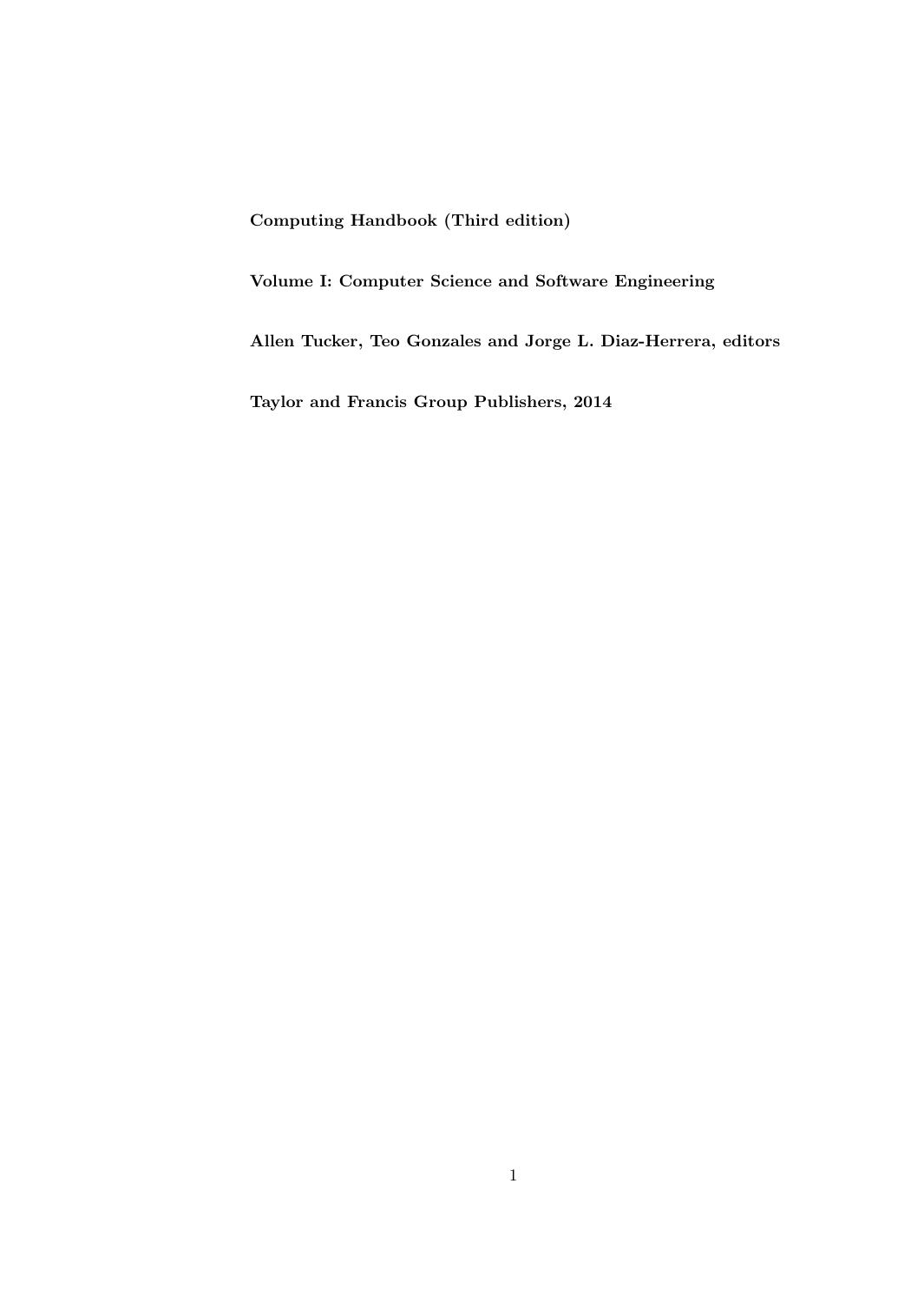#### CHAPTER 10: ALGEBRAIC ALGORITHMS

Ioannis Z. Emiris Department of Informatics and Telecommunications, University of Athens, Athens 15784, Greece. emiris@di.uoa.gr Victor Y. Pan Mathematics and Computer Science Department, Lehman College, City University of New York, Bronx, NY 10468, USA. vpan@lehman.cuny.edu. http://comet.lehman.cuny.edu/vpan/ Elias P. Tsigaridas project PolSys, Laboratoire d' Informatique de Paris 6 Universit Pierre and

Marie Curie and INRIA Paris-Rocquencourt, France elias@polsys.lip6.fr

## 1 Introduction

1

Algebraic algorithms deal with numbers, vectors, matrices, polynomials, formal power series, exponential and differential polynomials, rational functions, algebraic sets, curves and surfaces. In this vast area, manipulation with matrices and polynomials is fundamental for modern computations in Sciences and Engineering. The list of the respective computational problems includes the solution of a polynomial equation and linear and polynomial systems of equations, univariate and multivariate polynomial evaluation, interpolation, factorization and decompositions, rational interpolation, computing matrix factorization and decompositions (which in turn include various triangular and orthogonal factorizations such as LU, PLU, QR, QRP, QLP, CS, LR, Cholesky factorizations and eigenvalue and singular value decompositions), computation of the matrix characteristic and minimal polynomials, determinants, Smith and Frobenius normal forms, ranks, and (generalized) inverses, univariate and multivariate polynomial resultants, Newton's polytopes, greatest common divisors, and least common multiples as well as manipulation with truncated series and algebraic sets.

Such problems can be solved by using the error-free symbolic computations with infinite precision. Computer algebra systems such as Maple and Mathematica compute the solutions based on various nontrivial computational techniques such as modular computations, the Euclidean algorithm and continuous fraction approximation, Hensel's and Newton's lifting, Chinese Remainder algorithm, elimination and resultant methods, and Gröbner bases computation. The

<sup>&</sup>lt;sup>1</sup>This material is based on work supported in part by the European Union through Marie-Curie Initial Training Network "SAGA" (ShApes, Geometry, Algebra), with FP7-PEOPLE contract PITN-GA-2008-214584 (first author), by NSF Grant CCF-1116736 and PSC CUNY Awards 63153–0041 and 64512–0042 (second author), by the Danish Agency for Science, Technology and Innovation (postdoctoral grant), Danish NRF and NSF of China (grant 61061130540), CFEM, and the Danish Strategic Research Council (third author). Sections 3.5, 5, and "Further information" have been written jointly by all authors, Section 4 has been contributed essentially by the first author, the other sections by the second author.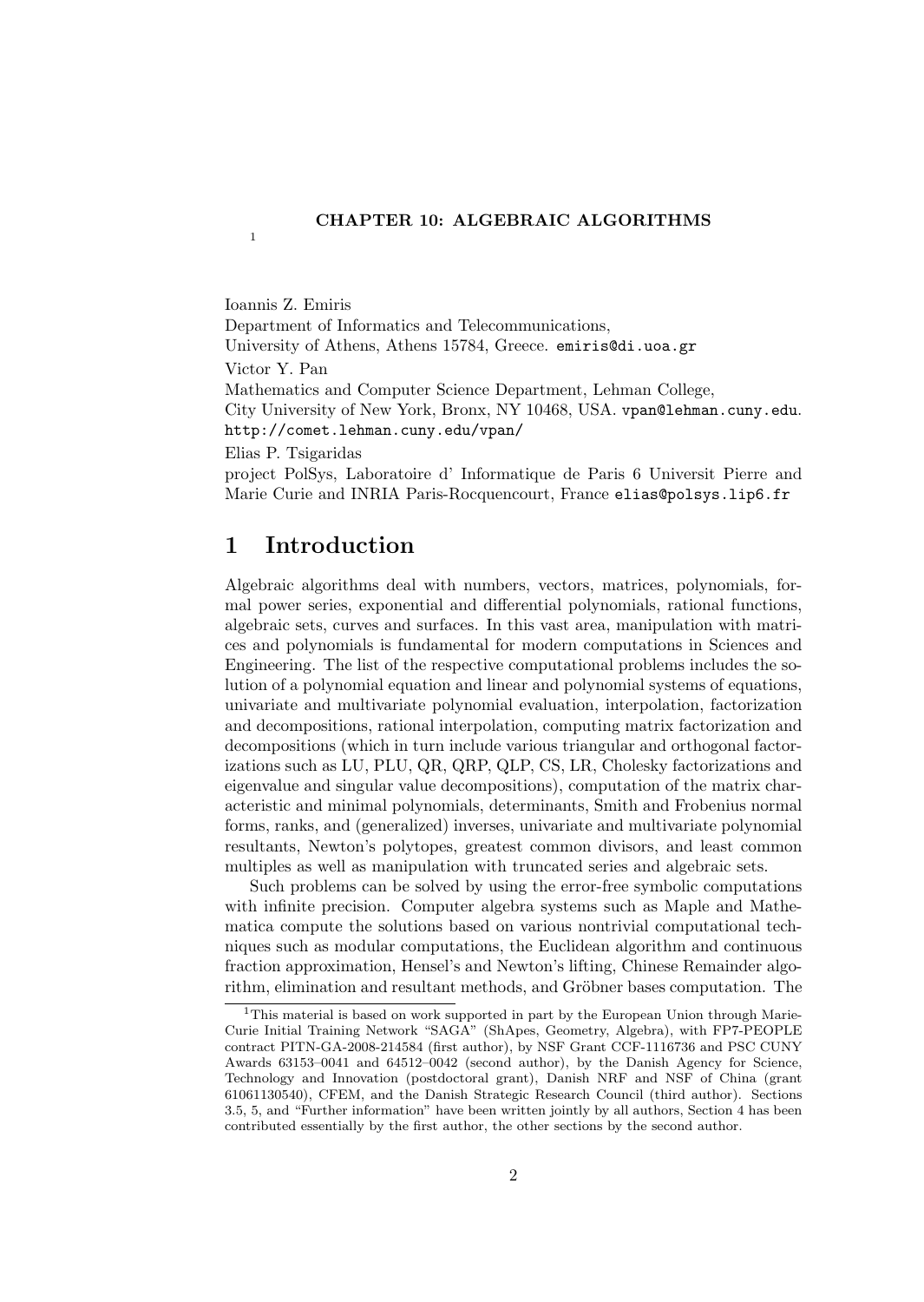price to achieve perfect accuracy is the substantial memory space and computer time required to support the computations.

The alternative numerical methods rely on operations with binary or decimal numbers truncated or rounded to a fixed precision. Operating with the IEEE standard floating point numbers represented with single or double precision enables much faster computations using much smaller memory but requires theoretical and/or experimental study of the impact of rounding errors on the output. The study involves forward and backward error analysis, linear and nonlinear operators, and advanced techniques from approximation and perturbation theories. Solution of some problems involves more costly computations with extended precision. The resulting algorithms support high performance libraries and packages of subroutines such as those in Matlab, NAG SMP, LA-PACK, ScaLAPACK, ARPACK, PARPACK, MPSolve, and EigenSolve.

In this chapter we cover both approaches, whose combination frequently increases their power and enables more effective computations. We focus on the algebraic algorithms in the large, popular and highly important fields of matrix computations and root-finding for univariate polynomials and systems of multivariate polynomials. We cover part of these huge subjects and include basic bibliography for further study. To meet space limitation we cite books, surveys, and comprehensive articles with pointers to further references, rather than including all the original technical papers. Our expositions in Sections 2 and 3 follow the line of the first surveys in this area in [163, 168, 173, 174, 175].

We state the complexity bounds under the random access machine (RAM) model of computation [1, 96]. In most cases we assume the *arithmetic* model, that is we assign a unit cost to addition, subtraction, multiplication, and division of real numbers, as well as to reading or writing them into a memory location. This model is realistic for computations with a fixed (e.g., the IEEE standard single or double) precision, which fits the size of a computer word, and then the arithmetic model turns into the word model [96]. In other cases we allow working with extended precision and assume the *Boolean* or *bit* model, assigning a unit cost to every Boolean or bitwise operation. This accounts for both arithmetic operations and the length (precision) of the operands. We denote the bounds for this complexity by  $\mathcal{O}_B(\cdot)$ . We explicitly specify whether we use the arithmetic, word, or Boolean model unless this is clear from the context.

We write *ops* for "arithmetic operations", "log" for "log<sub>2</sub>" unless specified otherwise, and  $\mathcal{O}_B(\cdot)$  to show that we are ignoring logarithmic factors.

## 2 Matrix Computations

Matrix computations is the most popular and a highly important area of scientific and engineering computing. Most frequently they are performed numerically, with values represented using the IEEE standard single or double precision. In the chapter of this size we must omit or just barely touch on many important subjects of this field. The reader can find further material and bibliography in the surveys [163, 168] and the books [6, 8, 21, 56, 62, 64, 103, 110, 178,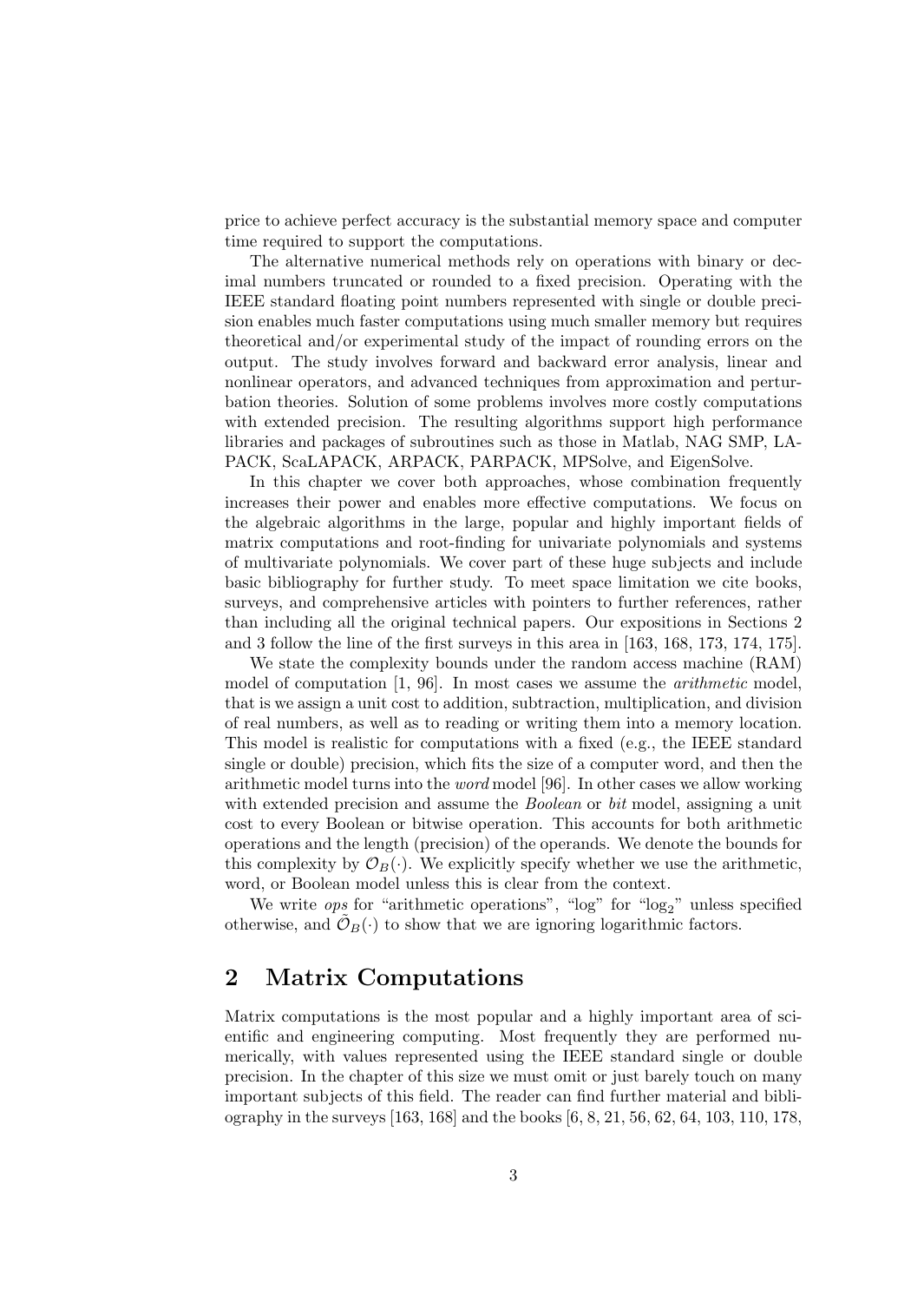223, 228, 240] and for more specific subject areas in [6, 103, 223, 228, 238, 240] on eigendecomposition and SVD, [8, 56, 62, 103, 110, 223, 228] on other numerical matrix factorizations, [23, 130] on the over- and under-determined linear systems, their least-squares solution, and various other numerical computations with singular matrices, [106] on randomized matrix computations, [114, 178] on structured matrix computations, [21, 103, 172, 211] on parallel matrix algorithms, and [43, 47, 66, 67, 96, 97, 115, 116, 169, 172, 202, 183, 227, 239] on "Error-free Rational Matrix Computations", including computations over finite fields, rings, and semirings that produce solutions to linear systems of equations, matrix inverses, ranks, determinants, characteristic and minimal polynomials, and Smith and Frobenius normal forms.

### 2.1 Dense, Sparse and Structured Matrices. Their Storage and Multiplication by Vectors

An  $m \times n$  matrix  $A = [a_{i,j}, i = 1, \ldots, m; j = 1, \ldots, n]$  is also denoted  $[a_{i,j}]_{i,j=1}^{m,n}$  and  $[\mathbf{A}_1 | \dots | \mathbf{A}_m]$ ; it is a 2-dimensional array with the  $(i, j)$ th entry  $[A]_{i,j} = a_{i,j}$  and the jth column  $A_j$ .  $A^T$  is the transpose of A. Matrix A is a column vector if  $n = 1$  and a row vector if  $m = 1$ . Vector  $\mathbf{v} = [v_i]_{i=1}^n$  is an nth dimensional column vector. The straightforward algorithm computes the product Av by performing  $(2n - 1)m$  ops; this is optimal for general (dense unstructured)  $m \times n$  matrices, represented with their entries, but numerous applications involve structured matrices represented with much fewer than mn scalar values. A matrix is singular if its product by some vectors vanish; they form its null space.

An  $m \times n$  matrix is *sparse* if it is filled mostly with zeros, having only  $\phi = o(mn)$  nonzero entries. An important class is the matrices associated with graphs that have families of small separators [102, 134]. This includes banded matrices  $[b_{i,j}]_{i,j}$  with small bandwidth 2w+1 such that  $b_{i,j} = 0$  unless  $|i-j| \leq w$ . A sparse matrix can be stored economically by using appropriate data structures and can be multiplied by a vector fast, in  $2\phi - m$  ops. Sparse matrices arise in many important applications, e.g., to solving ordinary and partial differential equations (ODEs and PDEs) and graph computations.

Dense structured  $n \times n$  matrices are usually defined by  $O(n)$  parameters, and one can apply FFT to multiply such matrix by a vector by using  $O(n \log n)$ or  $O(n \log^2 n)$  ops [178]. Such matrices are omnipresent in applications in signal and image processing, coding, ODEs, PDEs, particle simulation, and Markov chains. Most popular among them are the *Toeplitz matrices*  $T = [t_{i,j}]_{i,j=1}^{m,n}$  and the Hankel matrices  $H = [\tilde{h}_{i,j}]_{i,j=1}^{m,n}$  where  $t_{i,j} = t_{i+1,j+1}$  and  $\tilde{h}_{i,j} = \tilde{h}_{i+1,j-1}$ for all  $i$  and  $j$  in the range of their definition. Each such matrix is defined by  $m + n - 1$  entries of its first row and first or last column. Products Tv and Hv can be equivalently written as polynomial products or vector convolutions; their FFT-based computation takes  $O((m + n) \log(m + n))$  ops per product [1, 21, 178]. Many other fundamental computations with Toeplitz and other structured matrices can be linked to polynomial computations enabling acceleration in both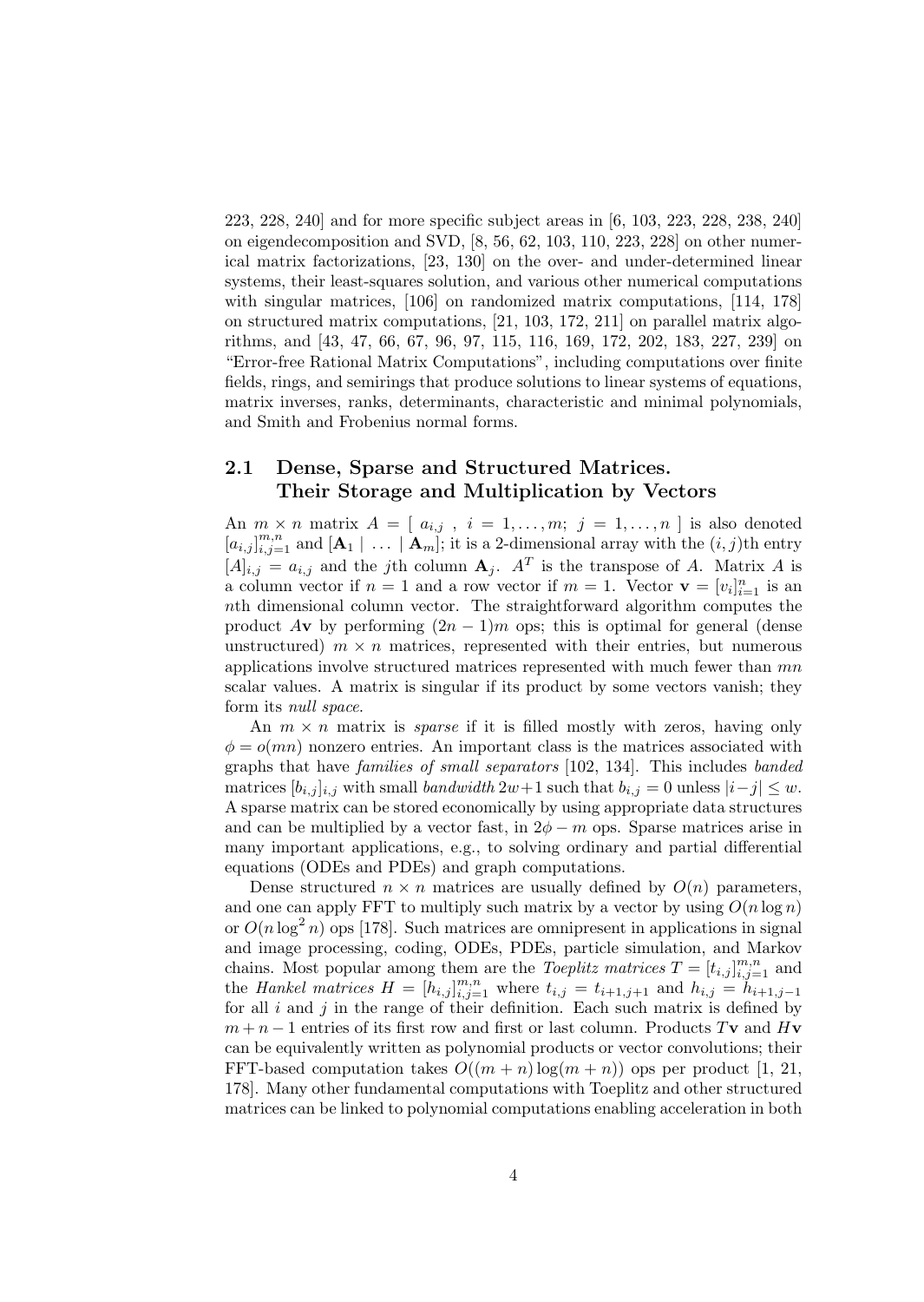areas of computing [17, 18, 19, 20, 21, 24, 81, 85, 150, 151, 152, 168, 172, 178, 187, 208, 209]. Similar properties hold for Vandermonde matrices  $V = [v_i^j]_{i=1}^{m-1,n-1}$ 200, 203]. Similar properties note for vandermonde matrices  $V = [v_i]_{i,j=0}$ <br>and Cauchy matrices  $C = [\frac{1}{s_i - t_j}]_{i,j=1}^{m,n}$  where  $s_i$  and  $t_j$  denote  $m + n$  distinct scalars.

One can extend the structures of Hankel, Bézout, Sylvester, Frobenius (companion), Vandermonde, and Cauchy matrices to more general classes of matrices by associating linear displacement operators. (See [21, 178] for the details and the bibliography.) The important classes of semiseparable, quasiseparable and other rank structured  $m \times n$  matrices generalize banded matrices and their inverses; they are expressed by  $O(m + n)$  parameters and can be multiplied by vectors by performing  $O(m+n)$  ops [68, 232].

#### 2.2 Matrix Multiplication, Factorization, Randomization

The straightforward algorithm computes the  $m \times p$  product AB of  $m \times n$  by  $n \times p$  matrices by using  $2mnp - mp$  ops, which is  $2n^3 - n^2$  if  $m = n = p$ . This upper bound is not sharp. Strassen decreased it to  $O(n^{2.81})$  ops in 1969. His result was first improved in [162] and 10 times afterward, most recently by Coppersmith and Winograd in [48], Stothers in [225], and Vasilevska Williams in [234], who use  $Cn^{\omega}$  ops for  $\omega < 2.376$ ,  $\omega < 2.374$  and  $\omega < 2.3727$ , respectively. Due to the huge overhead constants C, however, we have that  $C_n^{\omega} < 2n^3$ only for enormous values  $n$ . The well recognized group-theoretic techniques [44] enable a distinct description of the known matrix multiplication algorithms, but so far have only supported the same upper bounds on the complexity as the preceding works. References [225] and [234] extend the algorithms given in Reference [48], which in turn combines arithmetic progression technique with the previous advanced techniques. Each technique, however, contributes to a dramatic increase of the overhead constant that makes the resulting algorithms practically noncompetitive.

The only exception is the *trilinear aggregating* technique of [161] (cf. [163]), which alone supports the exponent 2.7753 [128] and together with the Any Precision Approximation (APA) techniques of [163] was an indispensable ingredient of all algorithms that have beaten Strassen's exponent 2.81 of 1969. The triple product property (TPP), which is the basis of [44], may very well have a natural link to trilinear aggregating, although the descriptions available for the two approaches are distinct. For matrices of realistic sizes the numerical algorithms in [118], relying on trilinear aggregating, use about as many ops as the algorithms of Strassen of 1969 and Winograd of 1971 but need substantially less memory space and are more stable numerically.

The exponent  $\omega$  of matrix multiplication is fundamental for the theory of computing because  $O(n^{\omega})$  or  $O(n^{\omega} \log n)$  bounds the complexity of many important matrix computations such as the computation of det A, the determinant of an  $n \times n$  matrix A; its *inverse*  $A^{-1}$  (where det  $A \neq 0$ ); its *characteristic polyno*mial  $c_A(x) = \det(xI - A)$  and minimal polynomial  $m_A(x)$ , for a scalar variable x; the Smith and Frobenius normal forms; the *rank*, rank  $A$ ; a submatrix of  $A$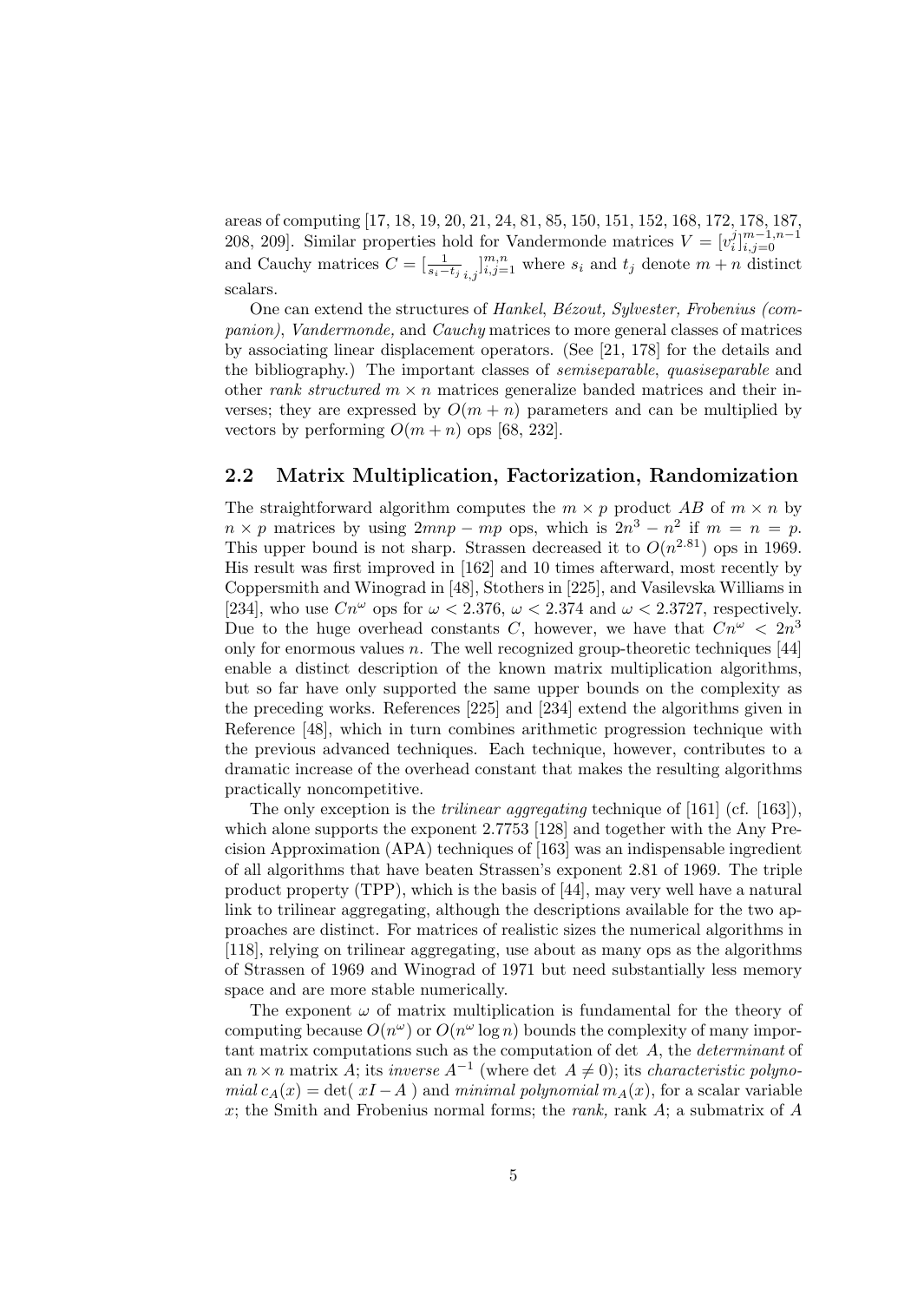having the maximal rank, the solution vector  $\mathbf{x} = A^{-1} \mathbf{v}$  to a nonsingular linear system of equations  $A \mathbf{x} = \mathbf{v}$ , and various orthogonal and triangular factorizations of the matrix A, as well as various computations with singular matrices and seemingly unrelated combinatorial and graph computations, e.g., pattern recognition or computing all pair shortest distances in a graph [21, p. 222] or its transitive closure [1]. Consequently, all these operations use  $O(n^{\omega})$  ops where theoretically  $\omega < 2.3727$  [1, chap.6], [21, chap. 2]. In practice, however, the solution of all these problems takes order of  $n^3$  ops, because of the huge overhead constant C of all known algorithms that multiply  $n \times n$  matrices in  $Cn^{\omega}$  ops for  $\omega$  < 2.775, the overhead of the reduction to a matrix multiplication problem, the memory space requirements, and numerical stability problems [103].

Moreover, the straightforward algorithm for matrix multiplication remains the users' choice because it is highly effective on parallel and pipeline architectures [103, 211]; on many computers it supersedes even the so called "superfast" algorithms, which multiply a pair of  $n \times n$  structured matrices in nearly linear arithmetic time, namely, by using  $O(n \log n)$  or  $O(n \log^2 n)$  ops, where both input and output matrices are represented with their short generator matrices having  $O(n)$  entries [178].

Numerous important practical problems have been reduced to matrix multiplication because it is so effective. This has also motivated the development of block matrix algorithms (called level-three BLAS, which is the acronym for Basic Linear Algebra Subprograms).

Devising asymptotically fast matrix multipliers, however, had independent technical interest. E.g., trilinear aggregating was a nontrivial decomposition of the 3-dimensional tensor associated with matrix multiplication, and [161] was the first of now numerous examples where nontrivial tensor decompositions enable dramatic acceleration of important matrix computations [124, 137, 160].

The two basic techniques below extend matrix multiplication. Hereafter O denotes matrices filled with zeros;  $I$  is the square identity matrices, with ones on the diagonal and zeros elsewhere.

Suppose we seek the *Krylov sequence* or *Krylov matrix*  $[B^i \mathbf{v}]_{i=0}^{k-1}$  for an  $n \times n$ matrix  $B$  and an *n*-dimensional vector  $\bf{v}$  [103, 104, 239]; in block Krylov computations the vector v is replaced by a matrix. The straightforward algorithm uses  $(2n-1)n(k-1)$  ops, that is about  $2n<sup>3</sup>$  for  $k = n$ . An alternative algorithm first computes the matrix powers

$$
B^2, B^4, B^8, \ldots, B^{2^s}, \qquad s = \lceil \log k \rceil - 1
$$

and then the products of  $n \times n$  matrices  $B^{2^i}$  by  $n \times 2^i$  matrices, for  $i = 0, 1, ..., s$ :

$$
\begin{aligned}\nB \quad & \mathbf{v} \ , \\
B^2 \quad & [\mathbf{v}, B\mathbf{v}] = [\ B^2 \mathbf{v}, B^3 \mathbf{v}] \ , \\
B^4 \quad & [\mathbf{v}, B\mathbf{v}, B^2 \mathbf{v}, B^3 \mathbf{v}] = [\ B^4 \mathbf{v}, B^5 \mathbf{v}, B^6 \mathbf{v}, B^7 \mathbf{v}] \ , \\
& \vdots\n\end{aligned}
$$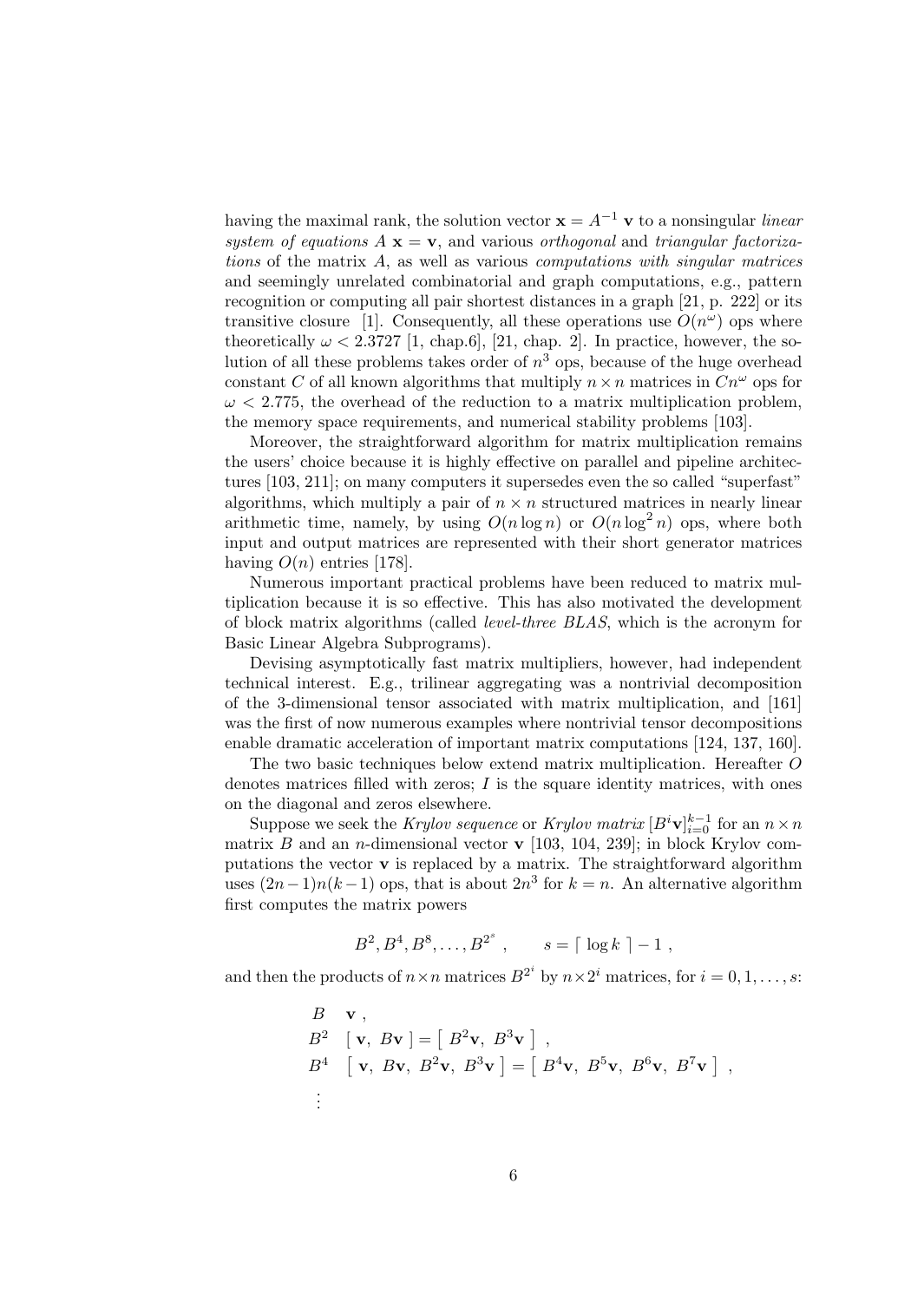The last step completes the evaluation of the Krylov sequence in  $2s + 1$  matrix multiplications, by using  $O(n^{\omega} \log k)$  ops overall.

Special techniques for parallel computation of Krylov sequences for sparse and/or structured matrices A can be found in [170]. According to these techniques, Krylov sequence is recovered from the solution to the associated linear system  $(I - A) \times = \mathbf{v}$ , which is solved fast in the case of a special matrix A.

Another basic idea of matrix algorithms is to represent the input matrix A as a block matrix and to operate with its blocks rather than with its entries. E.g., one can compute det A and  $A^{-1}$  by first factorizing A as a 2 × 2 block matrix,

$$
A = \left[ \begin{array}{cc} I & O \\ A_{1,0} A_{0,0}^{-1} & I \end{array} \right] \left[ \begin{array}{cc} A_{0,0} & O \\ O & S \end{array} \right] \left[ \begin{array}{cc} I & A_{0,0}^{-1} A_{0,1} \\ O & I \end{array} \right] \tag{1}
$$

where  $S = A_{1,1} - A_{1,0}A_{0,0}^{-1}A_{0,1}$ . The 2 × 2 block triangular factors are readily invertible,  $\det A = (\det A_{0,0}) \det S$  and  $(BCD)^{-1} = D^{-1}C^{-1}B^{-1}$ , and so the cited tasks for the input A are reduced to the same tasks for the half-size matrices  $A_{0,0}$  and S. It remains to factorize them recursively. The northwestern blocks (such as  $A_{0,0}$ ), called leading principal submatrices, must be nonsingular throughout the recursive process, but this property holds for the highly important class of *symmetric positive definite* matrices  $A = C<sup>T</sup>C$ , det  $C \neq 0$ , and can be also achieved by means of symmetrization, pivoting, or randomization [1, chap. 6,  $[21, \text{chap. } 2]$ ,  $[178, \text{sects. } 5.5 \text{ and } 5.6]$ . Recursive application of  $(1)$ should produce the LDU factorization  $A = LDU$  where the matrices L and  $U<sup>T</sup>$ are lower triangular and D diagonal. Having this factorization computed , we can readily solve linear systems  $A\mathbf{x}_i = \mathbf{b}_i$  for various vectors  $\mathbf{b}_i$ , by using about  $2n^2$  ops for each *i*, rather than  $\frac{2}{3}n^3 + O(n^2)$  in Gaussian elimination.

Factorizations (including PLU, QR, QRP, QLP, CS, LR, Cholesky factorizations and eigenvalue and singular value decompositions) are the most basic tool of matrix computations (see, e.g., [223]), recently made even more powerful with randomization (see [106, 186, 188, 193, 194, 195, 196, 198], and the bibliography therein). It is well known that random matrices tend to be nonsingular and well conditioned (see, e.g., [218]), that is they lie far from singular matrices and therefore [103, 110, 223] are not sensitive to rounding errors and are suitable for numerical computations. The solution  $\mathbf{x} = A^{-1}\mathbf{b}$  of a nonsingular linear system  $A\mathbf{x} = \mathbf{b}$  of n equations can be obtained with a precision  $p_{\text{out}}$  in  $O_{\tilde{B}}(n^3p + n^2p_{\text{out}})$  Boolean time for a fixed low precision p provided the matrix A is well conditioned; that accelerates Gaussian elimination by an order of magnitude for large  $n + p_{\text{out}}$ . Recent randomization techniques in [106, 186, 188, 193, 194, 195, 196, 198] extend this property to much larger class of linear systems and enhance the power of various other matrix computations with singular or ill conditioned matrices, e.g., their approximation by low-rank matrices, computing a basis for the null space of a singular matrix, and approximating such bases for nearby singular matrices. Similar results have been proved for rectangular and Toeplitz matrices.

We refer the reader to [106, 218, 99] on impressive progress achieved in many other areas of matrix computations by means of randomization techniques.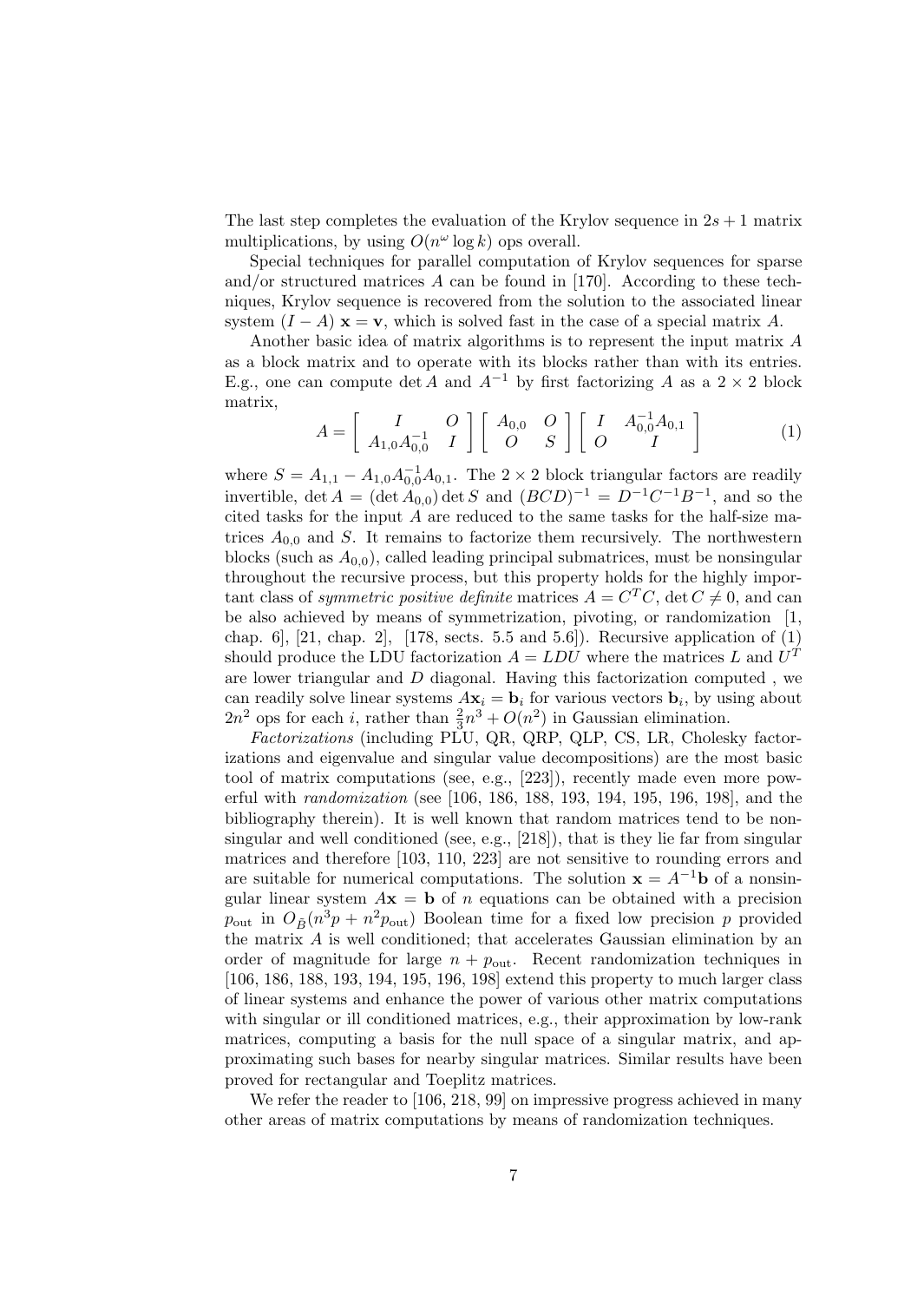#### 2.3 Solution of linear systems of equations

The solution of a linear system of n equations,  $A\mathbf{x} = \mathbf{b}$  is the most frequent operation in scientific and engineering computations and is highly important theoretically. Gaussian elimination solves such a system by applying  $(2/3)n^3$  +  $O(n^2)$  ops.

Both Gaussian elimination and *(Block)* Cyclic Reduction use  $O(nw^2)$  ops for banded linear systems with bandwidth  $O(w)$ . One can solve rank structured linear systems in  $O(n)$  ops [68, 232]; generalized nested dissection uses  $O(n^{1.5})$ flops for the inputs associated with small separator families [134, 169, 202].

Likewise, we can dramatically accelerate Gaussian elimination for dense structured input matrices represented with their short generators, defined by the associated displacement operators. This includes Toeplitz, Hankel, Vandermonde, and Cauchy matrices as well as matrices with similar structures. The MBA divide-and-conquer "superfast" algorithm (due to papers by Morf of 1974/1980 and Bitmead and Anderson of 1980) solves nonsingular structured linear systems of n equations in  $O(n \log^2 n)$  ops by applying the recursive  $2 \times 2$ block factorization (1) and preserving matrix structure [21, 178, 191, 206]. In the presence of rounding errors, however, Gaussian elimination, the MBA and Cyclic Reduction algorithms easily fail unless one applies pivoting, that is interchanges the equations (and sometimes unknowns) to avoid divisions by absolutely small numbers. A by-product is the factorization  $A = PLU$  or  $A = PLUP'$ , for lower triangular matrices L and  $U<sup>T</sup>$  and permutation matrices P and P'.

Pivoting, however, takes its toll. It "usually degrades the performance" [103, page 119] by interrupting the string of arithmetic computations with the foreign operations of comparisons, is not friendly to block matrix algorithms and updating input matrices, hinders parallel processing and pipelining, and tends to destroy structure and sparseness, except for the inputs that have Cauchy-like and Vandermonde-like structure. The latter exceptional classes have been extended to the inputs with structures of Toeplitz/Hankel type by means of displacement transformation [167, 178]. The users welcome this numerical stabilization, even though it slows down the MBA algorithm by a factor of  $n/\log^2 n$ , that is from "superfast" to "fast", which is still by a factor of  $n$  faster than the solution for general unstructured inputs, which takes order  $n^3$  ops.

Can we avoid pivoting in numerical algorithms with rounding for general, sparse and structured linear systems to achieve both numerical stability and superfast performance? Yes, for the important classes where the input matrices  $A = (a_{ij})_{i,j}$  are diagonally dominant, that is  $|a_{ii}| > \sum_{i \neq j} |a_{ij}|$  or  $|a_{ii}| >$  $\sum_{j\neq i} |a_{ij}|$  for all i, or symmetric positive definite, that is  $A = C^T C$  for a nonsingular matrix  $C$ . To these input classes Gaussian elimination, Cyclic Reduction, and the MBA algorithm can be safely applied with rounding and with no pivoting. For some other classes of sparse and positive definite linear systems, pivoting has been modified into nested dissection, Markowitz heuristic rule, and other techniques that preserve sparseness during the elimination yielding faster solution without causing numerical problems [62, 101, 134, 169, 202]. Can we extend these benefits to other input matrix classes?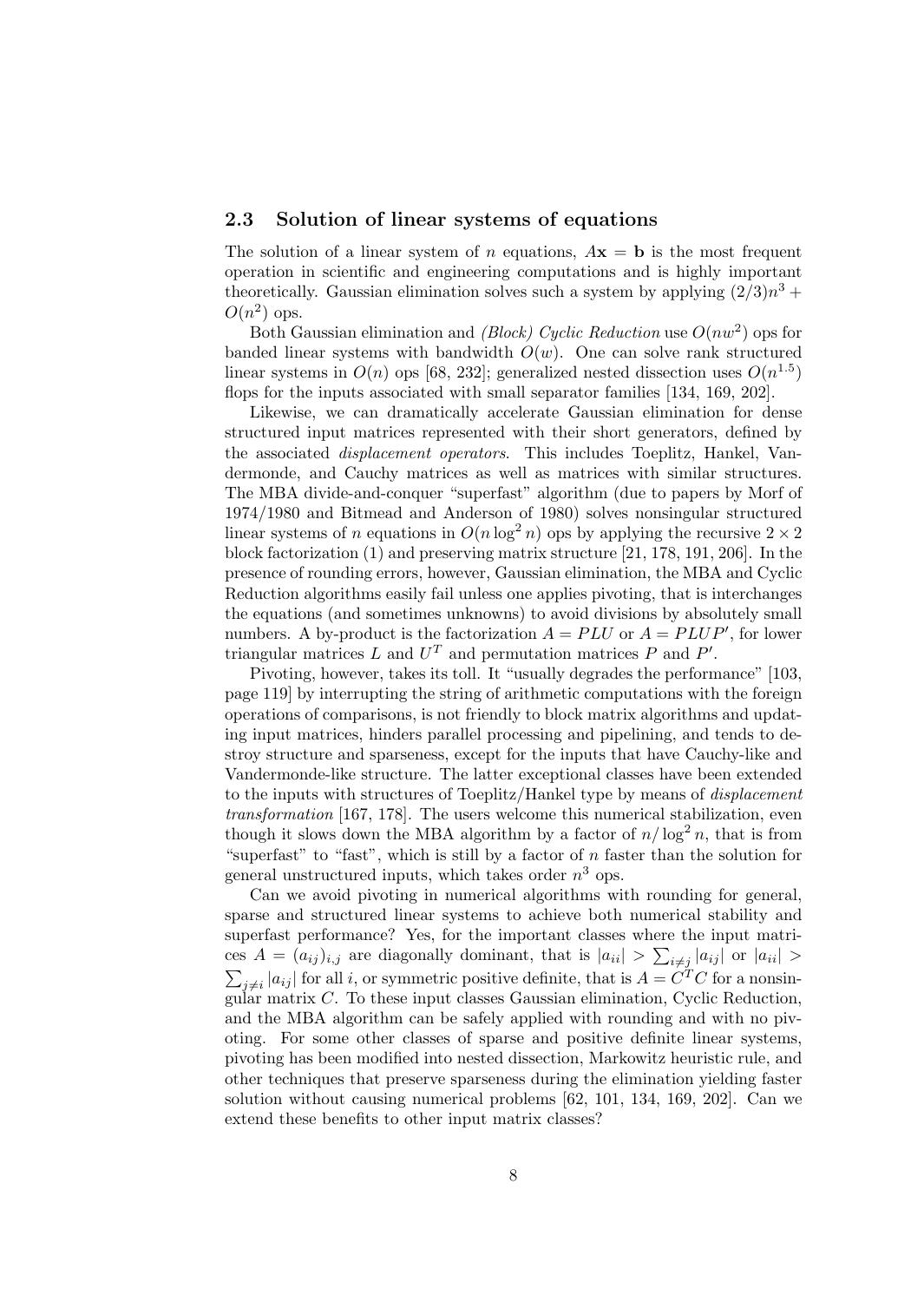Every nonsingular linear system  $A \times = \mathbf{b}$  is equivalent to the symmetric positive definite ones  $A^T A \mathbf{x} = A^T \mathbf{b}$  and  $A A^T \mathbf{y} = \mathbf{b}$  where  $\mathbf{x} = A\mathbf{y}$ , but great caution is recommended in such symmetrizations because the condition number  $\kappa(A) = ||A||_2 ||A^{-1}||_2 \ge 1$  is squared in the transition to the matrices  $A^T A$  and  $AA<sup>T</sup>$ , which means growing propagation and magnification of rounding errors.

There are two superior directions. The algorithms of [195, 196, 199] avoid pivoting for general and structured linear systems by applying randomization. These techniques are recent, proposed in [186, Sect. 12.2], but their effectiveness has formal and experimental support.

A popular classical alternative to Gaussian elimination is the iterative solution, e.g., by means of the Conjugate Gradient and GMRES algorithms [10, 103, 104, 233]. They compute sufficiently long Krylov sequences (defined in the previous section) and then approximate the solution with linear combinations  $\sum_i c_i A^i$ **b** or  $\sum_i c_i (A^T A)^i A^T$ **b** for proper coefficients  $c_i$ . The cost of computing the product of the matrix A or  $A<sup>T</sup>A$  by a vector is dominant, but it is small for structured and sparse matrices A. One can even call a matrix sparse or structured if and only if it can be multiplied by a vector fast.

Fast convergence to the solution is critical. It is not generally guaranteed but proved for some important classes of input matrices. The major challenge are the extension of these classes and the design of powerful methods for special input classes, notably multilevel methods (based on the algebraic multigrid) [149, 140, 201] and tensor decompositions [160, 124], highly effective for many linear systems arising in discretization of ODEs, PDEs, and integral equations.

Preconditioning of the input matrices at a low computational cost accelerates convergence of iterations for many important classes of sparse and structured linear systems [10, 104], and more recently, based on randomized preconditioning, for quite general as well as structured linear systems [186, 188, 193, 194, 195, 196, 198].

One can iteratively approximate the inverse or pseudo-inverse of a matrix [103, Section 5.5.4] by means of Newton's iteration  $X_{i+1} = 2X_i - X_i M X_i$ ,  $i = 0, 1, \ldots$  We have  $I - MX_{i+1} = (I - MX_i)^2 = (I - MX_0)^{2^{i+1}}$ ; therefore, the residual norm  $||I - MX_i||$  is squared in every iteration step,  $||I - MX_i|| \le ||I |MX_0||^{2^i}$  for  $i = 1, 2, ...,$  and so convergence is very fast unless  $||I - MX_0|| \ge 1$ or is near 1. The cost of two matrix multiplications is dominant per an iteration step; this makes the computation fast on multiprocessors as well as in the case of structured matrices  $M$  and  $X_i$ . See more on Newton's iteration, including the study of its initialization, convergence, and preserving displacement matrix structure, in [178, chapters 4 and 6], [203, 185, 200, 205, 189, 182].

#### 2.4 Symbolic Matrix Computations

Rational matrix computations for a rational or integer input (such as the solution of a linear system and computing the determinant of a matrix) can be performed with no errors. To decrease the computational cost, one should control the growth of the precision of computing. Some special techniques achieve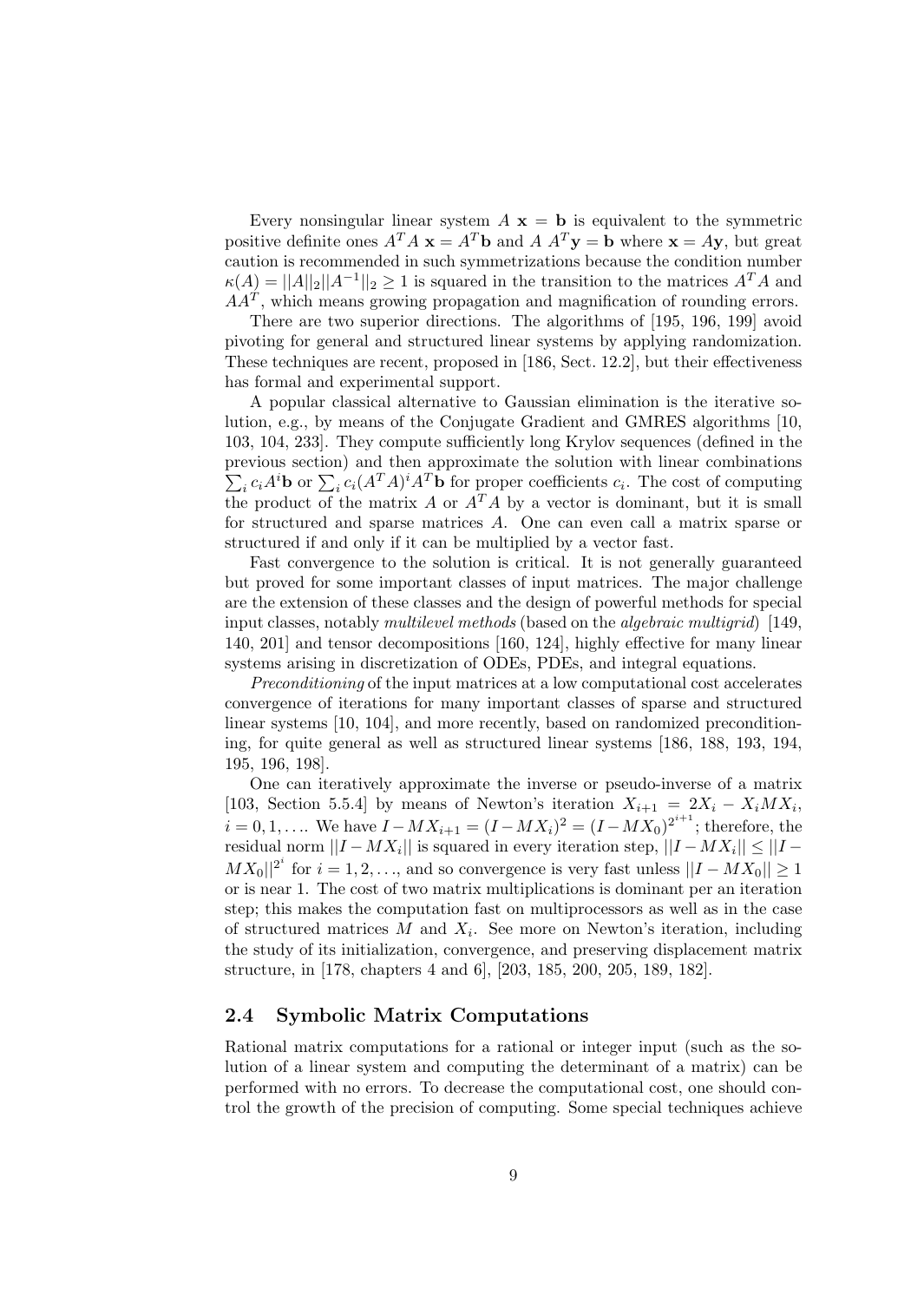this in rational Gaussian elimination [7, 97]. As a more fundamental tool one can reduce the computations modulo a sufficiently large integer  $m$  to obtain the rational or integer output values  $z = p/q$  (e.g., the solution vector for a linear system) modulo m. Then we can recover z from two integers m and z mod m by applying the continued fraction approximation algorithm, in other contexts called Euclidean algorithm [96, 237]. Instead we can readily obtain  $z = z \mod m$ if z mod  $m < r$  or  $z = -m + z$  mod m if z mod  $m < r$  otherwise, provided we know that the integer z lies in the range  $[-r, r]$  and if  $m > 2r$ .

Computing the determinant of an integer matrix, we can choose the modulus m based on Hadamard's bound. A nonsingular linear system  $A\mathbf{x} = \mathbf{v}$  can become singular after the reduction modulo a prime  $p$  but only with a low probability for a random choice of a prime p in a fixed sufficiently large interval as well as for a reasonably large power of two and a random integer matrix [206].

One can choose  $m = m_1 m_2 \cdots m_k$  for pairwise relatively prime integers  $m_1, m_2, \ldots, m_k$  (we call them *coprimes*), then compute z modulo all these coprimes, and finally recover  $z$  by applying the Chinese Remainder algorithm [1, 96]. The error-free computations modulo  $m_i$  require the precision of log  $m_i$ bits; the cost of computing the values z mod  $m_i$  for  $i = 1, \ldots, k$  dominates the cost of the subsequent recovery of the value z mod m.

Alternatively one can apply  $p\text{-}adic$  (Newton–Hensel) lifting [96]. For solving linear systems of equations and matrix inversion they can be viewed as the symbolic counterparts to iterative refinement and Newton's iteration of the previous section, both well known in numerical linear algebra [183].

Newton's lifting begins with a prime  $p$ , a larger integer  $k$ , an integer matrix M, and its inverse  $Q = M^{-1} \mod p$ , such that  $\tilde{I} - QM \mod p = 0$ . Then one writes  $X_0 = Q$ , recursively computes the matrices  $X_j = 2X_{j-1}$  –  $X_{j-1}MX_{j-1} \mod (p^{2^j})$ , notes that  $I - X_jM = 0 \mod (p^{2^j})$  for  $j = 1, 2, ..., k$ , and finally recovers the inverse matrix  $M^{-1}$  from  $X_k = M^{-1}$  mod  $p^{2^k}$ .

Hensel's lifting begins with the same input complemented with an integer vector **b**. Then one writes  $\mathbf{r}^{(0)} = \mathbf{b}$ , recursively computes the vectors

$$
\mathbf{u}^{(i)} = Q\mathbf{r}^{(i)} \bmod p, \ \ \mathbf{r}^{(i+1)} = (\mathbf{r}^{(i)} - M\mathbf{u}^{(i)})/p, \ \ i = 0, 1, \dots, k-1,
$$

and  $\mathbf{x}^{(k)} = \sum_{i=0}^{k-1} \mathbf{u}^{(i)} p^i$  such that  $M\mathbf{x}^{(k)} = \mathbf{b} \mod (p^k)$ , and finally recovers the solution **x** to the linear system  $Mx = b$  from the vector  $x^{(k)} = x \mod (p^k)$ .

Newton's and Hensel's lifting are particularly powerful where the input matrices M and  $M^{-1}$  are sparse and/or structured, e.g., Toeplitz, Hankel, Vandermonde, Cauchy. Hensel's lifting enables the solution in nearly optimal time under both Boolean and word models  $[183]$ . We can choose p being a power of two and use computations in the binary mode. Reference [69] discusses lifting for sparse linear systems.

#### 2.5 Computing the Sign and the Value of a Determinant

The value or just the sign of  $\det A$ , the determinant of a square matrix  $A$ , are required in some fundamental geometric and algebraic/geometric computations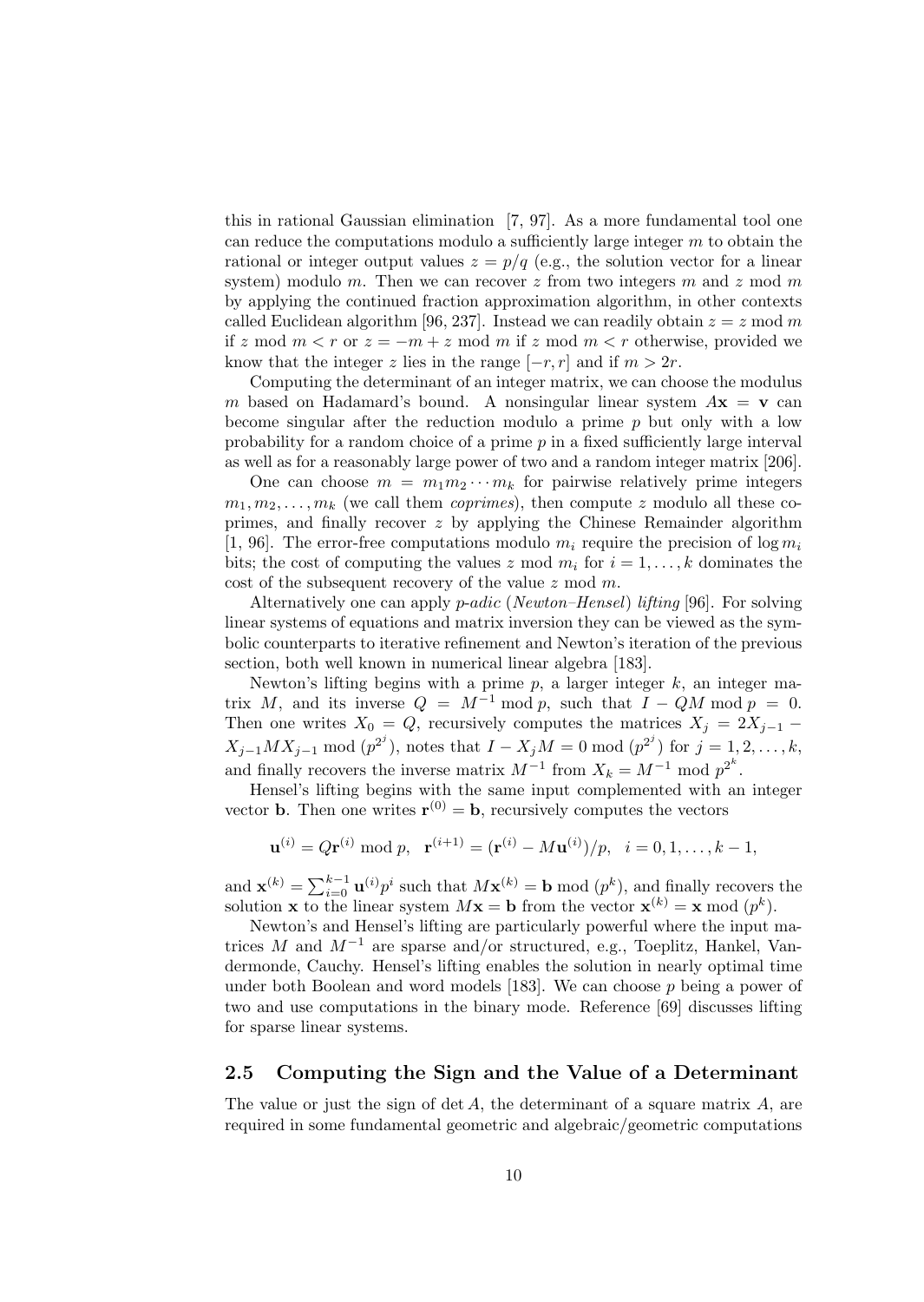such as the computation of convex hulls, Voronoi diagrams, algebraic curves and surfaces, multivariate and univariate resultants and Newton's polytopes. Faster numerical methods are preferred as long as the correctness of the output can be certified. In the customary arithmetic filtering approach, one applies fast numerical methods as long as they work and, in the rare cases when they fail, shifts to the slower symbolic methods. For fast numerical computation of det A one can employ factorizations  $A = PLUP'$  (see Section 2.2) or  $A = QR$ [45, 103], precondition the matrix A [186], and then certify the output sign [207].

If A is a rational or integer matrix, then the Chinese Remainder algorithm of the previous subsection is highly effective, particularly using heuristics for working modulo m for m much smaller than Hadamard's bound on  $|\det A|$  [26].

Alternatively [165, 166, 70], one can solve linear systems  $Ay(i) = b(i)$  for random vectors  $\mathbf{b}(i)$  and then apply Hensel's lifting to recover det A as a least common denominator of the rational components of all  $y(i)$ .

Storjohann in [224] advanced randomized Newton's lifting to yield det A more directly in the optimal asymptotic Boolean time  $\mathcal{O}_B(n^{\omega+1})$  for  $\omega < 2.3727$ . Wiedemann in 1986, Coppersmith in 1994, and a number of their successors compute det A by extending the Lanczos and block Lanczos classical algorithms. This is particularly effective for sparse or structured matrices A and in further extension to multivariate determinants and resultants (cf. [117, 85, 86, 180]).

## 3 Polynomial Root-Finding and Factorization

#### 3.1 Computational Complexity Issues

Approximate solution of an nth degree polynomial equation,

$$
p(x) = \sum_{i=0}^{n} p_i x^{i} = p_n \prod_{j=1}^{n} (x - z_j) = 0 , \qquad p_n \neq 0,
$$
 (2)

that is the approximation of the roots  $z_1, \ldots, z_n$  for given coefficients  $p_0, \ldots, p_n$ , is a classical problem that has greatly influenced the development of mathematics and computational mathematics throughout four millennia, since the Sumerian times [173, 174]. The problem remains highly important for the theory and practice of the present day algebraic and algebraic/geometric computation, and new root-finding algorithms appear every year [141, 142, 143, 144].

To approximate even a single root of a monic polynomial  $p(x)$  within error bound  $2^{-b}$  we must process at least  $(n + 1)nb/2$  bits of the input coefficients  $p_0, \ldots, p_{n-1}$ . Indeed perturb the x-free coefficient of the polynomial  $(x - 6/7)^n$ by  $2^{-bn}$ . Then the root  $x = 6/7$  jumps by  $2^{-b}$ , and similarly if we perturb the coefficients  $p_i$  by  $2^{(i-n)b}$  for  $i = 1, ..., n-1$ . Thus to ensure the output precision of b bits, we need an input precision of at least  $(n-i)b$  bits for each coefficient  $p_i, i = 0, 1, \ldots, n - 1$ . We need at least  $\lceil (n + 1)nb/4 \rceil$  bitwise operations to process these bits, each operation having at most two input bits.

It can be surprising, but we can approximate all n roots within  $2^{-b}$  by using  $bn^2$  Boolean (bit) operations up to a polylogarithmic factor for b of order n log n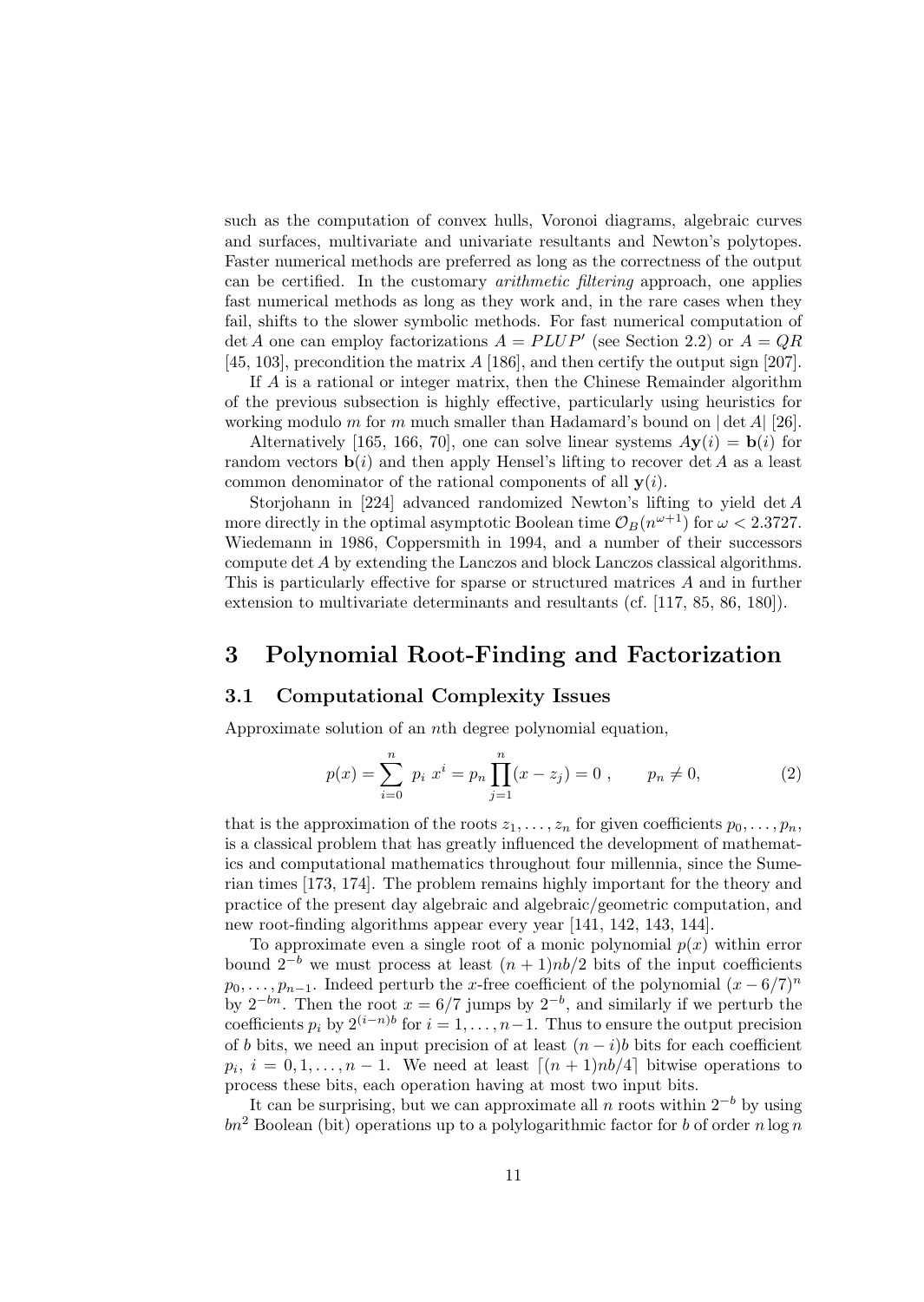or higher, that is we can approximate all roots about as fast as we write down the input. We achieve this by applying the divide-and-conquer algorithms in [171, 173, 179] (see [123, 157, 219] on the related works). The algorithms first compute a sufficiently wide root-free annulus A on the complex plane, whose exterior and interior contain comparable numbers of the roots, that is the same numbers up to a fixed constant factor. Then the two factors of  $p(x)$  are numerically computed, that is  $F(x)$ , having all its roots in the interior of the annulus, and  $G(x) = p(x)/F(x)$ , having no roots there. Then the polynomials  $F(x)$  and  $G(x)$  are recursively factorized until factorization of  $p(x)$  into the product of linear factors is computed numerically. From this factorization, approximations to all roots of  $p(x)$  are obtained. For approximation of a single root see the competitive algorithms of [177].

It is interesting that, up to polylog factors, both lower and upper bounds on the Boolean time decrease to bn [179] if we only seek the factorization of  $p(x)$ , that is, if instead of the roots  $z_j$ , we compute scalars  $a_j$  and  $b_j$  such that

$$
||p(x) - \prod_{j=1}^{n} (a_j x - c_j)|| < 2^{-b} ||p(x)|| \tag{3}
$$

for the polynomial norm  $||\sum_i q_i x^i|| = \sum_i |q_i|.$ 

The *isolation of the zeros* of a polynomial  $p(x)$  of (2) having integer coefficients and simple zeros is the computation of  $n$  disjoint discs, each containing exactly one root of  $p(x)$ . This can be a bottleneck stage of root approximation because one can contract such discs by performing a few subdivisions and then apply numerical iterations (such as Newton's) that would very rapidly approximate the isolated zeros within a required tolerance. Reference [184] yields even faster refinement by extending the techniques of [171, 173, 179].

Based on the classical "gap theorem" (recently advanced in [84]), Schönhage in [219, Sect. 20] has reduced the isolation problem to computing factorization (3) for  $b = \lfloor (2n + 1)(l + 1 + \log(n + 1)) \rfloor$  where l is the maximal coefficient length, that is the minimum integer such that  $|\Re(p_j)| < 2^l$  and  $|\Im(p_j)| < 2^l$ for  $j = 0, 1, \ldots, n$ . Combining the cited algorithms of [171, 173, 179] with this reduction yields

**Theorem 3.1** Let polynomial  $p(x)$  of (2) have n distinct simple zeros and integer coefficients in the range  $[-2^{\tau}, 2^{\tau}]$ . Then one can isolate the n zeros of  $p(x)$ from each other at the Boolean cost  $\tilde{\mathcal{O}}_{B}(n^2\tau)$ .

The algorithms of [171, 173, 179] incorporate the techniques of [157, 219], but advance them and support substantially smaller upper bounds on the computational complexity. In particular these algorithms decrease by a factor of  $n$ the estimates of [219, Theorems 2.1, 19.2 and 20.1] on the Boolean complexity of polynomial factorization, root approximation and root isolation.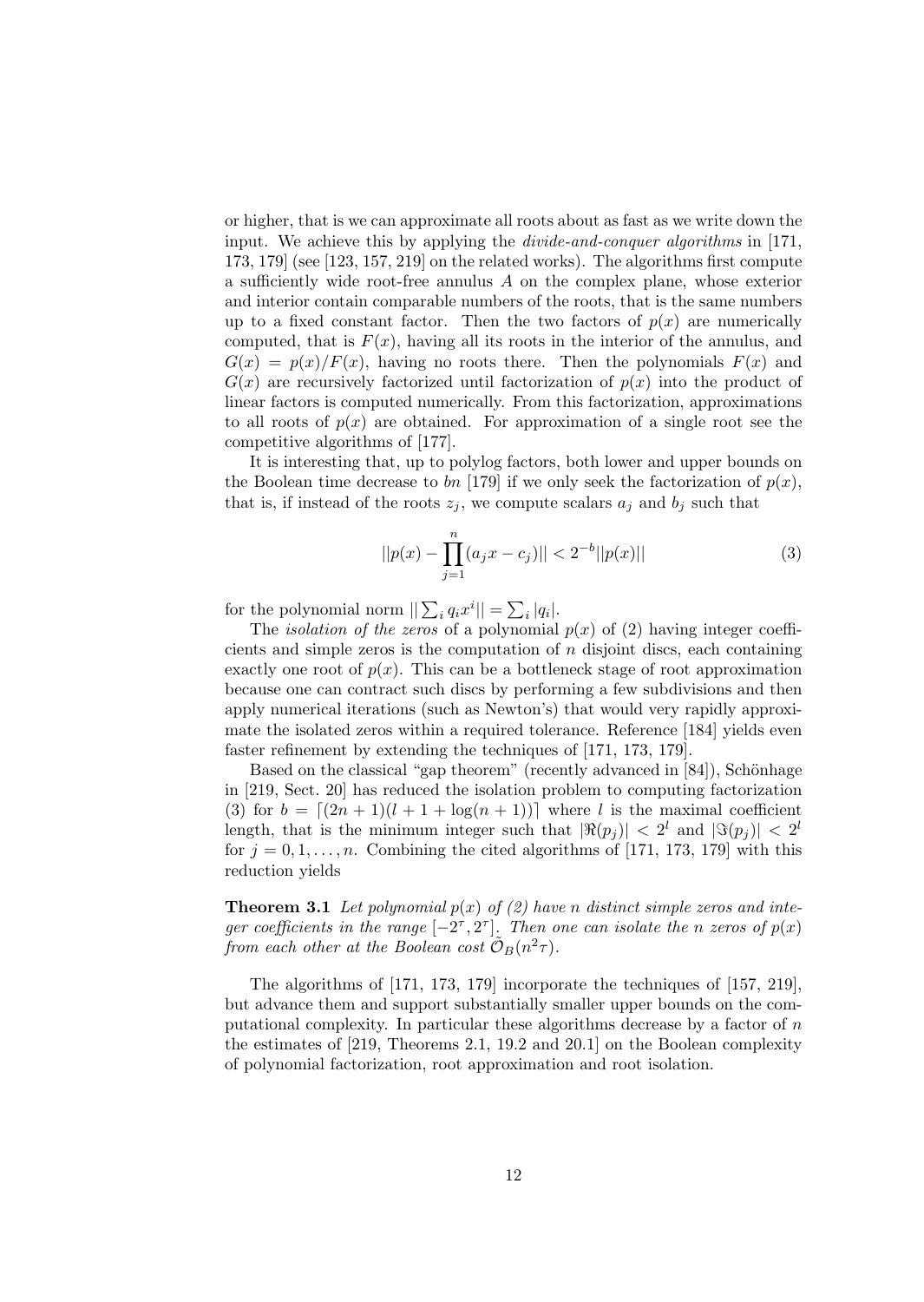#### 3.2 Root-Finding via Functional Iterations

About the same record complexity estimates for root-finding would be also supported by some functional iteration algorithms if one assumes their convergence rate defined by ample empirical evidence, although never proved formally. The users accept such an evidence instead of the proof and prefer the latter algorithms because they are easy to program and have been carefully implemented; like the algorithms of [171, 173, 177, 179] they allow tuning the precision of computing to the precision required for every output root, which is higher for clustered and multiple roots than for single isolated roots.

For approximating a single root  $z$ , the current practical champions are modifications of *Newton's iteration*,  $z(i+1) = z(i) - a(i)p(z(i))/p'(z(i))$ ,  $a(i)$  being the step-size parameter [136], Laguerre's method [94, 107], and the Jenkins– Traub algorithm [112]. One can deflate the input polynomial via its numerical division by  $x-z$  to extend these algorithms to approximating a small number of other roots. If one deflates many roots, the coefficients of the remaining factor can grow large as, e.g., in the divisor of the polynomial  $p(x) = x^{1000} + 1$  that has degree 498 and shares with  $p(x)$  all its roots having positive real parts.

For the approximation of all roots, a good option is the Weierstrass–Durand– Kerner's (hereafter WDK) algorithm, defined by the recurrence

$$
z_j(l+1) = z_j(l) - \frac{p(z_j(l))}{p_n \prod_{i \neq j} (z_j(l) - z_i(l))}, \quad j = 1, ..., n, \quad l = 0, 1, .... \quad (4)
$$

It has excellent empirical global convergence. Reference [209] links it to polynomial factorization and adjusts it to approximating a single root in  $O(n)$  ops per step.

A customary choice of n initial approximations  $z_i(0)$  to the n roots of the polynomial  $p(x)$  (see [16] for a heuristic alternative) is given by  $z_j(0) =$  $r \ t \exp(2\pi\sqrt{-1}/n)$ ,  $j = 1, ..., n$ . Here  $t > 1$  is a fixed scalar and r is an upper bound on the root radius, such that all roots  $z_j$  lie in the disc  $\{x : |x| = r\}$ on the complex plane. This holds, e.g., for

$$
r = 2 \max_{i < n} |p_i / p_n|^{\frac{1}{n-i}} \tag{5}
$$

For a fixed l and for all j the computation in (4) uses  $O(n^2)$  ops. We can use just  $O(n \log^2 n)$  ops if we apply fast multipoint polynomial evaluation algorithms based of fast FFT based polynomial division [1, 21, 25, 178, 190], but then we would face numerical stability problems.

As with Newton's, Laguerre's, Jenkins–Traub's algorithms and the Inverse Power iteration in [17, 208], one can employ this variant of the WDK to approximate many or all roots of  $p(x)$  without deflation. Toward this goal, one can concurrently apply the algorithm at sufficiently many distinct initial points  $z_j(0) = r \ t \exp(2\pi\sqrt{-1}/N)$ ,  $j = 1, ..., N \ge n$  (on a large circle for large t) or according to [16]. The work can be distributed among processors that do not need to interact with each other until they compute the roots.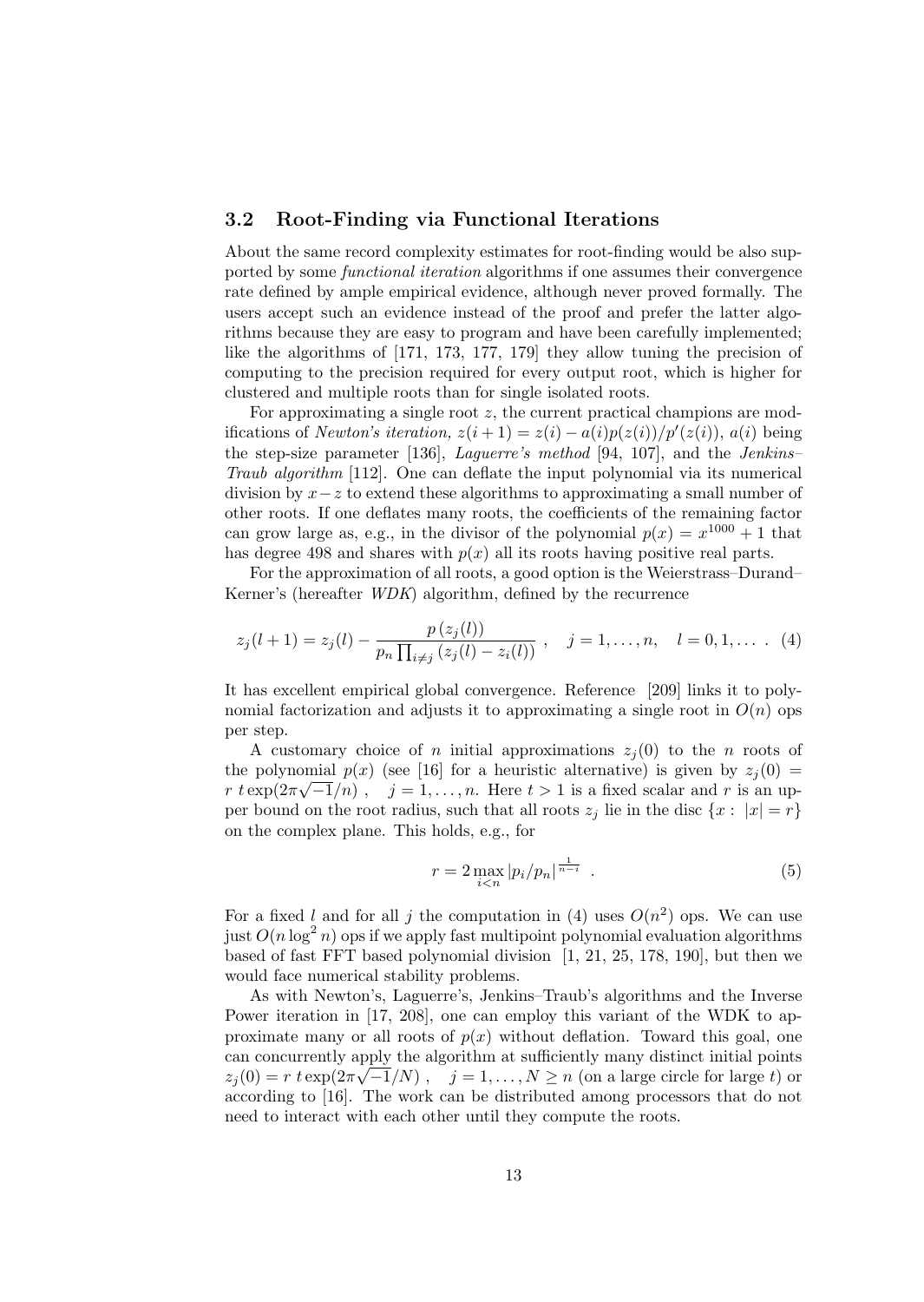See [141, 142, 143, 144, 173] and references therein on this and other effective functional iteration algorithms. Reference [16] covers MPSolve, the most effective current root-finding subroutines, based on Ehrlich–Aberth's algorithm.

#### 3.3 Matrix Methods for Polynomial Root-Finding

By cautiously avoiding numerical problems [103, Sec.7.4.6], one can approximate the roots of  $p(x)$  as the eigenvalues of the associated (generalized) companion matrices, that is matrices having characteristic polynomial  $p(x)$ . Then one can employ numerically stable methods and the excellent software available for matrix computations, such as the QR celebrated algorithm. E.g., Matlab's subroutine *roots* applies it to the companion matrix of a polynomial. Fortune in [93] and in his root-finding package EigenSolve (citing earlier work of 1995 by Malek and Vaillancourt) apply it to other generalized companion matrices and update them when the approximations to the roots are improved.

The algorithms of [17, 18, 19, 181, 15, 231, 208, 197] exploit the structure of (generalized) companion matrices, e.g., where they are diagonal plus rank-one (hereafter DPR1) matrices, to accelerate the eigenvalue computations. The papers [17, 208] apply and extend the Inverse Power method [103, Section 7.6.1]; they exploit matrix structure, simplify the customary use of Rayleigh quotients for updating approximate eigenvalues, and apply special preprocessing techniques. For both companion and DPR1 inputs the resulting algorithms use linear space and linear arithmetic time per iteration step, enable dramatic parallel acceleration, and deflate the input in  $O(n)$  ops; for DPR1 matrices repeated deflation can produce all  $n$  roots with no numerical problems.

The algorithms of [18, 19, 15, 231] employ the QR algorithm, but decrease the arithmetic time per iteration step from quadratic to linear by exploiting the rank matrix structure of companion matrices. Substantial further refinement of these techniques is required to make them competitive with MPSolve. See [244] on recent progress.

The papers [181, 197] advance Cardinal's polynomial root-finders of 1996, based on repeated squaring. Each squaring is reduced to performing a small number of FFTs and thus uses order  $n \log n$  ops. One can weigh potential advantage of convergence to nonlinear factors of  $p(x)$ , representing multiple roots or root clusters, at the price of increasing the time per step by a factor of  $log n$  versus the Inverse Power method, advanced for root-finding in [17, 208].

#### 3.4 Extension to Approximate Polynomial GCDs

Reference [176] combines polynomial root-finders with algorithms for bipartite matching to compute approximate univariate polynomial greatest common divisor (GCD) of two polynomials, that is, the GCD of the maximum degree for two polynomials of the same or smaller degrees lying in the  $\epsilon$ -neighborhood of the input polynomials for a fixed positive  $\epsilon$ . Approximate GCDs are required in computer vision, algebraic geometry, computer modeling, and control. For a single example, GCD defines the intersection of two algebraic curves defined by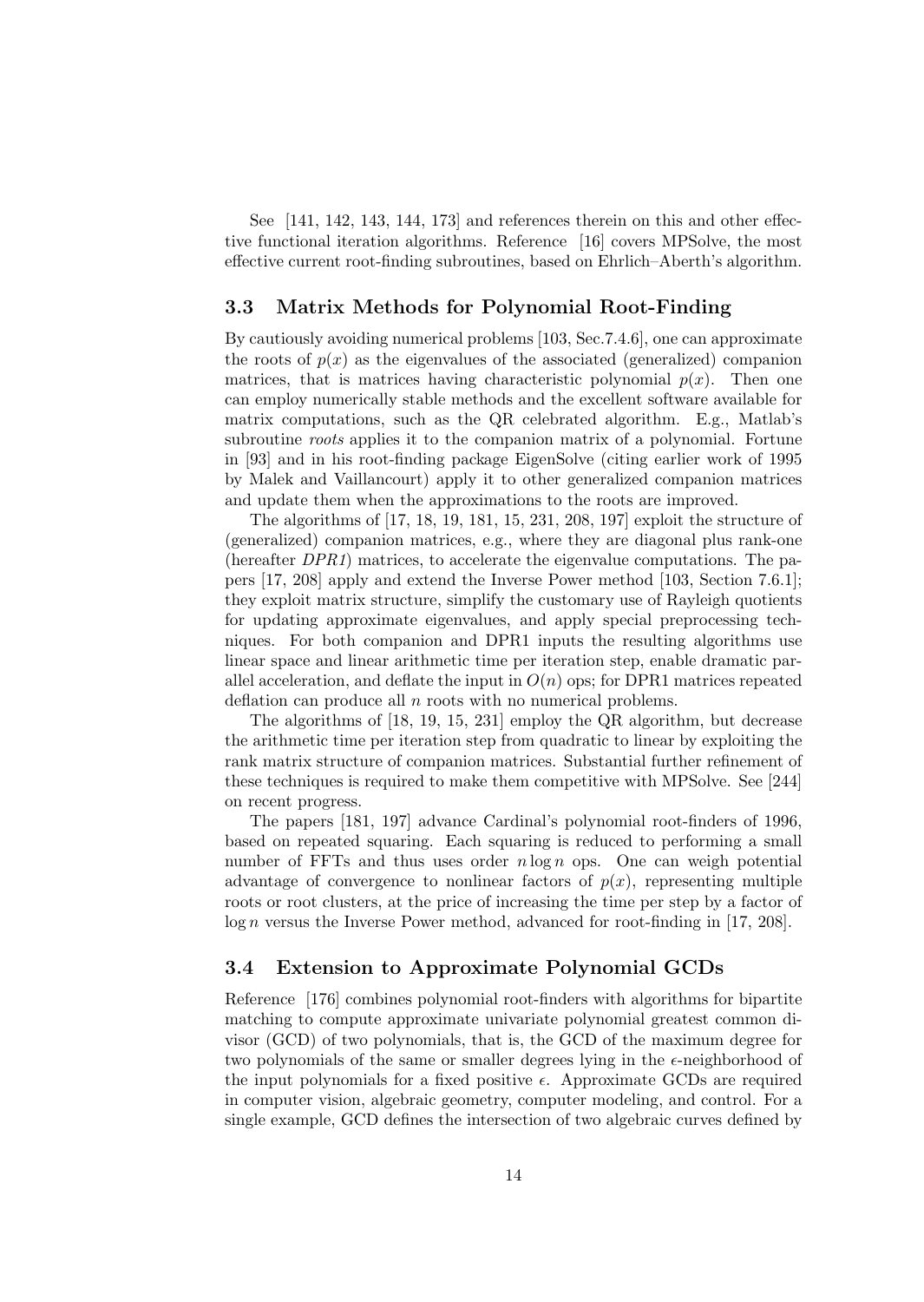the two input polynomials, and approximate GCD does this under input perturbations of small norms. See [14] on the bibliography on approximate GCDs, but see [167, 178, 195] on the structured matrix algorithms involved.

#### 3.5 Univariate Real Root Isolation and Approximation

In some algebraic and geometric computations, the input polynomial  $p(x)$  has real coefficients, and only its real roots must be approximated. One of the fastest real root-finders in the current practice is still MPSolve, which uses almost the same running time for real roots as for all complex roots. This can be quite vexing, because very frequently the real roots make up only a small fraction of all roots [77]. Recently, however, the challenge was taken in the papers [208, 197], whose numerical iterations are directed to converge to real and nearly real roots. This promises acceleration by a factor of  $d/r$  where the input polynomial has d roots, of which r roots are real or nearly real. In the rest of this section we cover an alternative direction, that is real root-finding by means of isolation of the real roots of a polynomial.

We write  $p(x) = a_d x^d + \cdots + a_1 x + a_0$ , assume integral coefficients with the maximum bit size  $\tau = 1 + \max_{i \le d} {\{\lg |a_i|\}}$ , and seek isolation of real roots, that is seek real line intervals with rational endpoints, each containing exactly one real root. We may seek also the root's multiplicity. We assume rational algorithms, that is, error-free algorithms that operate with rational numbers.

If all roots of  $p(x)$  are simple, then the minimal distance between them, the separation bound, is at most  $b = d^{-(d+2)/2} (d+1)^{(1-d)/2} 2^{\tau(1-d)}$ , or roughly  $2^{-\mathcal{O}(d\tau)}$  (e.g., [147]), and we isolate real roots as soon as we approximate them within less than  $b/2$ . Effective solution algorithms rely on Continued Fractions (see below), having highly competitive implementation in synaps [153, 109] and its descendant realroot, a package of mathemagix, on the Descartes' rule of signs, and the Sturm or Sturm–Habicht sequences.

Theorem 3.2 The rational algorithms discussed in the sequel isolate all r real roots of  $p(x)$  in  $\widetilde{\mathcal{O}}_B(d^4\tau^2)$  bitwise ops. Under certain probability distributions for the coefficients, they are expected to use  $\widetilde{\mathcal{O}}_B(d^3\tau)$  or  $\widetilde{\mathcal{O}}_B(r d^2\tau)$ .

The bounds exceed those of Theorem 3.1, but [204] has changed this, by closing the gap. Moreover rational solvers are heavily in use, have long and respected history, and are of independent technical interest. Most popular are the subdivision algorithms, such as STURM, DESCARTES and BERNSTEIN. By mimicking binary search, they repeatedly subdivide an initial interval that contains all real roots until every tested interval contains at most one real root. They differ in the way of counting the real roots in an interval.

The algorithm sturm (due to the work by Sturm of 1835, see [96]) is the closest to binary search; it produces isolating intervals and root multiplicities at the cost  $\tilde{\mathcal{O}}_B(d^4\tau^2)$  [63, 83]; see [77] on the decrease of the expected cost to  $\mathcal{\tilde{O}}_B(r d^2 \tau).$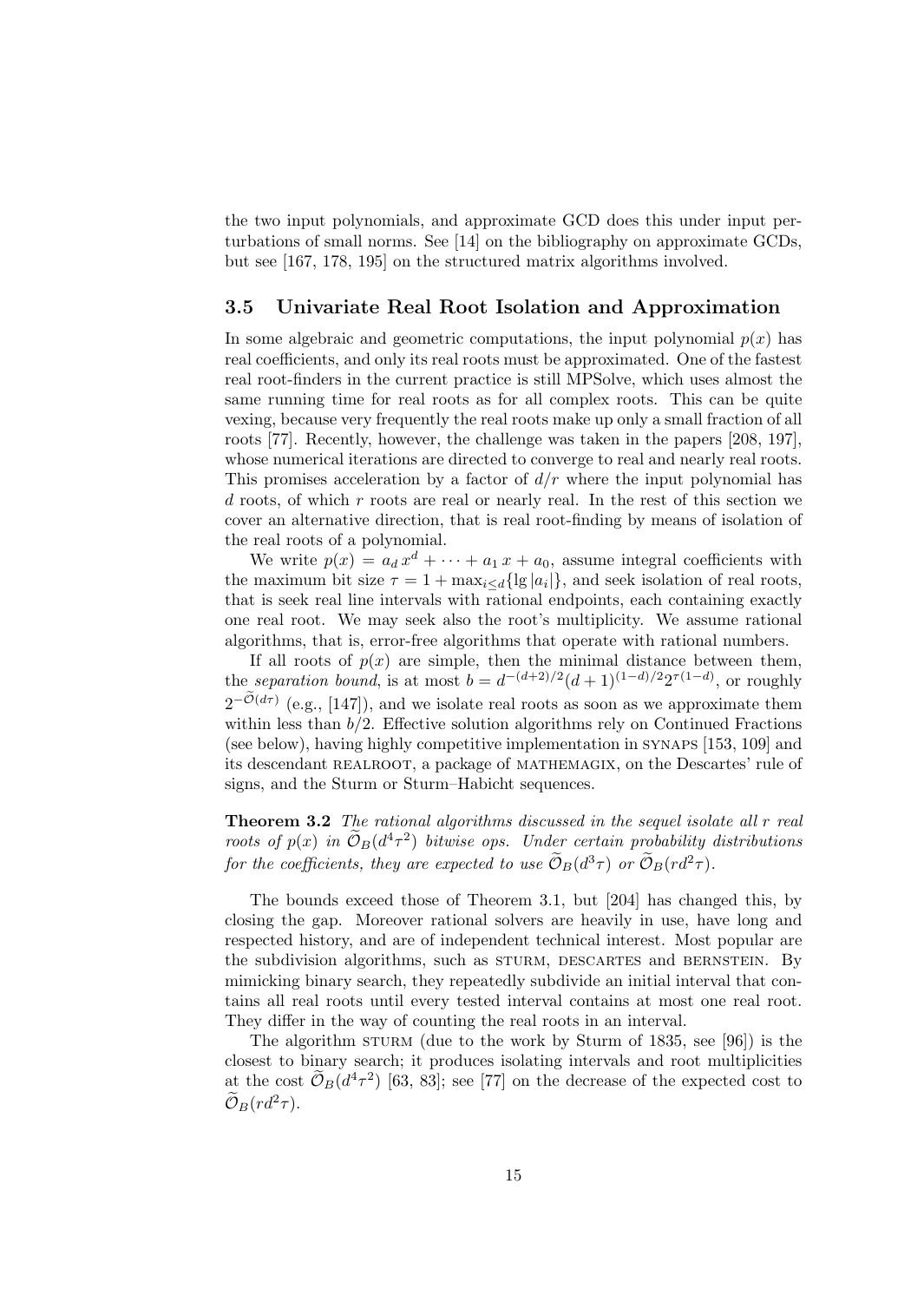The complexity of both algorithms DESCARTES and BERNSTEIN is  $\widetilde{\mathcal{O}}_B(d^4\tau^2)$ [72, 83]. Both rely on Descartes' rule of sign, but the BERNSTEIN algorithm also employs the Bernstein basis polynomial representation. See [235, 2] on the theory and history of DESCARTES,  $[46, 216, 71, 146, 217]$  on its modern versions, and [83, 156] and the references therein on the BERNSTEIN algorithm.

The Continued Fraction algorithm, CF, computes the continued fraction expansions of the real roots of the polynomial. The first formulation of the algorithm is due to Vincent. By Vincent's theorem repeated transforms  $x \mapsto c + \frac{1}{x}$ eventually yield a polynomial with zero or one sign variation and thus (by Descartes' rule) with zero or resp. one real root in  $(0, \infty)$ . In the latter case the inverse transformation computes an isolating interval. Moreover, the c's in the transform correspond to the partial quotients of the continued fraction expansion of the real root. Variants differ in the way they compute the partial quotients.

Recent algorithms control the growth of coefficient bit-size and decrease the bit-complexity from exponential (of Vincent) to  $\mathcal{O}_B(d^3\tau)$  expected and  $\mathcal{O}_B(d^4\tau^2)$  worst-case bit complexity. See [145, 220, 229, 230] and the references therein on these results, history and variants of CP algorithms.

# 4 Systems of Nonlinear Equations

Given a system  $\{p_1(x_1, \ldots, x_n), \ldots, p_r(x_1, \ldots, x_n)\}\$  of nonlinear polynomials with rational coefficients, the *n*-tuple of complex numbers  $(a_1, \ldots, a_n)$  is a solution of the system if  $p_i(a_1, \ldots, a_n) = 0, 1 \leq i \leq r$ . Each  $p_i(x_1, \ldots, x_n)$  is said to be an element of  $\mathbf{Q}[x_1, \ldots, x_n]$ , the ring of polynomials in  $x_1, \ldots, x_n$  over the field of rational numbers. In this section, we explore the problem of solving a well-constrained system of nonlinear equations, namely when  $r = n$ , which is the typical case in applications. We also indicate how an initial phase of exact algebraic computation leads to certain numerical methods that can approximate all solutions; the interaction of symbolic and numeric computation is currently an active domain of research, e.g. [22, 82, 125]. We provide an overview and cite references to different symbolic techniques used for solving systems of algebraic (polynomial) equations. In particular, we describe methods involving resultant and Gröbner basis computations.

Resultants, as explained below, formally express the solvability of algebraic systems with  $r = n + 1$ ; solving a well-constrained system reduces to a resultant computation as illustrated in the sequel. The Sylvester resultant method is the technique most frequently utilized for determining a common root of two polynomial equations in one variable. However, using the Sylvester method successively to solve a system of multivariate polynomials proves to be inefficient.

It is more efficient to eliminate *n* variables together from  $n+1$  polynomials, thus, leading to the notion of the multivariate resultant. The three most commonly used multivariate resultant matrix formulations are those named after Sylvester or Macaulay [36, 38, 135], those named after  $B\acute{e}zout$  or Dixon [33, 60, 121], or the hybrid formulation [57, 113, 122]. Extending the Sylvester-Macaulay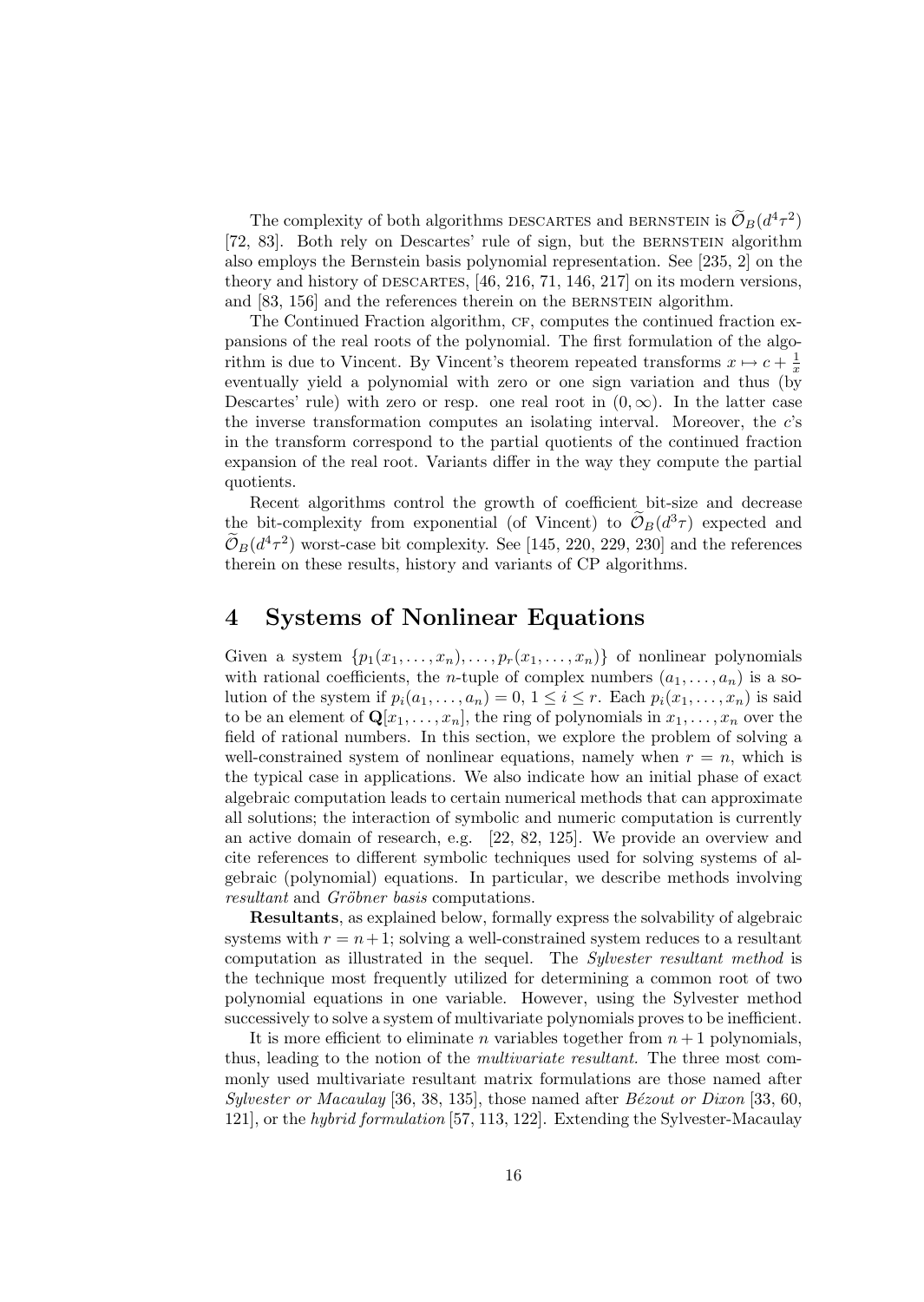type, we shall emphasize also sparse resultant formulations [37, 98, 226]. For a unified treatment, see [81].

The theory of Gröbner bases provides powerful tools for performing computations in multivariate polynomial rings. Formulating the problem of solving systems of polynomial equations in terms of polynomial ideals, we will see that a Gröbner basis can be computed from the input polynomial set, thus, allowing for a form of back substitution in order to compute the common roots.

Although not discussed, it should be noted that the characteristic set algorithm can be utilized for solving polynomial systems. Although introduced for studying algebraic differential equations [214], the method was converted to ordinary polynomial rings when developing an effective method for automatic theorem proving  $[242]$ . Given a polynomial system  $P$ , the characteristic set algorithm computes a new system in triangular form, such that the set of common roots of  $P$  is equivalent to the set of roots of the triangular system [120]. Triangular systems have  $k_1$  polynomials in a specific variable,  $k_2$  polynomials in this and one more variable,  $k_3$  polynomials in these two and one more variable, and so on, for a total number of  $k_1 + \cdots + k_n$  polynomials.

#### 4.1 Resultant of Univariate Systems

The question of whether two polynomials  $f(x), g(x) \in \mathbf{Q}[x]$ ,

$$
f(x) = f_n x^n + f_{n-1} x^{n-1} + \dots + f_1 x + f_0,
$$
  
\n
$$
g(x) = g_m x^m + g_{m-1} x^{m-1} + \dots + g_1 x + g_0,
$$

have a common root leads to a condition that has to be satisfied by the coefficients of  $f, g$ . Using a derivation of this condition due to Euler, the *Sylvester matrix* of f, g (which is of dimension  $m+n$ ) can be formulated. The vanishing of the determinant of the Sylvester matrix, known as the Sylvester resultant, is a necessary and sufficient condition for  $f, g$  to have common roots in the algebraic closure of the coefficient ring.

As a running example let us consider the following bivariate system [131]:

$$
f = x2 + xy + 2x + y - 1 = 0,
$$
  
\n
$$
g = x2 + 3x - y2 + 2y - 1 = 0.
$$

Without loss of generality, the roots of the Sylvester resultant of  $f$  and  $g$ treated as polynomials in  $y$ , whose coefficients are polynomials in  $x$ , are the x-coordinates of the common roots of  $f, g$ . More specifically, the Sylvester resultant with respect to  $y$  is given by the following determinant:

$$
\det \begin{bmatrix} x+1 & x^2+2x-1 & 0 \\ 0 & x+1 & x^2+2x-1 \\ -1 & 2 & x^2+3x-1 \end{bmatrix} = -x^3 - 2x^2 + 3x.
$$

An alternative matrix of order  $\max\{m, n\}$ , named after Bézout, yields the same determinant.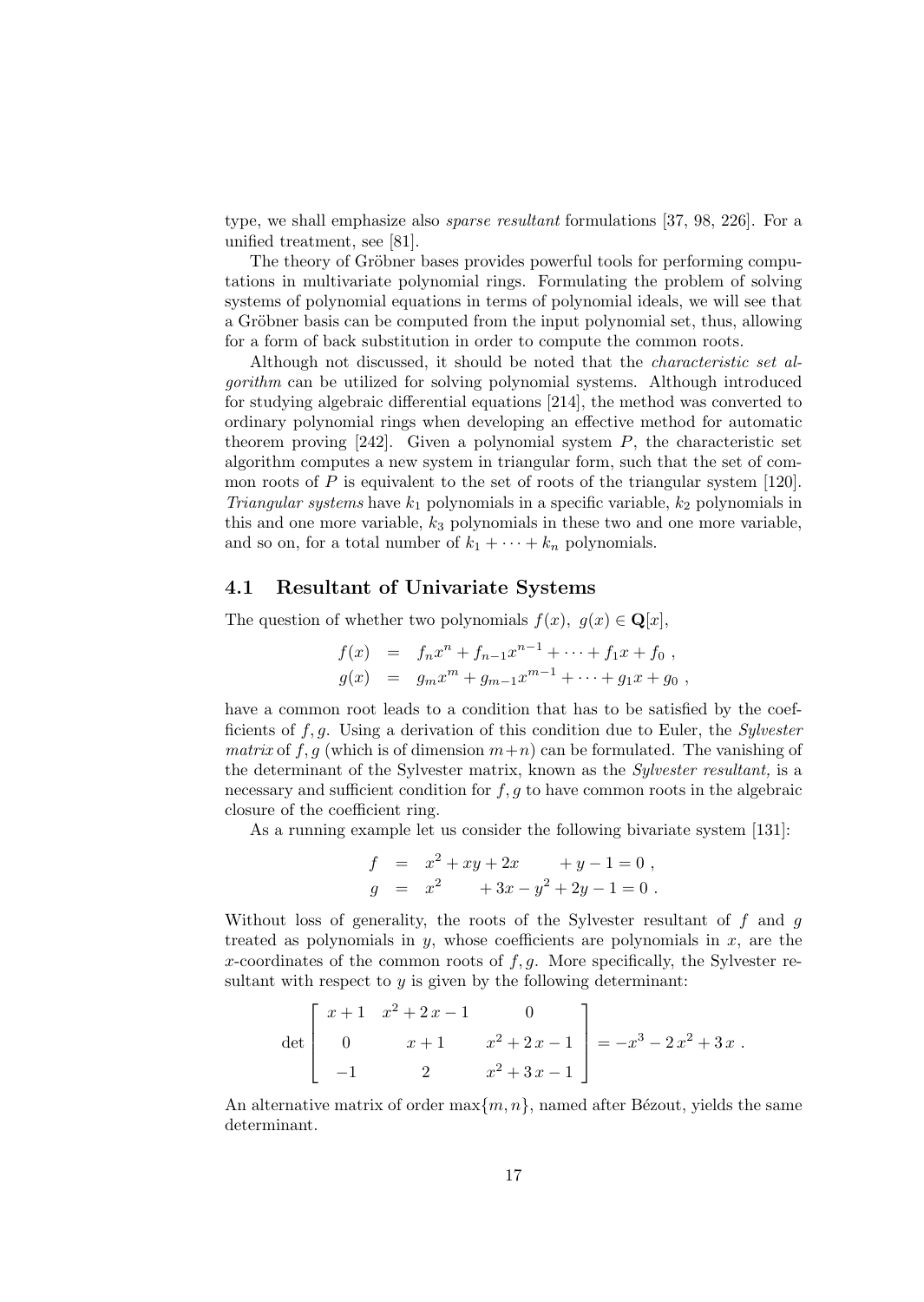The roots of the Sylvester determinant are  $\{-3,0,1\}$ . For each x value, one can substitute the  $x$  value back into the original polynomials yielding the solutions  $(-3, 1), (0, 1), (1, -1)$ . More practically, one can use the Sylvester matrix to reduce system solving to the computation of eigenvalues and eigenvectors as explained in "Polynomial System Solving by Using Resultants".

The Sylvester formulations has led to a subresultant theory, which produced an efficient algorithm for computing the GCD of univariate polynomials and their resultant, while controlling intermediate expression swell [213, 133]. Subresultant theory has been generalized to several variables, e.g. [32, 53].

#### 4.2 Resultants of Multivariate Systems

The solvability of a set of nonlinear multivariate polynomials is determined by the vanishing of a generalization of the resultant of two univariate polynomials. We examine two generalizations: the classical and the sparse resultants. Both generalize the determinant of  $n + 1$  *linear* polynomials in *n* variables.

The *classical resultant* of a system of  $n+1$  polynomials with symbolic coefficients in n variables vanishes exactly when there exists a common solution in the projective space over the algebraic closure of the coefficient ring [50]. The sparse (or toric) resultant characterizes solvability of the same overconstrained system over a smaller space, which coincides with affine space under certain genericity conditions [51, 98, 226]. The main algorithmic question is to construct a matrix whose determinant is the resultant or a nontrivial multiple of it.

Cayley, and later Dixon, generalized Bézout's method to a set

$$
\{p_1(x_1,...,x_n),...,p_{n+1}(x_1,...,x_n)\}\
$$

of  $n + 1$  polynomials in n variables. The vanishing of the determinant of the Bézout–Dixon matrix is a necessary and sufficient condition for the polynomials to have a nontrivial projective common root, and also a necessary condition for the existence of an affine common root [33, 60, 81, 121]. A nontrivial resultant multiple, known as the *projection operator*, can be extracted via a method discussed in [41, thm. 3.3.4]. This article, along with [73], explain the correlation between residue theory and the Bézout–Dixon matrix; the former leads to an alternative approach for studying and approximating all common solutions.

Macaulay [135] constructed a matrix whose determinant is a multiple of the classical resultant; he stated his approach for a well-constrained system of n homogeneous polynomials in  $n$  variables. The Macaulay matrix simultaneously generalizes the Sylvester matrix and the coefficient matrix of a system of linear equations. Like the Dixon formulation, the Macaulay determinant is a multiple of the resultant. Macaulay, however, proved that a certain minor of his matrix divides the matrix determinant to yield the exact resultant in the case of generic coefficients. To address arbitrary coefficients, Canny [36] proposed a general method that perturbs any polynomial system and extracts a nontrivial projection operator from Macaulay's construction.

By exploiting the structure of polynomial systems by means of sparse elimination theory, a matrix formula for computing the sparse resultant of  $n+1$  poly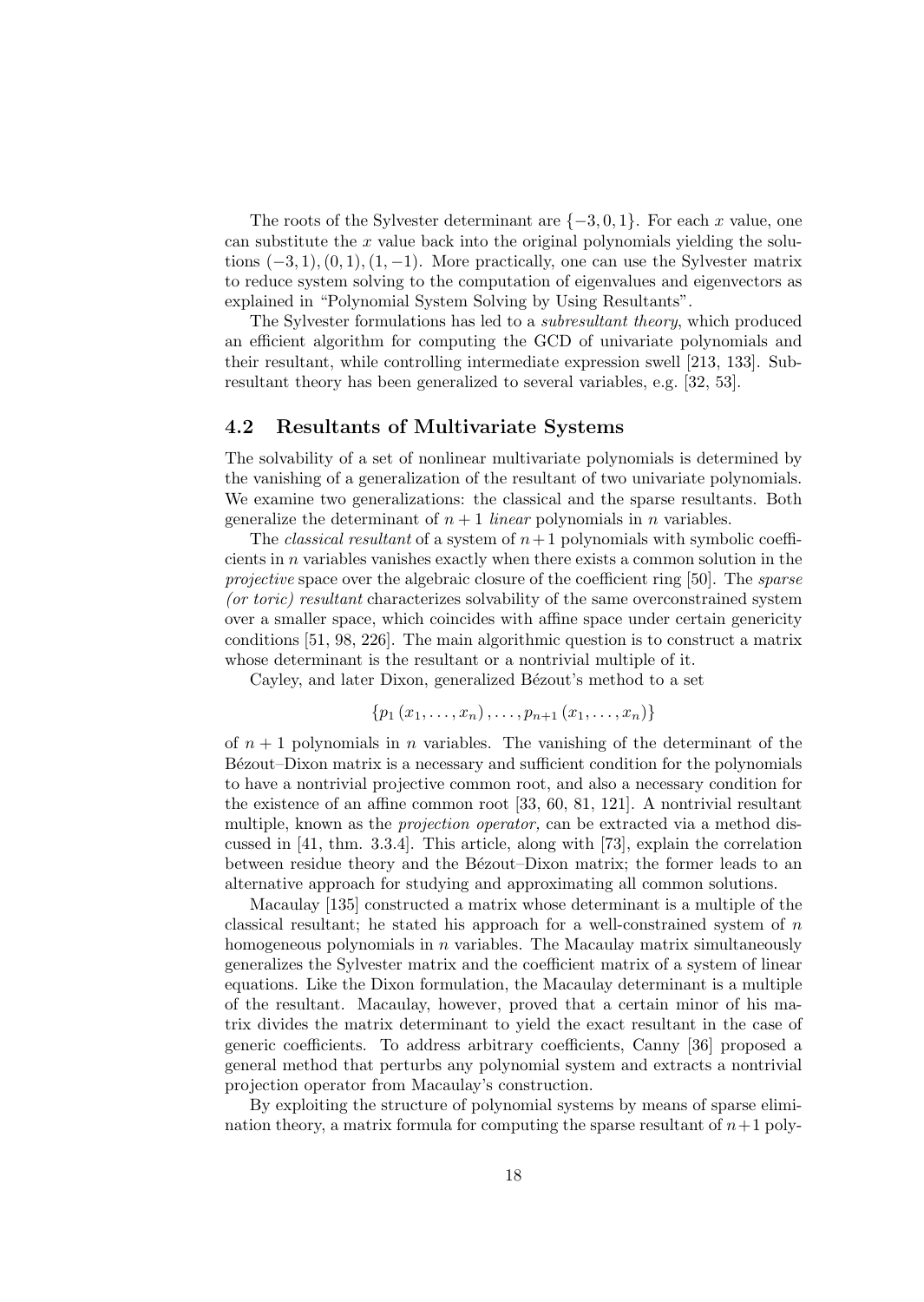nomials in *n* variables was given in [37] and consequently improved in [40, 76]. Like the Macaulay and Dixon matrices, the determinant of the sparse resultant matrix, also known as Newton matrix, only yields a projection operation. However, in certain cases of bivariate and multihomogeneous systems, determinantal formulae for the sparse resultant have been derived [57, 80, 122]. To address degeneracy issues, Canny's perturbation has been extended in the sparse context [54]. D'Andrea [52] extended Macaulay's rational formula for the resultant to the sparse setting, thus defining the sparse resultant as the quotient of two determinants; see [79] for a simplified algorithm in certain cases.

Here, sparsity means that only certain monomials in each of the  $n+1$  polynomials have nonzero coefficients. Sparsity is measured in geometric terms, namely, by the Newton polytope of the polynomial, which is the convex hull of the exponent vectors corresponding to nonzero coefficients. The mixed vol**ume** of the Newton polytopes of n polynomials in  $n$  variables is defined as an integer-valued function that bounds the number of toric common roots of these polynomials [13]. This remarkable bound is the cornerstone of sparse elimination theory. The mixed volume bound is significantly smaller than the classical Bézout bound for polynomials with small Newton polytopes but they coincide for polynomials whose Newton polytope is the unit simplex multiplied by the polynomial's total degree. Since these bounds also determine the degree of the sparse and classical resultants, respectively, the latter has larger degree for sparse polynomials. Last, but not least, the classical resultant can identically vanish over sparse systems, whereas the sparse resultant can still yield the desired information about their common roots [51].

#### 4.3 Polynomial System Solving by Using Resultants

Suppose we are asked to find the common roots of a set of  $n$  polynomials in *n* variables  $\{p_1(x_1, \ldots, x_n), \ldots, p_n(x_1, \ldots, x_n)\}\.$  By augmenting this set by a generic linear polynomial  $[36, 51]$ , we construct the *u-resultant* of a given system of polynomials. The u-resultant is named after the indeterminates  $u$ , traditionally used to represent the generic coefficients of the additional linear polynomial. The u-resultant factors into linear factors over the complex numbers, providing the common roots of the given polynomials equations. The method relies on the properties of the multivariate resultant, and hence, can be constructed using either Macaulay's, Dixon's, or sparse formulations. An alternative approach is to hide a variable in the coefficient field [74, 81, 138].

Consider the previous example augmented by a generic linear form:

$$
p_1 = x^2 + xy + 2x + y - 1 = 0,
$$
  
\n
$$
p_2 = x^2 + 3x - y^2 + 2y - 1 = 0,
$$
  
\n
$$
p_l = ux + vy + w = 0.
$$

As described in [38], the following (transposed) Macaulay matrix M corre-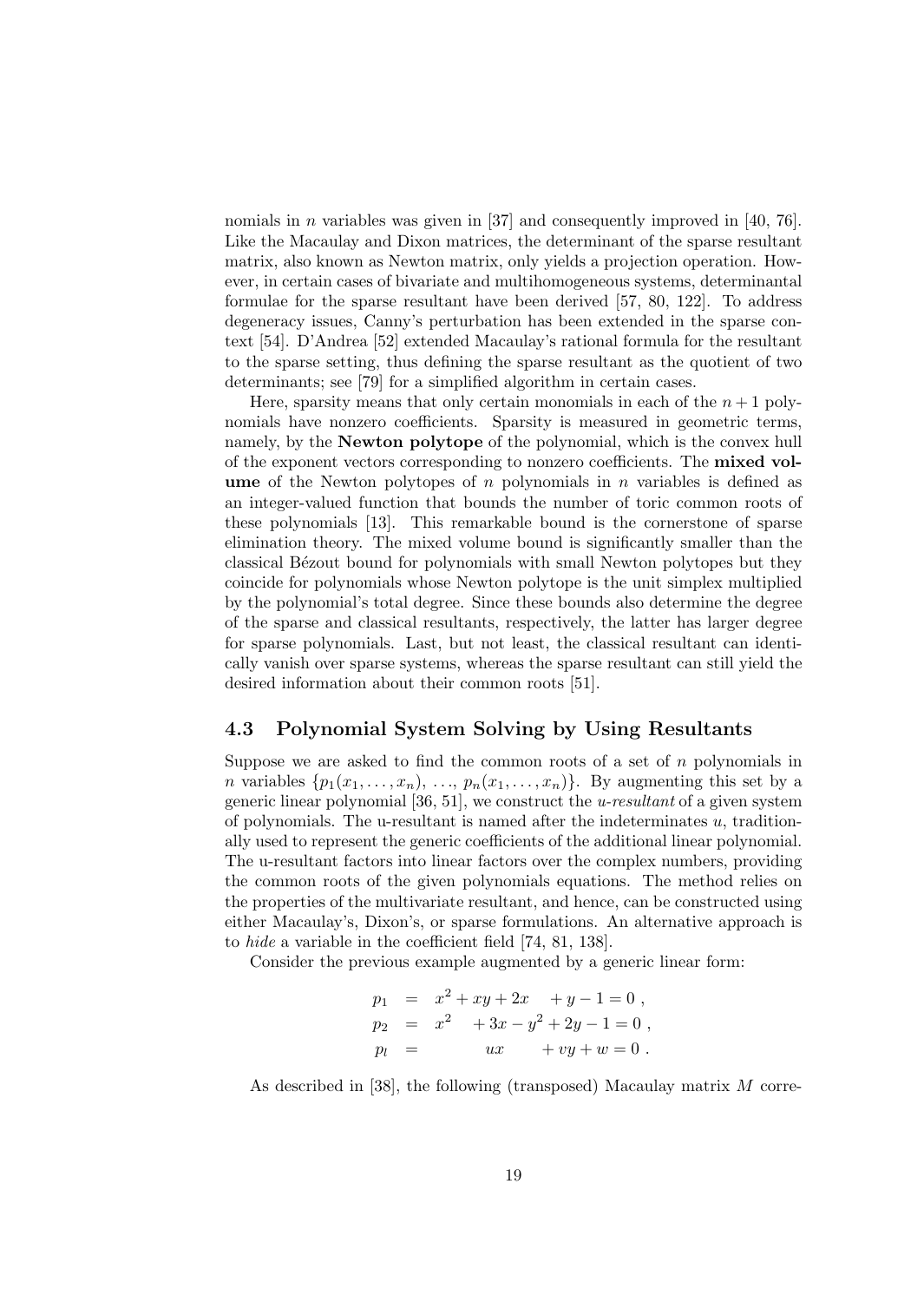sponds to the u-resultant of the above system of polynomials:

$$
M = \left[\begin{array}{cccccccccccc} 1 & 0 & 0 & 1 & 0 & 0 & 0 & 0 & 0 & 0 \\ 1 & 1 & 0 & 0 & 1 & 0 & u & 0 & 0 & 0 \\ 2 & 0 & 1 & 3 & 0 & 1 & 0 & u & 0 & 0 \\ 0 & 1 & 0 & -1 & 0 & 0 & v & 0 & 0 & 0 \\ 1 & 2 & 1 & 2 & 3 & 0 & w & v & u & 0 \\ -1 & 0 & 2 & -1 & 0 & 3 & 0 & w & 0 & u \\ 0 & 0 & 0 & 0 & -1 & 0 & 0 & 0 & 0 & 0 \\ 0 & -1 & 1 & 0 & -1 & 2 & 0 & 0 & w & v \\ 0 & 0 & -1 & 0 & 0 & -1 & 0 & 0 & 0 & w \end{array}\right]
$$

.

It should be noted that

$$
det(M) = (u - v + w)(-3u + v + w)(v + w)(u - v)
$$

corresponds to the affine solutions  $(1, -1)$ ,  $(-3, 1)$ ,  $(0, 1)$ , whereas one solution at infinity corresponds to the last factor.

Resultant matrices can also reduce polynomial system solving to a regular or generalized eigenproblem (cf. "Matrix Eigenvalues and Singular Values Problems"), thus, transforming the nonlinear question to a problem in linear algebra. This is a classical technique that enables us to numerically approximate all solutions [4, 39, 41, 74, 81]. For demonstration, consider the previous system and its resultant matrix M. The matrix rows are indexed by the following row vector of monomials in the eliminated variables:

$$
\mathbf{v} = \left[ x^3, x^2y, x^2, xy^2, xy, x, y^3, y^2, y, 1 \right] .
$$

Vector  $\mathbf{v}M$  expresses the polynomials indexing the columns of  $M$ , which are multiples of the three input polynomials by various monomials. Let us specialize variables u and v to random values. Then M contains a single variable w and is denoted  $M(w)$ . Solving the linear system  $\mathbf{v}M(w) = \mathbf{0}$  in vector  $\mathbf{v}$  and in scalar w is a generalized eigenproblem, since  $M(w)$  can be represented as  $M_0 + wM_1$ , where  $M_0$  and  $M_1$  have numeric entries. If, moreover,  $M_1$  is invertible, we arrive at the following eigenproblem:

$$
\mathbf{v}\left(M_0+wM_1\right)=\mathbf{0}\Longleftrightarrow\mathbf{v}\left(-M_1^{-1}M_0-wI\right)=\mathbf{0}\Longleftrightarrow\mathbf{v}\left(-M_1^{-1}M_0\right)=w\mathbf{v}.
$$

For every solution  $(a, b)$  of the original system, there is a vector **v** among the computed eigenvectors, which we evaluate at  $x = a$ ,  $y = b$  and from which the solution can be recovered by division [74]. As for the eigenvalues, they correspond to the values of w at the solutions; see [75] on numerical issues, and an implementation.

An alternative method for approximating or isolating all real roots of the system is to use the so-called Rational Univariate Representation (RUR) of algebraic numbers [35, 215]. This allows us to express each root coordinate as the value of a univariate polynomial, evaluated over an algebraic number,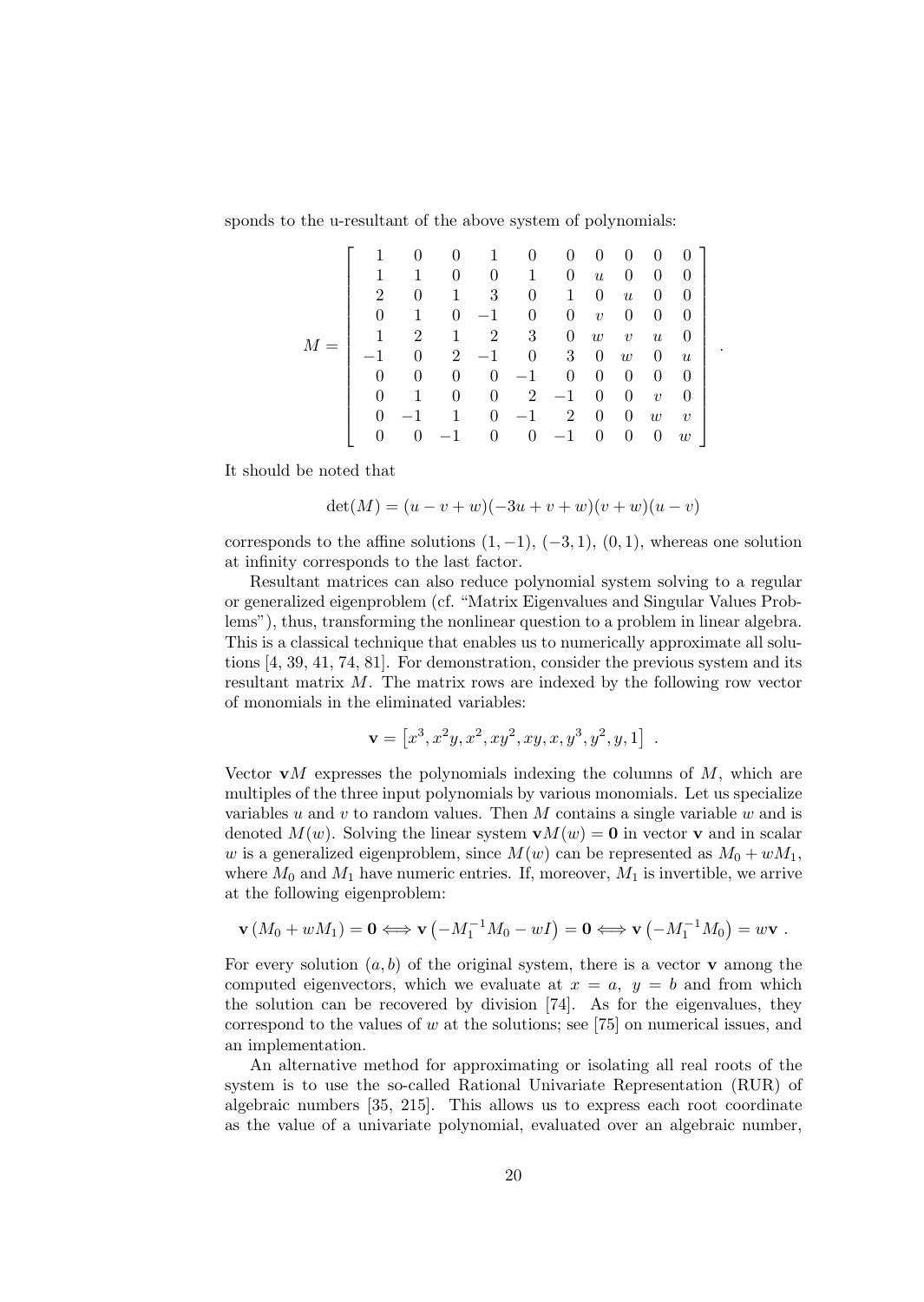which is specified as a solution of a single polynomial equation. All polynomials involved in this approach are derived from the resultant.

The resultant matrices are sparse and have quasi Toeplitz/Hankel structure (also called multilevel Toeplitz/Hankel structure), which enables their fast multiplication by vectors. By combining the latter property with various advanced nontrivial methods of multivariate polynomial root-finding, substantial acceleration of the construction and computation of the resultant matrices and approximation of the system's solutions was achieved in [24, 85, 86, 150, 151, 152].

A comparison of the resultant formulations can be found, e.g., in [81, 120, 138]. The multivariate resultant formulations have been used for diverse applications such as algebraic and geometric reasoning [41, 59, 138], including separation bounds for the isolated roots of arbitrary polynomial systems [84], robot kinematics [55, 212, 138], and nonlinear computational geometry, computeraided geometric design and, in particular, implicitization [32, 42, 78, 87, 111].

#### 4.4 Gröbner Bases

Solving systems of nonlinear equations can be formulated in terms of polynomial ideals [50, 105, 127]. The *ideal* generated by a system of polynomials  $p_1, \ldots, p_r$ over  $\mathbf{Q}[x_1,\ldots,x_n]$  is the set of all linear combinations

$$
(p_1,\ldots,p_r) = \{h_1p_1 + \cdots + h_rp_r \mid h_1,\ldots,h_r \in \mathbf{Q}[x_1,\ldots,x_n]\} .
$$

The algebraic variety of  $p_1, \ldots, p_r \in \mathbf{Q}[x_1, \ldots, x_n]$  is the set of their common roots,

$$
V(p_1,\ldots,p_r) = \{(a_1,\ldots,a_n) \in \mathbf{C}^n \mid p_1(a_1,\ldots,a_n) = \ldots = p_r(a_1,\ldots,a_n) = 0\}.
$$

A version of the Hilbert Nullstellensatz states that

$$
V(p_1,...,p_r)
$$
 = the empty set  $\emptyset \Longleftrightarrow 1 \in (p_1,...,p_r)$  over  $\mathbf{Q}[x_1,...,x_n]$ ,

which relates the solvability of polynomial systems to the ideal membership problem.

A term  $t = x_1^{e_1} x_2^{e_2} \dots x_n^{e_n}$  of a polynomial is a product of powers with  $\deg(t) = e_1 + \cdots + e_n$ . In order to add needed structure to the polynomial ring we will require that the terms in a polynomial be ordered in an admissible fashion [50, 97]. Two of the most common admissible orderings are the lex**icographic order** ( $\prec_l$ ), where terms are ordered as in a dictionary, and the degree order  $(\prec_d)$ , where terms are first compared by their degrees with equal degree terms compared lexicographically. A variation to the lexicographic order is the reverse lexicographic order, where the lexicographic order is reversed.

Much like a polynomial remainder process, the process of polynomial reduction involves subtracting a multiple of one polynomial from another to obtain a smaller degree result [50, 105, 127]. A polynomial  $g$  is said to be reducible with respect to a set  $P = \{p_1, \ldots, p_r\}$  of polynomials if it can be reduced by one or more polynomials in  $P$ . When  $g$  is no longer reducible by the polynomials in P, we say that g is reduced or is a normal form with respect to P.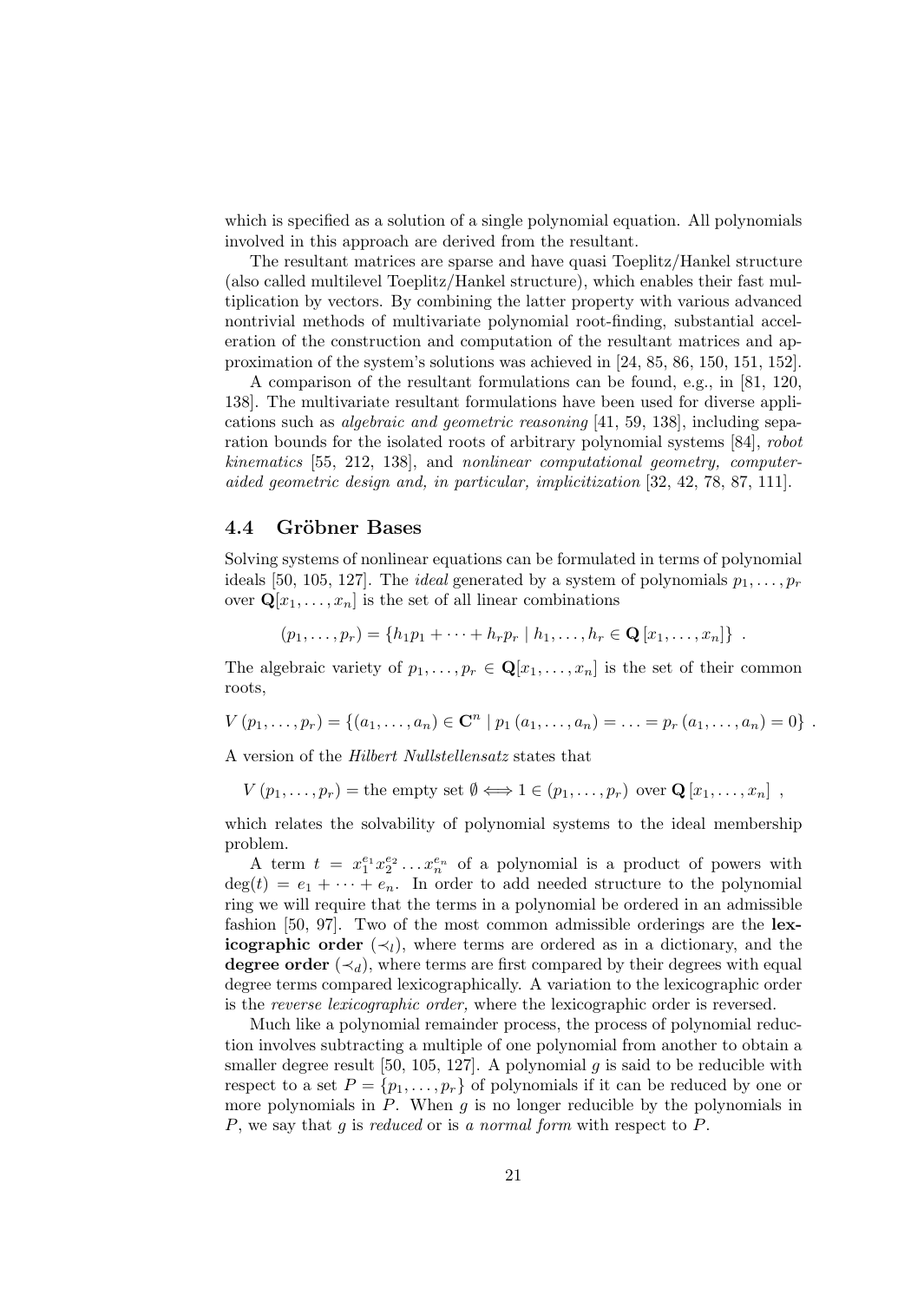For an arbitrary set of basis polynomials, it is possible that different reduction sequences applied to a given polynomial g could reduce to different normal forms. A basis  $G \subseteq \mathbf{Q}[x_1, \ldots, x_n]$  is a *Gröbner basis* if and only if every polynomial in  $\mathbf{Q}[x_1, \ldots, x_n]$  has a unique normal form with respect to G. Buchberger [27, 28, 29] showed that every basis for an ideal  $(p_1, \ldots, p_r)$  in  $\mathbf{Q}[x_1,\ldots,x_n]$  can be converted into a Gröbner basis  $\{p_1^*,\ldots,p_s^*\}=GB(p_1,\ldots,p_r),$ concomitantly designing an algorithm that transforms an arbitrary ideal basis into a Gröbner basis. Another characteristic of Gröbner bases is that by using the above mentioned reduction process we have

$$
g \in (p_1 \ldots, p_r) \Longleftrightarrow g \mod (p_1^*, \ldots, p_s^*) = 0.
$$

Further, by using the Nullstellensatz it can be shown that  $p_1 \ldots, p_r$  viewed as a system of algebraic equations is solvable if and only if  $1 \notin GB(p_1, \ldots, p_r)$ .

Depending on which admissible term ordering is used in the Gröbner bases construction, an ideal can have different Gröbner bases. However, an ideal cannot have different (reduced) Gröbner bases for the same term ordering. Any system of polynomial equations can be solved using a lexicographic Gröbner basis for the ideal generated by the given polynomials. It has been observed, however, that Gröbner bases, more specifically lexicographic Gröbner bases, are hard to compute [139]. In the case of zero-dimensional ideals, those whose varieties have only isolated points, a change of basis algorithm was outlined in [90], which can be utilized for solving: one computes a Gröbner basis for the ideal generated by a system of polynomials under a degree ordering. The so-called change of basis algorithm can then be applied to the degree ordered Gröbner basis to obtain a Gröbner basis under a lexicographic ordering. Significant progress has been achieved in the algorithmic realm by Faugère [88, 89].

Another way to finding all common real roots is by means of RUR; see the previous section. All polynomials involved in this approach can be derived from the Gröbner basis. A rather recent development concerns the generalization of Gröbner bases to *border bases*, which contain all information required for system solving but can be computed faster and seem to be numerically more stable [127, 154, 222, 155].

Turning to Lazard's example in form of a polynomial basis,

$$
p_1 = x^2 + xy + 2x + y - 1,
$$
  
\n
$$
p_2 = x^2 + 3x - y^2 + 2y - 1,
$$

one obtains (under lexicographical ordering with  $x \prec_l y$ ) a Gröbner basis in which the variables are triangulated such that the finitely many solutions can be computed via back substitution:

$$
p_1^* = x^2 +3x +2y -2,
$$
  
\n
$$
p_2^* = xy -x +2y -1,
$$
  
\n
$$
p_3^* = y^2 -1.
$$

The final univariate polynomial has minimal degree, whereas the polynomials used in the back substitution have total degree no larger than the number of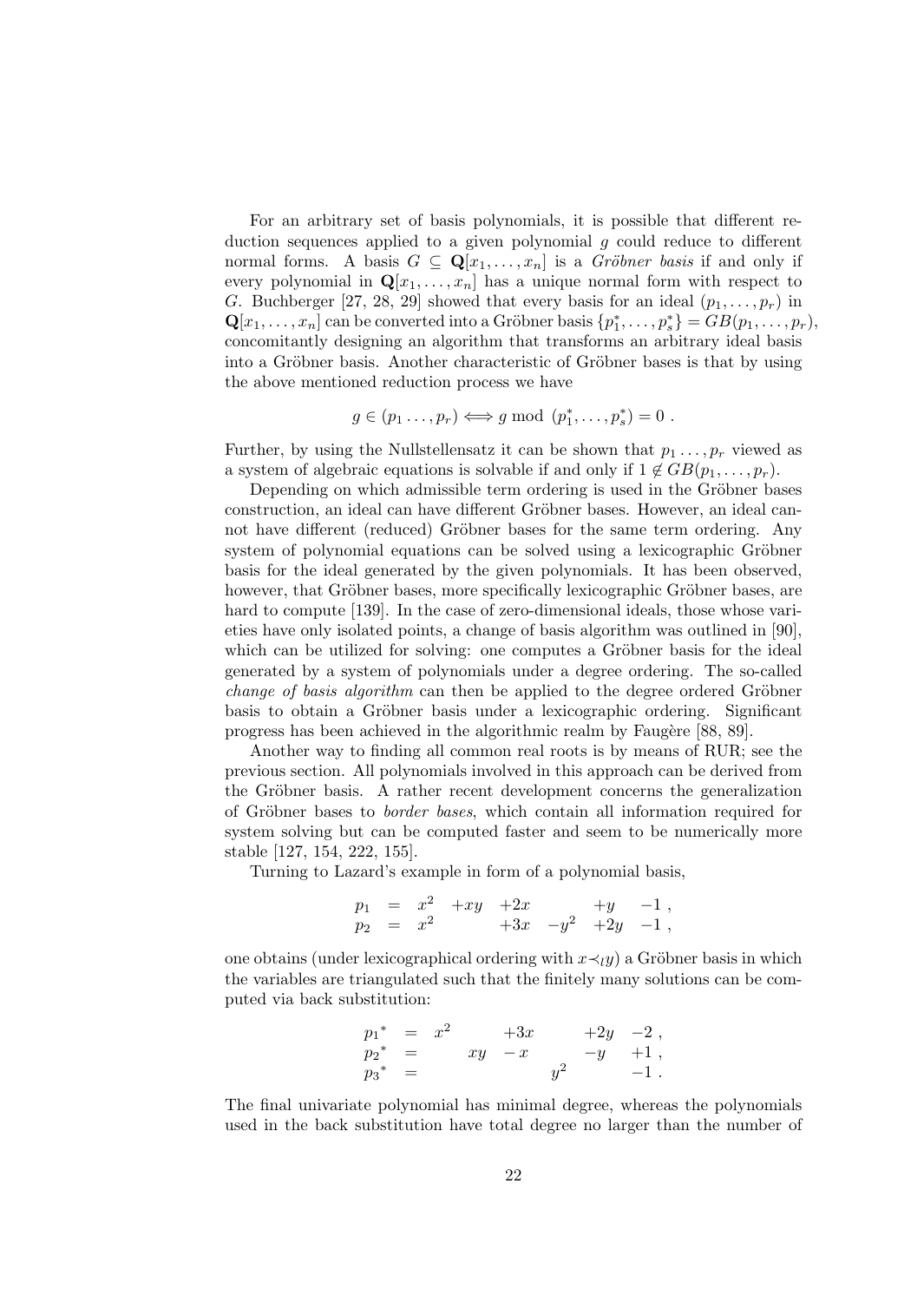roots. As an example,  $x^2y^2$  is reduced with respect to the previously computed Gröbner basis  $\{p_1^*, p_2^*, p_3^*\} = GB(p_1, p_2)$  along two distinct reduction paths, both yielding  $-3x - 2y + 2$  as the normal form.

There is a strong connection between lexicographic Gröbner bases and the previously mentioned resultant techniques. For some types of input polynomials, the computation of a reduced system via resultants might be much faster than the computation of a lexicographic Gröbner basis.

Gröbner bases can be used for many polynomial ideal theoretic operations [29, 49]. Other applications include computer-aided geometric design [111], polynomial interpolation [129], coding and cryptography [92], and robotics [91].

## 5 Research Issues and Summary

Algebraic algorithms deal with numbers, vectors, matrices, polynomials, formal power series, exponential and differential polynomials, rational functions, algebraic sets, curves and surfaces. In this vast area, manipulations with matrices and polynomials, in particular the solution of a polynomial equation and linear and polynomial systems of equations, are most fundamental in modern computations in Sciences, Engineering, and Signal and Image Processing. We reviewed the state of the art for the solution of these three tasks and gave pointers to the extensive bibliography.

Among numerous interesting and important research directions of the topics in Sections 2 and 3, we wish to cite computations with structured matrices, including their applications to polynomial root-finding, currently of growing interest, and new techniques for randomized preprocessing for matrix computations, evaluation of resultants and polynomial root-finding.

Section 4 of this chapter has briefly reviewed polynomial system solving based on resultant matrices as well as Gröbner bases. Both approaches are currently active. This includes practical applications to small and medium-size systems. Efficient implementations that handle the nongeneric cases, including multiple roots and nonisolated solutions, is probably the most crucial issue today in relation to resultants. The latter are also studied in relation to a more general object, namely the discriminant of a well-constrained system, which characterizes the existence of multiple roots. Another interesting current direction is algorithmic improvement by exploiting the structure of the polynomial systems, including sparsity, or the structure of the encountered matrices, for both resultants and Gröbner bases.

# 6 Defining Terms

- Characteristic polynomial: Shift an input matrix A by subtracting the identity matrix  $xI$  scaled by variable x. The determinant of the resulting ma
	- trix is the characteristic polynomial of the matrix A. Its roots coincide with the eigenvalues of the shifted matrix  $A - xI$ .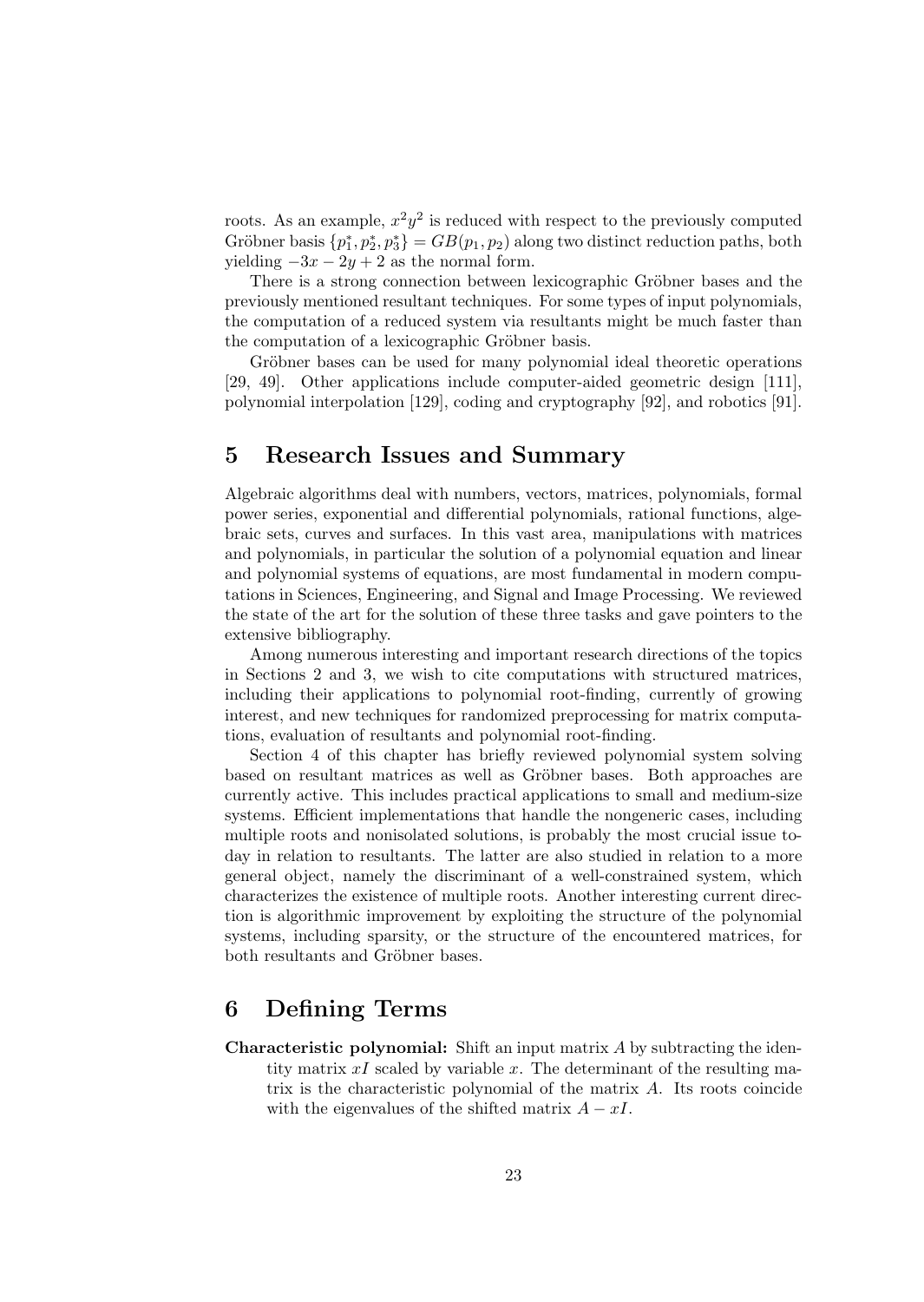- Condition number of a matrix is a scalar  $\kappa$  which grows large as the matrix approaches a singular matrix; then numeric inversion becomes an ill-conditioned problem.  $\kappa$  OUTPUT ERROR NORM  $\approx$  INPUT ERROR NORM.
- Degree order: An order on the terms in a multivariate polynomial; for two variables x and y with  $x \prec y$  the ascending chain of terms is  $1 \prec x \prec y \prec$  $x^2 \prec xy \prec y^2 \cdots$
- Determinant: A polynomial in the entries of a square matrix whose value is invariant in adding to a row (resp. column) any linear combination of other rows (resp. columns).  $\det(AB) = \det A \cdot \det B$  for a pair of square matrices A and B, det  $B = -$  det A if the matrix B is obtained by interchanging a pair of adjacent rows or columns of a matrix A, det  $A \neq 0$  if and only if a matrix A is invertible. Determinant of a block diagonal or block triangular matrix is the product of the diagonal blocks, and so det  $A =$  $(\det A_{0,0})$  det S under (1). One can compute a determinant by using these properties and matrix factorizations, e.g., recursive factorization (1).
- Gröbner basis: Given a term ordering, the Gröbner basis of a polynomial ideal is a generating set of this ideal, such that the (multivariate) division of any polynomial by the basis has a unique remainder.
- Lexicographic order: An order on the terms in a multivariate polynomial; for two variables x and y with  $x \prec y$  the ascending chain of terms is 1  $\prec$  $x \prec x^2 \prec \cdots \prec y \prec xy \prec x^2y \cdots \prec y^2 \prec xy^2 \cdots$
- **Matrix eigenvector:** A column vector **v** such that  $A$ **v** =  $\lambda$ **v**, for a square matrix A and the associated eigenvalue  $\lambda$ . A generalized eigenvector **v** satisfies the equation  $A\mathbf{v} = \lambda B\mathbf{v}$  for two square matrices A and B and the associated eigenvalue  $\lambda$ . Both definitions extend to row vectors that premultiply the associated matrices.
- **Mixed volume:** An integer-valued function of n convex polytopes in  $n$ -dimensional Euclidean space. Under proper scaling, this function bounds the number of toric complex roots of a well-constrained polynomial system, where the convex polytopes are defined to be the Newton polytopes of the given polynomials.
- Newton polytope: The convex hull of the exponent vectors corresponding to terms with nonzero coefficients in a given multivariate polynomial.
- Ops: Arithmetic operations, i.e., additions, subtractions, multiplications, or divisions; as in flops, i.e., floating point operations.
- Resultant: A polynomial in the coefficients of a system of n polynomials with  $n + 1$  variables, whose vanishing is the minimal necessary and sufficient condition for the existence of a solution of the system.
- Separation bound: The minimum distance between two (complex) roots of a univariate polynomial.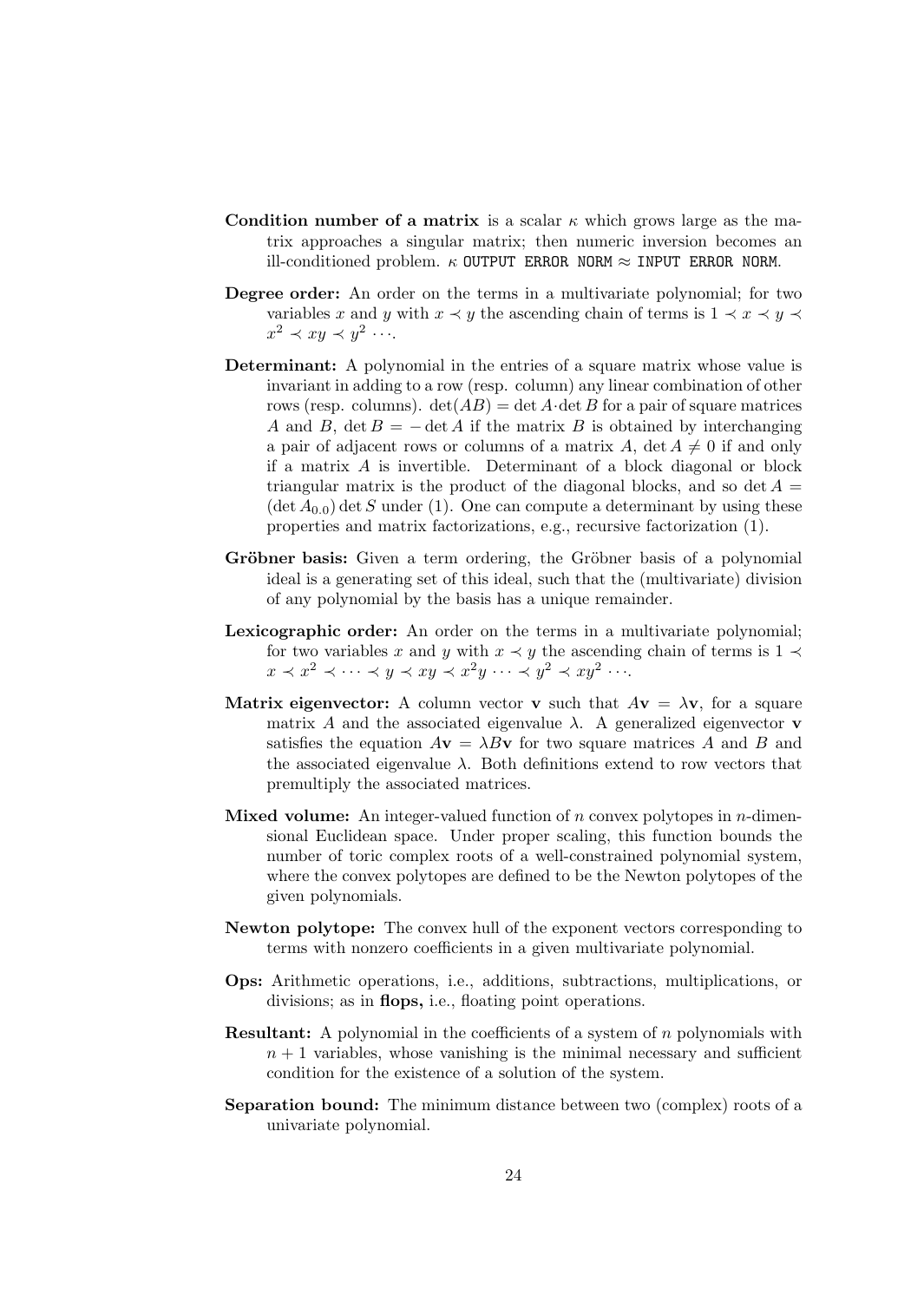- Singularity: A square matrix is singular if its product with some nonzero matrix is the zero matrix. Singular matrices do not have inverses.
- Sparse matrix: A matrix whose zero entries are much more numerous than its nonzero entries.
- Structured matrix: A matrix whose every entry can be derived by a formula depending on a smaller number of parameters, typically on  $O(m + n)$ parameters for an  $m \times n$  matrix, as opposed to its  $mn$  entries. For instance, an  $m \times n$  Cauchy matrix has  $\frac{1}{s_i-t_j}$  as the entry in row i and column j and is defined by  $m + n$  parameters  $s_i$  and  $t_j$ ,  $i = 1, \ldots, m$ ;  $j = 1, \ldots, n$ . Typically a structured matrix can be multiplied by a vector in nearly linear arithmetic time.

## References

- [1] Aho, A., Hopcroft, J., Ullman, J., The Design and Analysis of Algorithms. Addison-Wesley, Reading, MA, 1974.
- [2] Alesina, A., Galuzzi, M., A new proof of Vincent's theorem. L'Enseignement Mathématique, 44, 219–256, 1998.
- [3] Anderson, E., Bai, Z., Bischof, C., Blackford, S., Demmel, J., Dongarra, J., Du Croz, J., Greenbaum, A., Hammarling, S., McKenney, A., Sorensen, D. LAPACK Users' Guide. 3rd Edition, SIAM, 1999.
- [4] Auzinger, W., Stetter, H.J., An elimination algorithm for the computation of all zeros of a system of multivariate polynomial equations. In Proc. Intern. Conf. on Numerical Math., Intern. Series of Numerical Math., 86, 12–30. Birkhäuser, Basel, 1988.
- [5] Bach, E., Shallit, J., Algorithmic Number Theory, Volume 1: Efficient Algorithms. The MIT Press, Cambridge, MA, 1996.
- [6] Bai, Z., Demmel, J., Dongarra, J., Ruhe, A., van der Vorst, H., editors, Templates for the Solution of Algebraic Eigenvalue Problems: A Practical Guide. SIAM, Philadelphia, 2000.
- [7] Bareiss, E.H., Sylvester's identity and multistep integers preserving Gaussian elimination. Math. Comp., 22, 565–578, 1968.
- [8] Barrett, R., Berry, M.W., Chan, T.F., Demmel, J., Donato, J., Dongarra, J., Eijkhout, V., Pozo, R., Romine, C., Van Der Vorst, H., Templates for the Solution of Linear Systems: Building Blocks for Iterative Methods. SIAM, Philadelphia, 1993.
- [9] Basu, S., Pollack, R., Roy, M.-F., Algorithms in Real Algebraic Geometry, Algorithms and Computation in Mathematics, 10, Springer, 2003.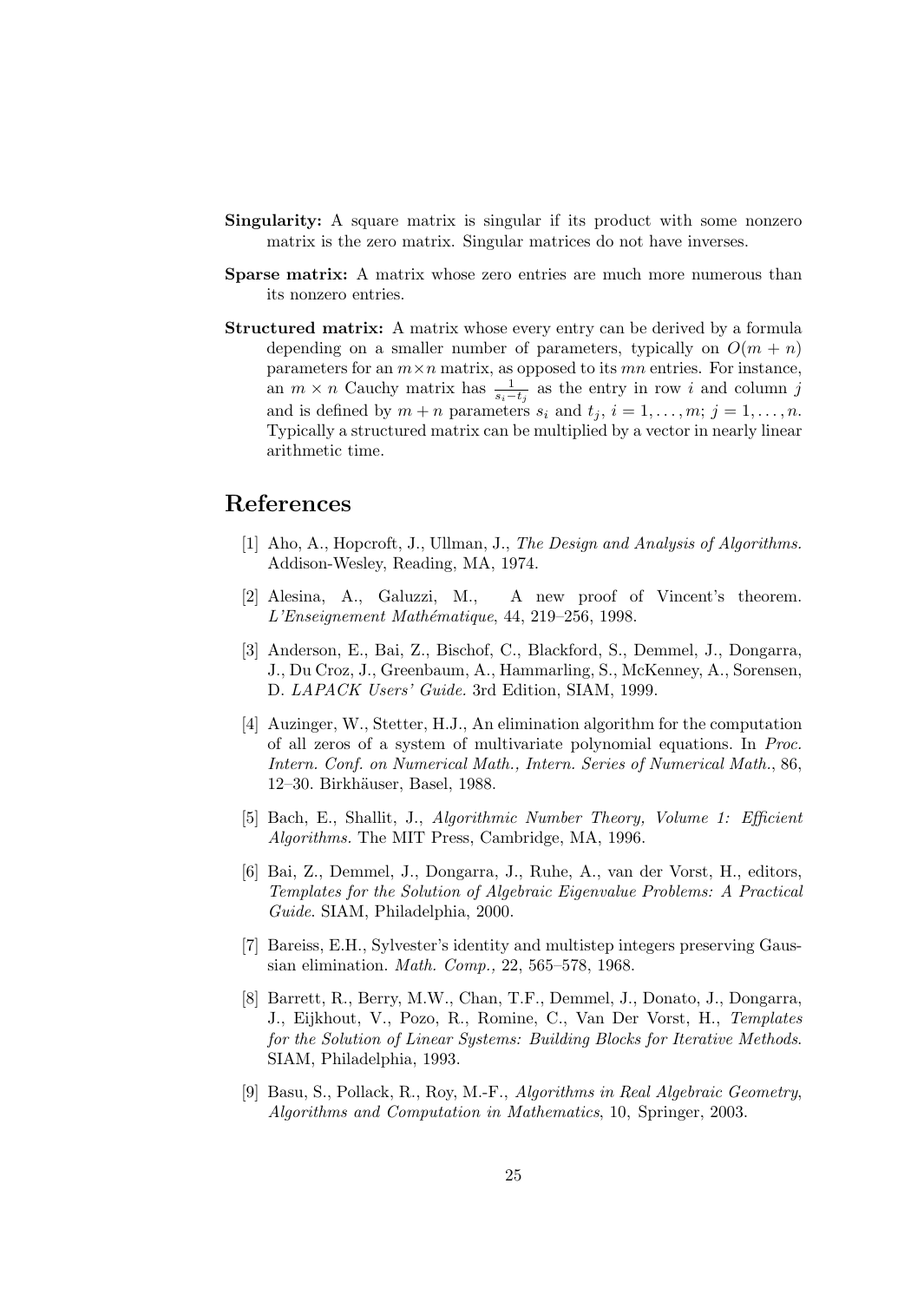- [10] Benzi, M., Preconditioning techniques for large linear systems: a survey. J. Computational Physics, 182, 418–477, 2002.
- [11] Berberich, E., Eigenwillig, A., Hemmer, M., Hert, S., Kettner, L., Mehlhorn, K., Reichel, J., Schmitt, S., Schömer, E., Wolpert, N., EX-ACUS: Efficient and Exact Algorithms for Curves and Surfaces. In ESA, LNCS, 1669, 155–166, Springer, 2005.
- [12] Berlekamp, E.R., Factoring polynomials over large finite fields. Math. Comp., 24, 713–735, 1970.
- [13] Bernshtein, D.N., The number of roots of a system of equations. Funct. Anal. and Appl., 9(2), 183–185, 1975.
- [14] Bini, D.A., Boito, P., A fast algorithm for approximate polynomial GCD based on structured matrix computations. Operator Theory: Advances and Applications, 199, 155–173, Birkhäuser, 2010.
- [15] Bini, D.A., Boito, P., Eidelman, Y., Gemignani, L., Gohberg, I., A fast implicit QR algorithm for companion matrices. Linear Algebra and Applications, 432, 2006–2031, 2010.
- [16] Bini, D.A., Fiorentino, G., Design, analysis, and implementation of a Mmultiprecision polynomial rootfinder. Numer. Algs., 23, 127–173, 2000.
- [17] Bini, D.A., Gemignani, L., Pan, V.Y., Inverse power and Durand/Kerner iteration for univariate polynomial root-finding. Computers  $\mathcal{C}$  Math. (with Appl.), 47 (2/3), 447–459, 2004.
- [18] Bini, D.A., Gemignani, L., Pan, V.Y., Fast and stable QR eigenvalue algorithms for generalized companion matrices and secular equation. Numer. Math., 3, 373–408, 2005.
- [19] Bini, D.A., Gemignani, L., Pan, V.Y., Improved initialization of the accelerated and robust QR-like polynomial root-finding. Electronic Transactions on Numerical Analysis, 17, 195–205, 2004.
- [20] Bini, D., Pan, V.Y., Polynomial division and its computational complexity, J. Complexity, 2, 179–203, 1986.
- [21] Bini, D., Pan, V.Y., Polynomial and Matrix Computations, Volume 1, Fundamental Algorithms. Birkhäuser, Boston, 1994.
- [22] Bini, D.A., Pan, V.Y., Verschelde, J., eds., Special Issue on Symbolic– Numerical Algorithms. Theoretical Comp. Sci., 409, 2, 255–268, 2008.
- [23] Björck, Å., Numerical Methods for Least Squares Problems. SIAM, 1996.
- [24] Bondyfalat, D., Mourrain, B., Pan, V.Y., Computation of a specified root of a polynomial system of equations using eigenvectors. Linear Alg. Appls., 319, 193–209, 2000. Also Proc. ISSAC, 252–259, ACM Press, 1998.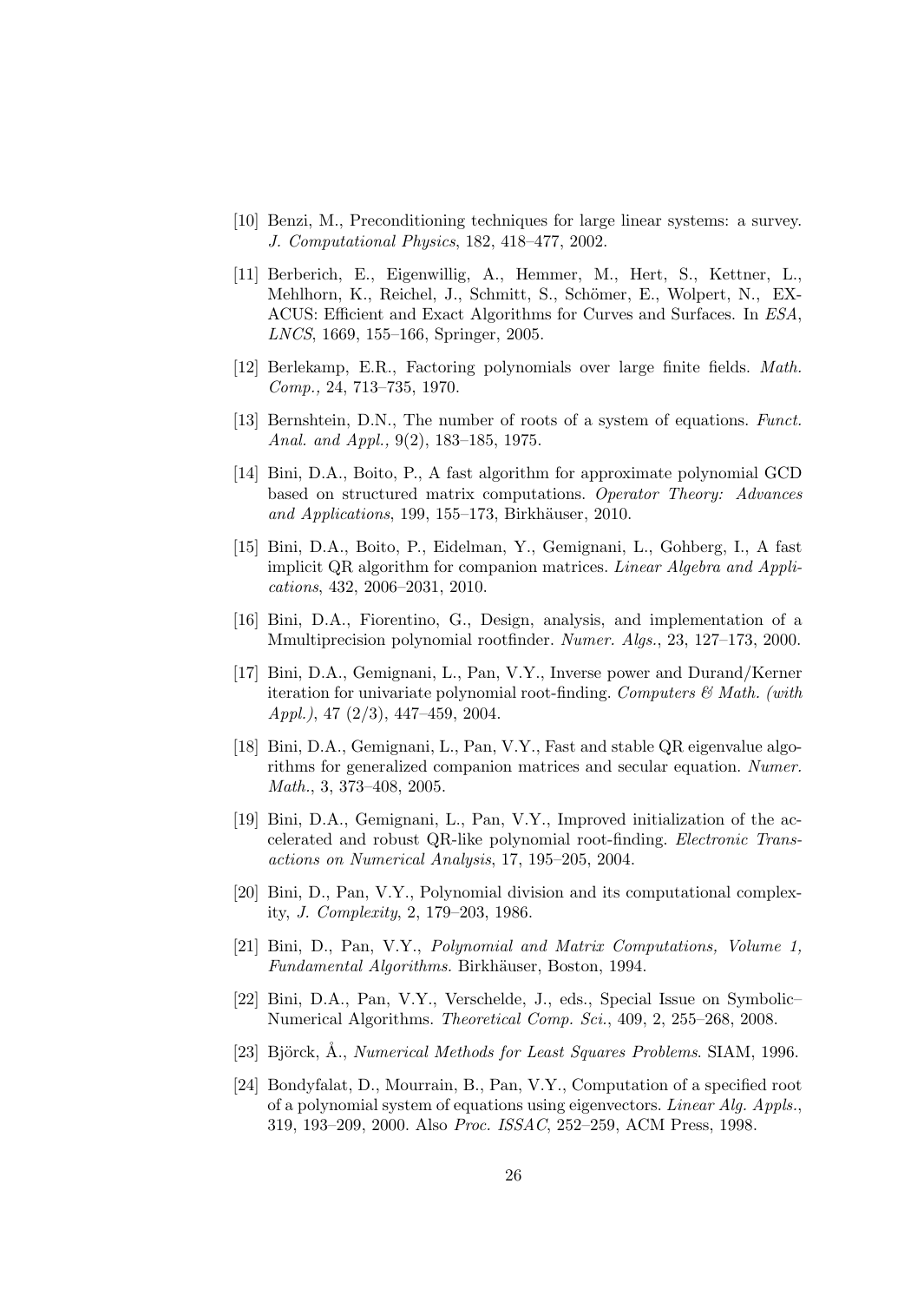- [25] Borodin, A., Munro, I., Computational Complexity of Algebraic and Numeric Problems. American Elsevier, New York, 1975.
- [26] Brönnimann, H., Emiris, I.Z., Pan, V.Y., Pion, S., Sign determination in residue number systems. Theor. Comp, Science, 210 (1), 173–197, 1999.
- [27] Buchberger, B., Ein Algorithmus zum Auffinden der Basiselemente des Restklassenringes nach einem nulldimensionalen Polynomideal. Dissertation, University of Innsbruck, Austria, 1965.
- [28] Buchberger, B., A theoretical basis for the reduction of polynomials to canonical form. ACM SIGSAM Bulletin, 10(3), 19–29, 1976.
- [29] Buchberger, B., Gröbner bases: An algorithmic method in polynomial ideal theory. In Recent Trends in Multidimensional Systems Theory, Bose, N.K., Ed., 184–232. D. Reidel, Dordrecht (Holland), 1985.
- [30] Buchberger, B., Collins, G.E., Loos, R., Albrecht, R., eds. Computer Algebra: Symbolic Algebraic Computation. Springer, 2nd edition, 1983.
- [31] Bürgisser, P., Clausen, M., Shokrollahi, M.A., Algebraic Complexity Theory. Springer, Berlin, 1997.
- [32] Busé, L., D'Andrea, C. Inversion of parameterized hypersurfaces by means of subresultants. In Proc. ISSAC, 65–71, ACM Press, 2004.
- [33] Busé, L., Elkadi, M., Mourrain, B. Residual resultant of complete intersection. J. Pure & Applied Algebra, 164, 35–57, 2001.
- [34] Busé, L., Elkadi, M., Mourrain, B., eds. Special Issue on Algebraic-Geometric Computations, Theor. Comp. Science, 392 (1-3), 1-178, 2008.
- [35] Canny, J., Some Algebraic and Geometric Computations in PSPACE. In Proc. ACM Symp. Theory of Computing, 460–467, 1988.
- [36] Canny, J., Generalized characteristic polynomials. J. Symbolic Computa- $\{tion, 9(3), 241-250, 1990.$
- [37] Canny, J., Emiris, I.Z., A Subdivision-Based Algorithm for the Sparse Resultant, J. ACM, 47(3), 417–451, 2000.
- [38] Canny, J., Kaltofen, E., Lakshman, Y., Solving systems of non-linear polynomial equations faster. In Proc. ISSAC, 121–128, ACM, 1989.
- [39] Canny, J., Manocha, D., Efficient techniques for multipolynomial resultant algorithms. In Proc. ISSAC, 85–95, ACM Press, 1991.
- [40] Canny, J., Pedersen, P., An algorithm for the Newton resultant. Technical Report 1394, Computer Science Dept., Cornell University, 1993.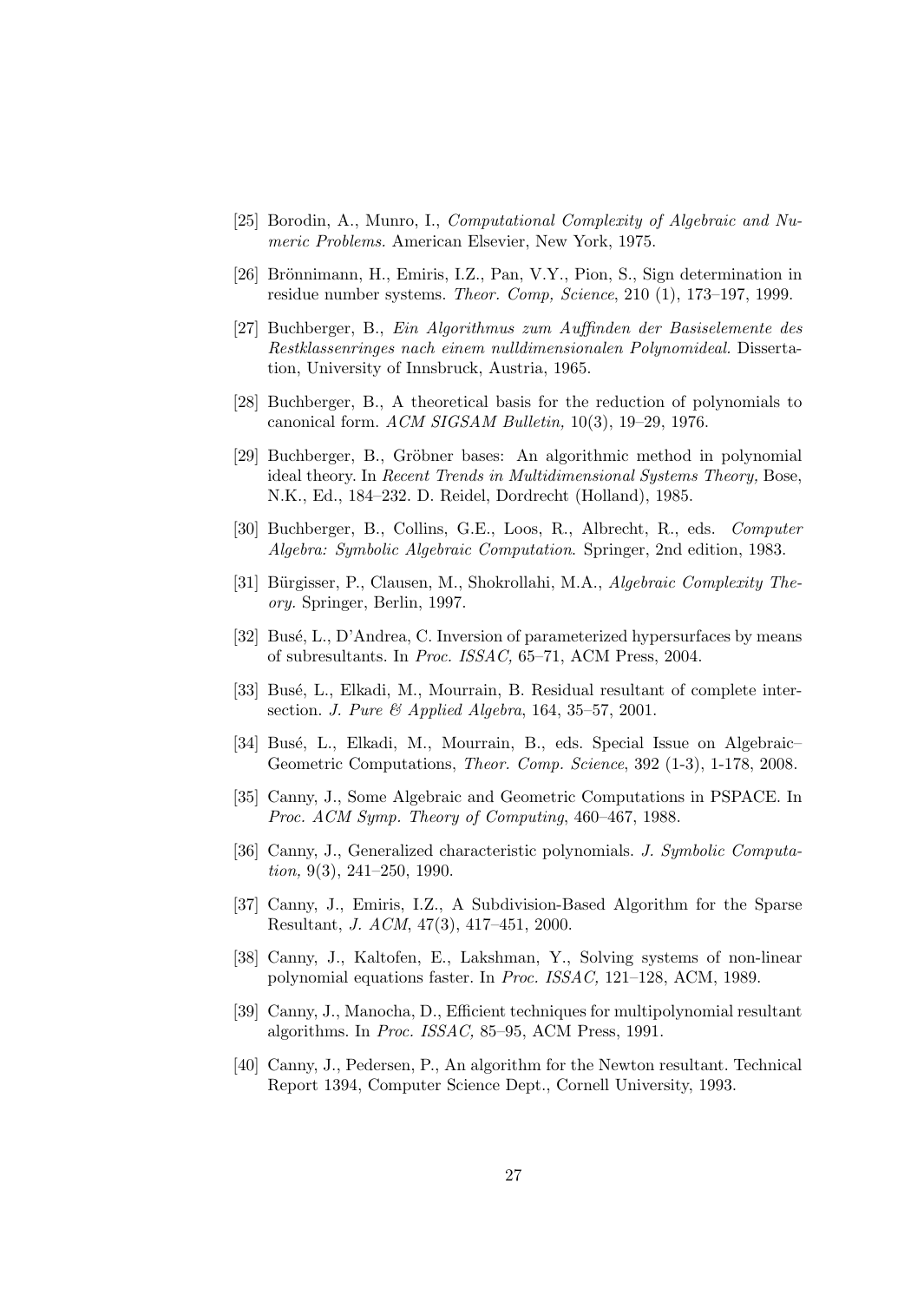- [41] Cardinal, J.-P., Mourrain, B., Algebraic approach of residues and applications. In The Math. of Numerical Analysis, Lects. in Applied Math., 32, 189–210, AMS, Providence, RI, 1996.
- [42] Chen, F., Cox, D.A., Liu, Y., The mu-basis and implicitization of a rational parametric surface. J. Symbolic Computation, 39(6), 689–706, 2005.
- [43] Chen, Z., Storjohann, A., A BLAS based C library for exact linear algebra on integer matrices. In Proc. ISSAC, 92–99, ACM Press, 2005.
- [44] Cohn, H., Kleinberg, R., Szegedy, B., Umans, C., Group-theoretic algorithms for matrix multiplication. Proc. IEEE FOCS, 379–388, 2005.
- [45] Clarkson, K.L., Safe and effective determinant evaluation. Proc. IEEE FOCS, 387–395, IEEE Computer Society Press, 1992.
- [46] Collins, G.E., Akritas, A., Polynomial real root isolation using Descartes' rule of signs. In SYMSAC '76, 272–275, ACM Press, NY, 1976.
- [47] Coppersmith, D., Solving homogeneous linear equations over GF(2) via block Wiedemann algorithm. Math. of Comput., 62(205), 333–350, 1994.
- [48] Coppersmith, D., Winograd, S., Matrix multiplication via arithmetic progressions. J. Symbolic Computation, 9(3), 251–280, 1990.
- [49] Cox, D.A., Gröbner bases: a sampler of recent developments. In Proc. ISSAC, 387–388, ACM, 2007.
- [50] Cox, D., Little, J., O'Shea, D. Ideals, Varieties, and Algorithms, 2nd edition. Undergraduate Texts in Mathematics, Springer, New York, 1997.
- [51] Cox, D., Little, J., O'Shea, D. Using Algebraic Geometry, 2nd edition. Graduate Texts in Mathematics, 185, Springer, New York, 2005.
- [52] D'Andrea, C., Macaulay-style formulas for the sparse resultant. Trans. of the AMS, 354, 2595–2629, 2002.
- [53] D'Andrea, C., Krick, T., Szanto, A., Multivariate subresultants in roots. J. Algebra, 302(1), 16–36, 2006.
- [54] D'Andrea, C., Emiris, I.Z., Computing sparse projection operators. In Symbolic Computation: Solving Equations in Algebra, Geometry, and Engineering, 121–139, AMS, Providence, RI, 2001.
- [55] Daney, D., Emiris, I.Z., Robust parallel robot calibration with partial information. In Proc. IEEE Intern. Conf. Robotics  $\mathcal{B}$  Automation, Seoul, pp. 3262–3267, 2001.
- [56] Demmel, J.J.W., Applied Numerical Linear Algebra. SIAM, 1997.
- [57] Dickenstein, A., Emiris, I.Z., Multihomogeneous resultant formulae by means of complexes. J. Symbolic Comp., 36, 317–342, 2003.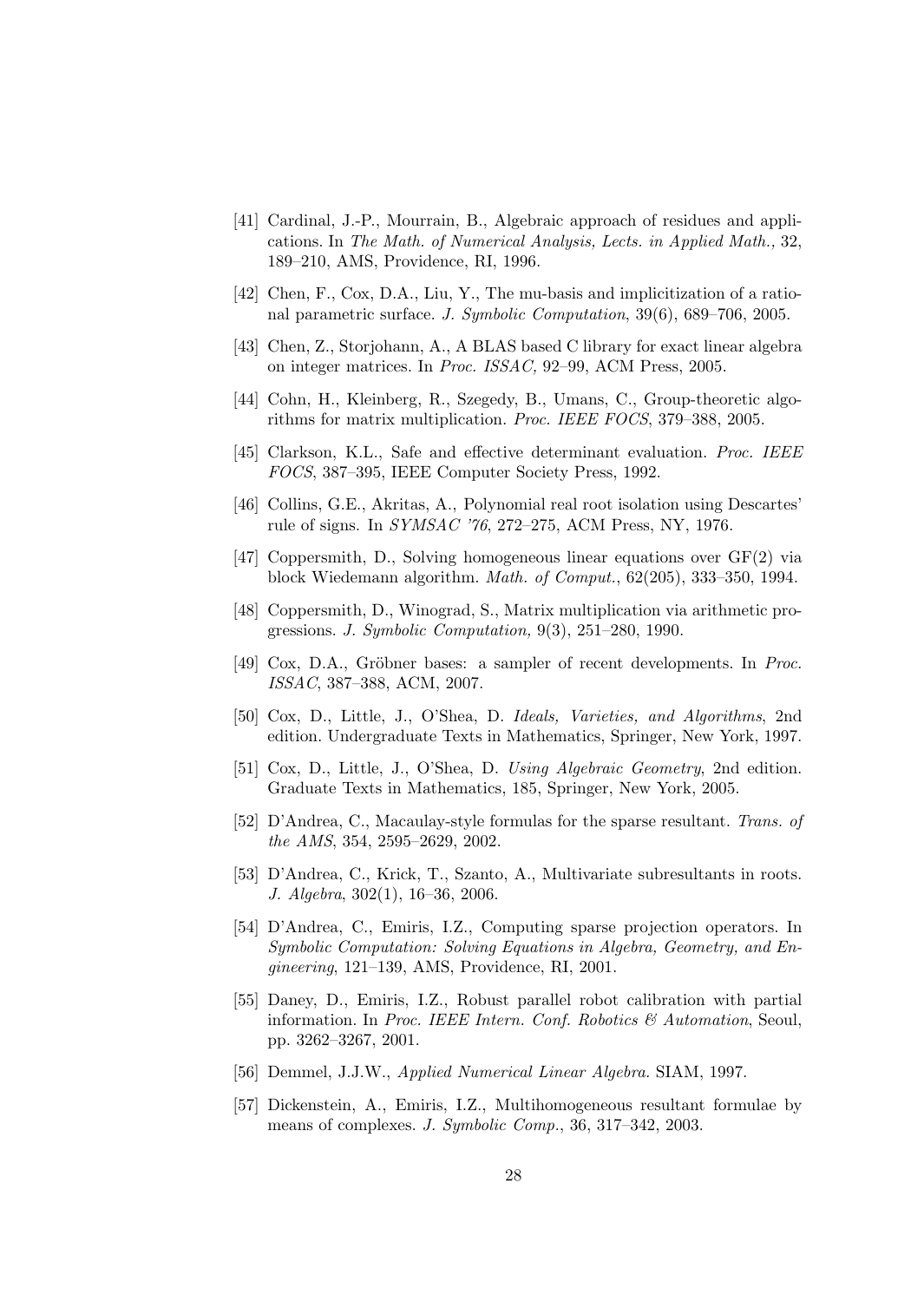- [58] Dickenstein, A., Emiris, I.Z., editors, Solving polynomial equations: foundations, algorithms and applications. In Algorithms and Computation in Mathematics, 14, Springer, Berlin, 2005.
- [59] Dickenstein, A., Sturmfels, B., Elimination theory in codimension 2. J. Symb. Comp., 34(2):119–135, 2002.
- [60] Dixon, A.L., The elimination of three quantics in two independent variables. In Proc. London Mathematical Society, 6, 468–478, 1908.
- [61] Dongarra, J., Bunch, J., Moler, C., and Stewart, P. LINPACK Users' Guide. SIAM, Philadelphia, PA, 1978.
- [62] Dongarra, J.J., Duff, I.S., Sorensen, D.C. and Van Der Vorst, H.A., Numerical Linear Algebra for High-Performance Computers. SIAM, 1998.
- [63] Du, Z., Sharma, V., Yap, C.K., Amortized bound for root isolation via Sturm sequences. [236], pp. 113–129.
- [64] Duff, I.S., Erisman, A.M. and Reid, J.K., Direct Methods for Sparse Matrices. Clarendon Press, Oxford, England, 1986.
- [65] Dumas, J.-G., Gautier, T., Giesbrecht, M., Giorgi, P., Hovinen, B., Kaltofen, E., Saunders, B.D., Turner, W.J., and Villard, G. LinBox: A generic library for exact linear algebra. In Cohen, A.M., Gao, X.-S., Takayama, N., eds., Proc. ICMS 200, 40-50, Beijing, China, 2002.
- [66] Dumas, J-G., Gautier, T., Pernet, C., Finite field linear algebra subroutines. In Proc. ISSAC, 63–74, ACM Press, 2002.
- [67] Dumas, J-G., Giorgi, P., Pernet, C., Finite field linear algebra package. In Proc. ISSAC, 118–126, ACM Press, 2004.
- [68] Eidelman, Y., Gohberg, I., On a New Class of Structured Matrices, Integral Equations & Operator Theory, 34, 293–324, Birkhäuser, 1999.
- [69] Eberly, W., Giesbrecht, M., Giorgi, P., Storjohann, A., Villard, G., Faster inversion and other black box matrix computations using efficient block projections. In Proc. ISSAC, 143–150, ACM Press, 2007.
- [70] Eberly, W., Giesbrecht, M., Villard, G., On computing the determinant and Smith form of an integer matrix. Proc. IEEE FOCS, 675–685, 2000.
- [71] Eigenwillig, A., Kettner, L., Krandick, W., Mehlhorn, K., Schmitt, S., Wolpert, N., A Descartes Algorithm for Polynomials with Bit-Stream Coefficients. In CASC'2005, LNCS, 3718, 38–149. Springer, 2005.
- [72] Eigenwillig, A., Sharma, V., Yap, C.K., Almost tight recursion tree bounds for the Descartes method. Proc. ISSAC, 71–78, ACM, 2006.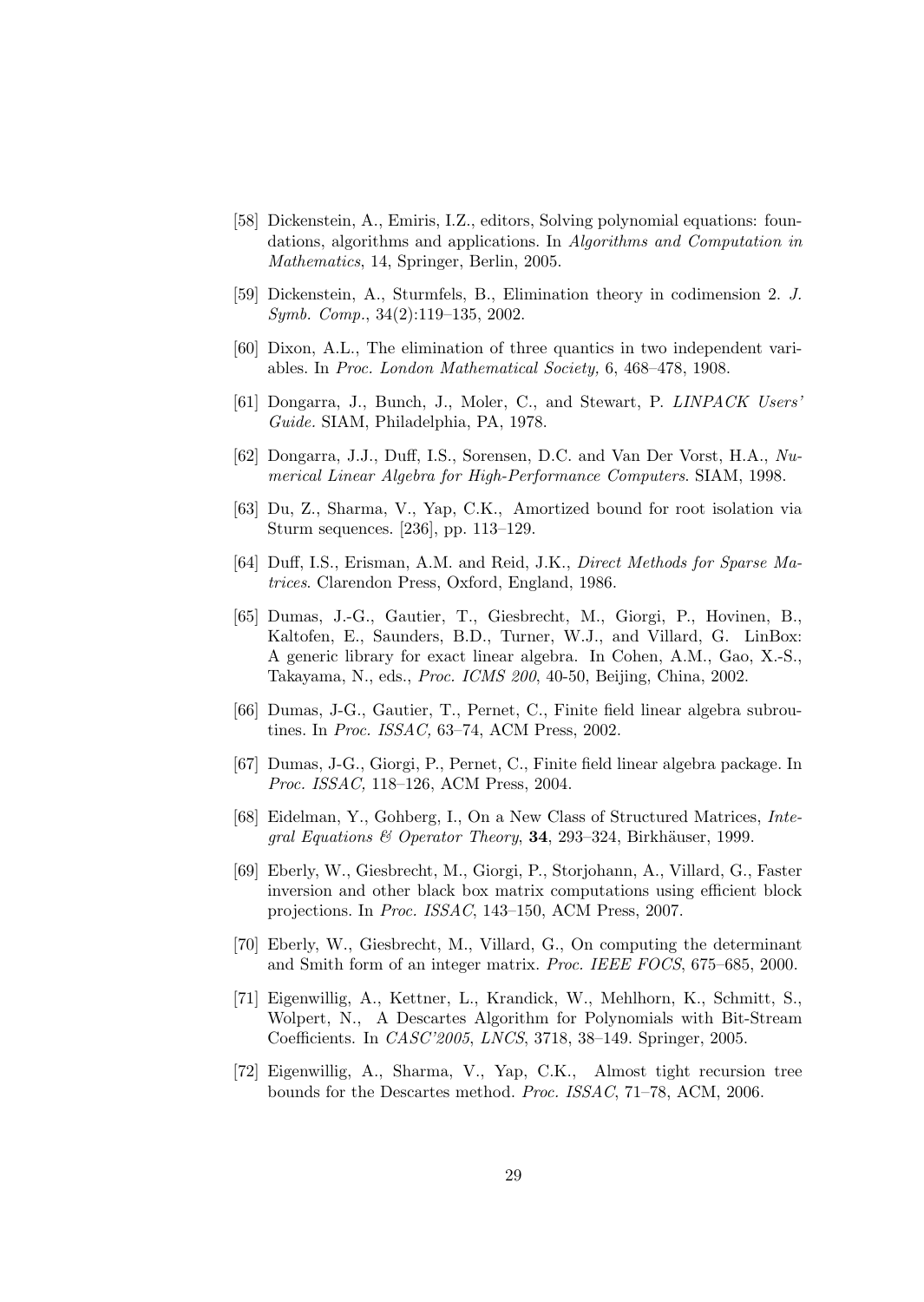- [73] Elkadi, M., Mourrain, B., Algorithms for residues and Lojasiewicz exponents. J. Pure & Appl. Algebra, 153, 27–44, 2000.
- [74] Emiris, I.Z., On the complexity of sparse elimination. J. Complexity, 12, 134–166, 1996.
- [75] Emiris, I.Z., Matrix Methods for Solving Algebraic Systems, In Symbolic Algebraic Methods and Verification Methods, Springer, Wien, pp. 69–78, 2001. Also arxiv.org/abs/1201.5810, 2011.
- [76] Emiris, I.Z., Canny, J.F., Efficient incremental algorithms for the sparse resultant and the mixed volume. J. Symb. Comput., 20(2), 117–149, 1995.
- [77] Emiris, I.Z., Galligo, A., Tsigaridas, E.P., Random polynomials and expected complexity of bisection methods for real solving. Proc. ISSAC, 235–242, ACM Press, New York, 2010.
- [78] Emiris, I.Z., Kalinka, T., Konaxis, C., Luu-Ba, T., Implicitization of curves and surfaces using predicted support, in [126].
- [79] Emiris, I.Z., Konaxis, C., Single-lifting Macaulay-type formulae of generalized unmixed sparse resultants, J. Symb. Comp., 46(8), 919–942, 2011.
- [80] Emiris, I.Z., Mantzaflaris, A., Multihomogeneous resultant matrices for systems with scaled support. In Proc. ISSAC, 143–150, ACM, 2009.
- [81] Emiris, I.Z., Mourrain, B., Matrices in elimination theory. J. Symbolic Computation, 28, 3–44, 1999.
- [82] Emiris, I.Z., Mourrain, B., Pan, V.Y., eds. Special Issue on Algebraic and Numerical Algorithms, Theor. Comp. Science, 315, 307–672, 2004.
- [83] Emiris, I.Z., Mourrain, B., Tsigaridas, E.P., Real Algebraic Numbers: Complexity Analysis and Experimentation. In Reliable Implementations of Real Number Algorithms: Theory and Practice, LNCS, Springer, 2007.
- [84] Emiris, I.Z., Mourrain, B., Tsigaridas, E.P., The DMM Bound: Multivariate (Aggregate) Separation Bound. In Proc. ISSAC, 242–250, ACM Press, 2010.
- [85] Emiris, I.Z., Pan, V.Y., Symbolic and numeric methods for exploiting structure in constructing resultant matrices. J. Symb. Comp., 33, 393– 413, 2002.
- [86] Emiris I.Z., Pan, V.Y., Improved algorithms for computing determinants and resultants. J. Complexity, 21 (1), 43–71, 2005. Also Proc. CASC'03, (E. W. Mayr, V. G. Ganzha, E. V. Vorozhtzov, eds.) 81–94, 2003.
- [87] Emiris, I.Z., Tzoumas, G.M., Exact and efficient evaluation of the InCircle predicate for parametric ellipses and smooth convex objects, Computer-Aided Design, 40(6), 691–700, 2008.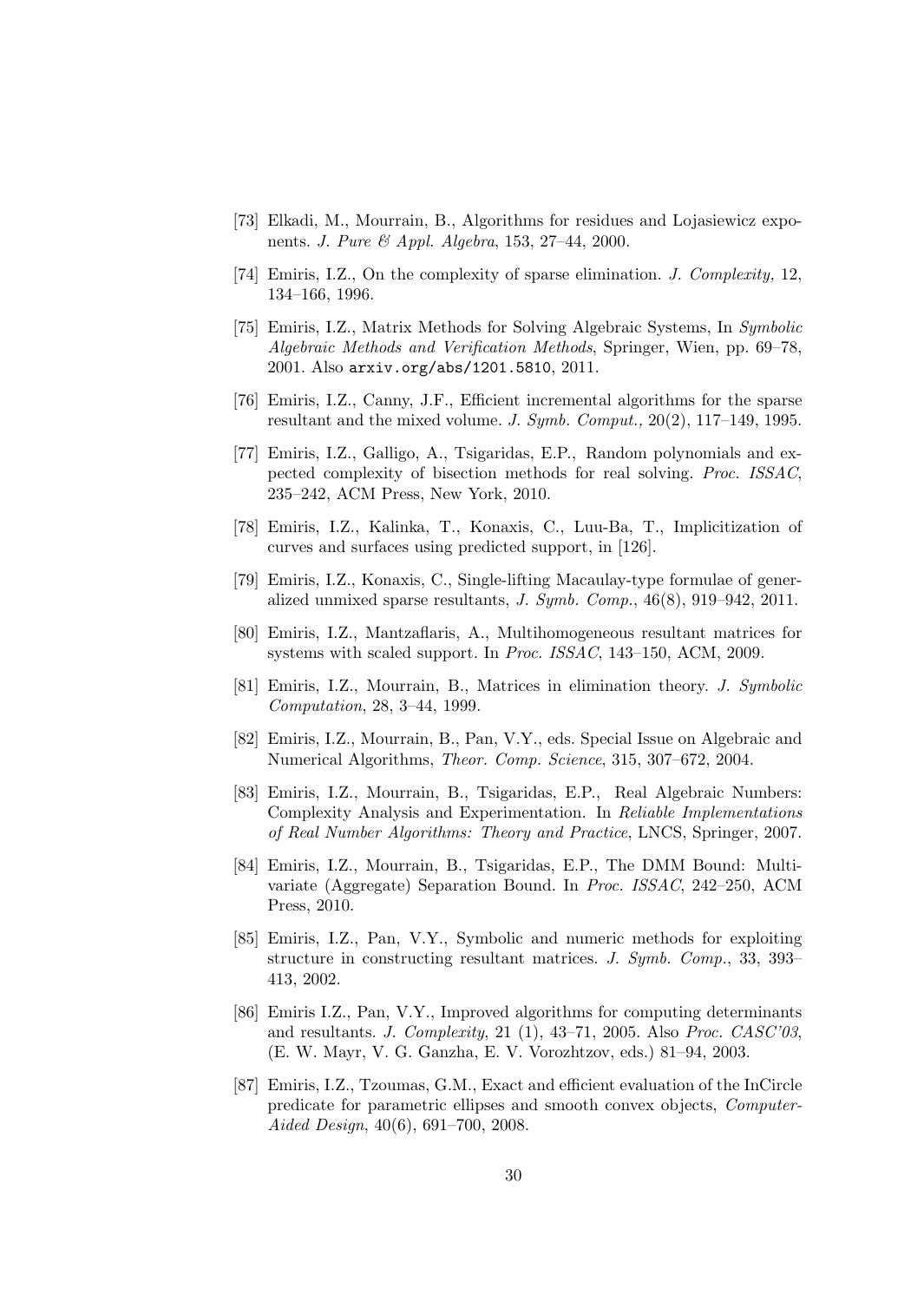- [88] Faugère, J.-C., A new efficient algorithm for computing Gröbner bases (F4). J. Pure & Applied Algebra, 139, 61–88, 1999.
- [89] Faugère, J.-C., A new efficient algorithm for computing Gröbner bases without Reduction to Zero (F5). In Proc. ISSAC, 75–83, ACM, 2002.
- [90] Faug`ere, J.-C., Gianni, P., Lazard, D., Mora, T., Efficient computation of zero-dimensional Gröbner bases by change of ordering. J. Symbolic Computation, 16(4), 329–344, 1993.
- [91] Faugère, J-C., Lazard, D., The Combinatorial Classes of Parallel Manipulators. Mechanism and Machine Theory, 30, 765–776, 1995.
- [92] Faugère, J.-C., Levy-dit-Vehel, F., Perret, L., Cryptanalysis of MinRank. In Proc. CRYPTO, pp. 280–296, 2008.
- [93] Fortune, S., An Iterated Eigenvalue Algorithm for Approximating Roots of Univariate Polynomials. J. Symbolic Comp., 33 (5), 627–646, 2002.
- [94] Foster, L.V., Generalizations of Laguerre's method: higher order methods. SIAM J. Numer. Anal., 18, 1004–1018, 1981.
- [95] Garbow, B.S. et al., Matrix Eigensystem Routines: EISPACK Guide Extension. Springer, New York, 1972.
- [96] von zur Gathen, J., Gerhard, J., Modern Computer Algebra. Cambridge U. Press, Cambridge, 2003 (2nd edition).
- [97] Geddes, K.O., Czapor, S.R., Labahn, G., Algorithms for Computer Algebra. Kluwer Academic, 1992.
- [98] Gelfand, I.M., Kapranov, M.M., Zelevinsky, A.V., Discriminants, Resultants and Multidimensional Determinants. Birkhäuser, Boston, 1994.
- [99] Gilbert, A., Indyk, P., Sparse Recovery Using Sparse Matrices. Proceedings of IEEE, 2010.
- [100] George, A., Liu, J.W.-H., Computer Solution of Large Sparse Positive Definite Linear Systems. Prentice Hall, Englewood Cliffs, NJ, 1981.
- [101] Gilbert, J.R., Schreiber, R., Highly parallel sparse Cholesky factorization. SIAM J. on Scientific Computing, 13, 1151–1172, 1992.
- [102] Gilbert, J.R., Tarjan, R.E., The analysis of a nested dissection algorithm. Numer. Math., 50, 377–404, 1987.
- [103] Golub, G.H., Van Loan, C.F., Matrix Computations, 3rd ed., Johns Hopkins University Press, Baltimore, MD, 1996.
- [104] Greenbaum, A., Iterative Methods for Solving Linear Systems. SIAM Publications, Philadelphia, PA, 1997.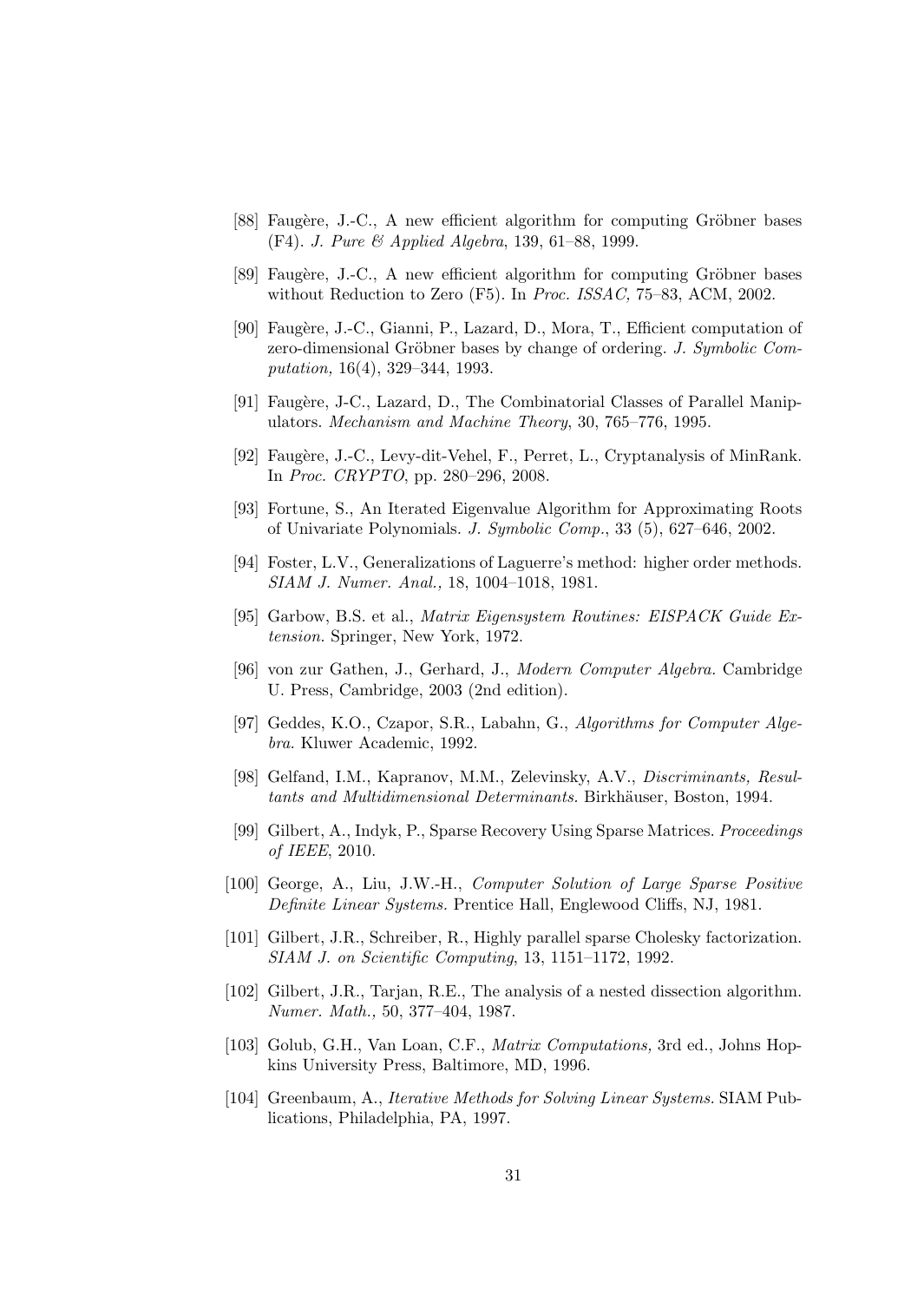- [105] Greuel, G.-M., Pfister, G. A Singular Introduction to Commutative Al $gebra$  (with contributions by O. Bachmann, C. Lossen, H. Schönemann). Springer, 2002.
- [106] Halko, N., Martinsson, P.G., Tropp, J.A., Finding Structure with Randomness: Probabilistic Algorithms for Constructing Approximate Matrix Decompositions, SIAM Review, 53, 2, 217–288, 2011.
- [107] Hansen, E., Patrick, M., Rusnak, J., Some modifications of Laguerre's method. BIT, 17, 409–417, 1977.
- [108] Heath, M.T., Ng, E., Peyton, B.W., Parallel algorithms for sparse linear systems. SIAM Review, 33, 420–460, 1991.
- [109] Hemmer, M., Tsigaridas, E.P., Zafeirakopoulos, Z., Emiris, I.Z., Karavelas, M., Mourrain, B., Experimental evaluation and cross-benchmarking of univariate real solvers. In Proc. SNC'09, Kyoto, Japan, 2009.
- [110] Higham, N.J., Accuracy and Stability of Numerical Algorithms. SIAM, Philadelphia, 2002 (second edition).
- [111] Hoffmann, C.M., Sendra, J.R., Winkler, F. Special Issue on Parametric Algebraic Curves and Applications, J. Symbolic Comp., 23, 1997.
- [112] Jenkins, M.A., Traub, J.F., A three-stage variable-shift iteration for polynomial zeros and its relation to generalized Rayleigh iteration. Numer. Math., 14, 252–263, 1970.
- [113] Jouanolou, J.-P., Formes d'Inertie et Résultant : Un Formulaire. Adv. in Math., 126:119–250, 1997. Also TR 499/P-288, IRMA, Strasbourg, 1992.
- [114] Kailath, T., Sayed, A., eds. SIAM volume on Fast Reliable Algorithms for Matrices with Structure, SIAM Publications, Philadelphia, 1999.
- [115] Kaltofen, E., Pan, V.Y., Processor efficient parallel solution of linear systems over an abstract field. In Proc. SPAA'91, 180–191, ACM, NY, 1991.
- [116] Kaltofen, E., Pan, V.Y., Processor-efficient parallel solution of linear systems II: the positive characteristic and singular cases. In Proc. FOCS'92, 714–723, IEEE Computer Society, Los Alamitos, CA, 1992.
- [117] Kaltofen, E., Villard, G., Computing the sign or the value of the determinant of an integer matrix, a complexity survey. J. Computational Applied Math., 162(1), 133–146, 2004.
- [118] Kaporin, I., The aggregation and cancellation techniques as a practical tool for faster matrix multiplication. [82], pp. 469–510.
- [119] Kapur, D., Geometry theorem proving using Hilbert's Nullstellensatz. J. Symbolic Computation, 2, 399–408, 1986.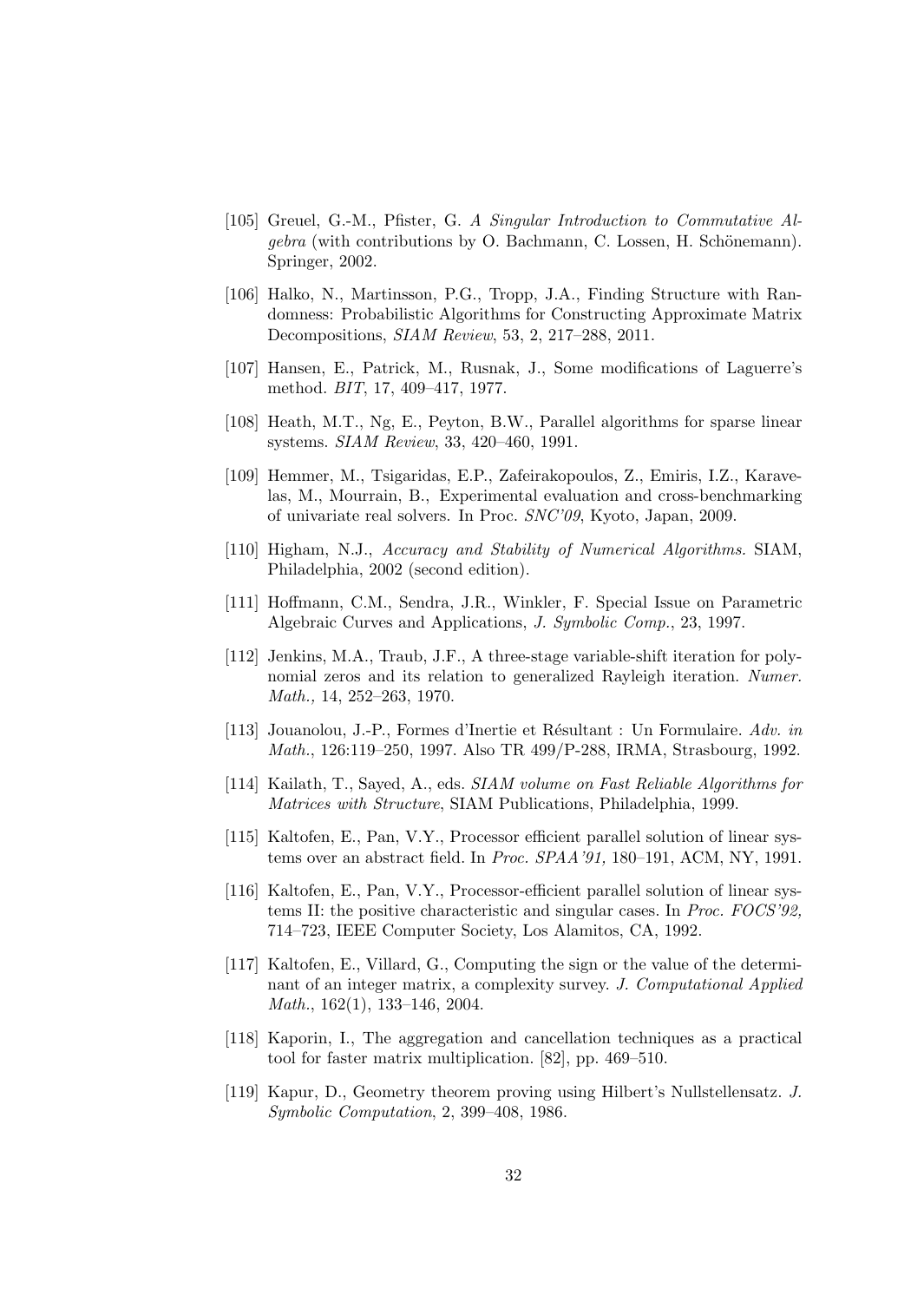- [120] Kapur, D., Lakshman, Y.N., Elimination methods an introduction. In Symbolic and Numerical Computation for Artificial Intelligence. Donald, B., Kapur, D., and Mundy, J., Eds., Academic Press, 1992.
- [121] Kapur, D., Saxena, T., Comparison of various multivariate resultant formulations. In in Proc. ISSAC, 187–195, ACM, 1995.
- [122] Khetan, A., The resultant of an unmixed bivariate system. J. Symbolic Computation, 36, 425–442, 2003.
- [123] Kirrinnis, P., Polynomial factorization and partial fraction decomposition by simultaneous Newton's iteration. J. of Complexity, 14, 378–444, 1998.
- [124] Kolda, T. G., and Bader, B. W., Tensor Decompositions and Applications. SIAM Review, 51(3), 455–500, 2009.
- [125] Kotsireas, I., Mourrain, B., Pan, V. Y., eds., Special Issue on Algebraic and Numerical Algorithms. Theor. Comp. Sci., 412, 16, 1443–1543, 2011.
- [126] Kotsireas, I., Mourrain, B., Pan, V. Y., Zhi, L., eds., Special Issue on Symbolic-Numerical Algorithms. Theor. Comp. Sci., 479, 1–186, 2013.
- [127] Kreuzer, M., and Robbiano, L., Computational Commutative Algebra 1. Springer Verlag, Heidelberg, 2000.
- [128] Laderman, J., Pan, V.Y., Sha, H.X., On practical algorithms for accelerated matrix multiplication. Lin. Alg. Appls., 162–164, 557–588, 1992.
- [129] Lakshman, Y.N., Saunders, B.D., Sparse polynomial interpolation in nonstandard bases. SIAM J. Comput., 24(2), 387–397, 1995.
- [130] Lawson, C.L., Hanson, R.J., Solving Least Squares Problems. Prentice-Hall, NJ, 1974, and (with a survey of recent developments) SIAM, 1995.
- [131] Lazard, D., Resolution des systemes d'equation algebriques. Theoretical Comput. Sci., 15, 77–110, 1981. In French.
- [132] Lenstra, A.K., Lenstra, H.W., Lovász, L., Factoring polynomials with rational coefficients. Math. Ann., 261, 515–534, 1982.
- [133] Lickteig, T., Roy, M.-F., Sylvester–Habicht sequences and fast Cauchy index computation. J. Symbolic Comp., 31(3), 315–341, 2001.
- [134] Lipton, R.J., Rose, D., Tarjan, R.E., Generalized nested dissection. SIAM J. on Numer. Analysis, 16(2), 346–358, 1979.
- [135] Macaulay, F.S., Algebraic theory of modular systems. Cambridge Tracts 19, Cambridge, 1916.
- [136] Madsen, K., A root-finding algorithm based on Newton's method. BIT, 13, 71–75, 1973.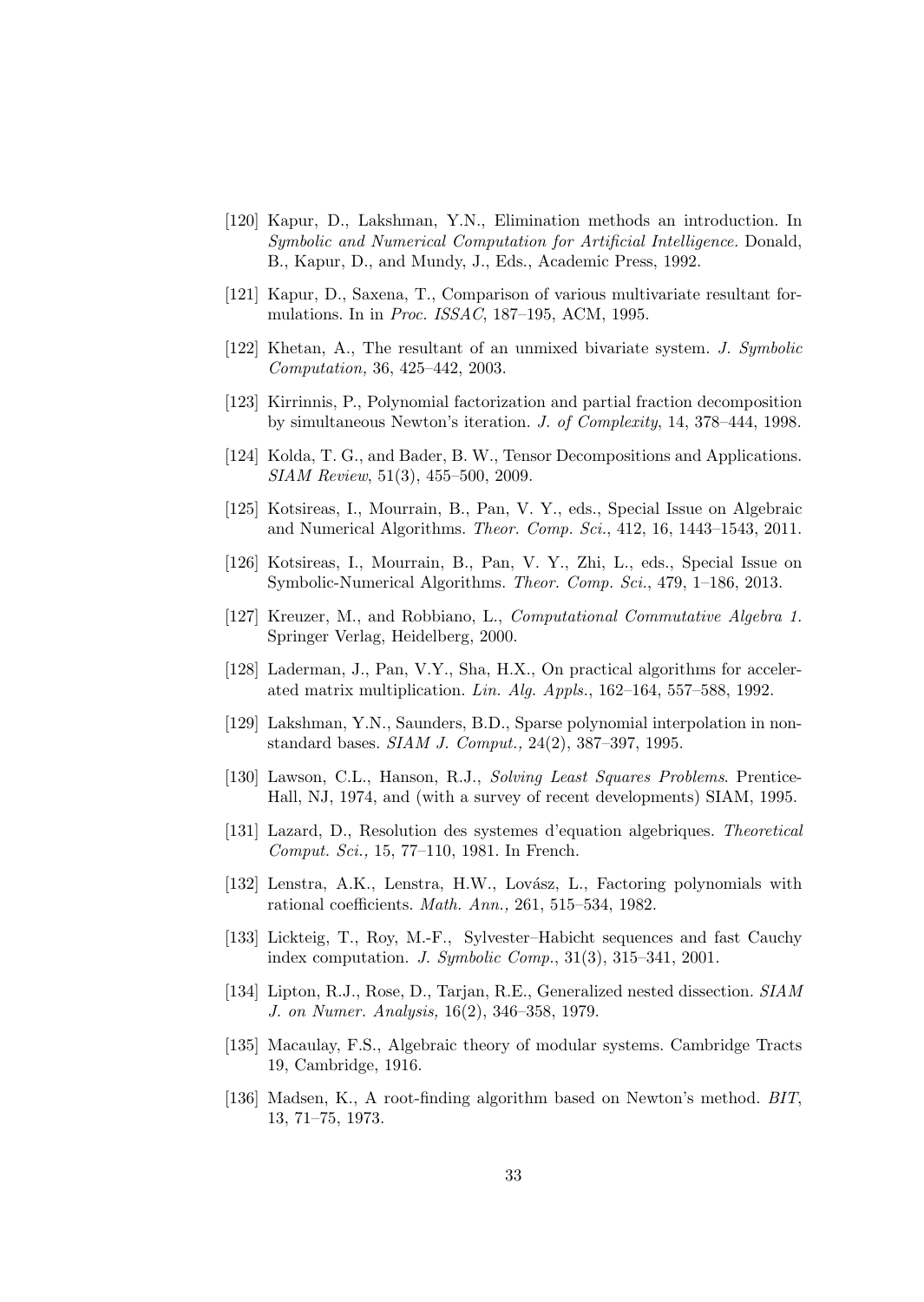- [137] Mahoney, M. W., Maggioni, M., Drineas, P., Tensor-CUR Decompositions for Tensor-based Data. SIAM J. Matrix Anal. Appls., 30, 2, 957–987, 2008.
- [138] Manocha, D., Algebraic and Numeric Techniques for Modeling and Robotics. Ph.D. Thesis, CSD, DEECS, UC, Berkeley, CA, 1992.
- [139] Mayr, E.W., Meyer, A.R., The Complexity of the Finite Containment Problem for Petri Nets. J. ACM, 28(3), 561–576, 1981.
- [140] McCormick, S., Ed., Multigrid Methods. SIAM, Philadelphia, 1987.
- [141] McNamee, J.M., A 2000 Updated Supplementary Bibliography on Roots of Polynomials. J. Comput. and Applied Mathematics, 142, 433–434, 2002.
- [142] McNamee, J.M., Numerical Methods for Roots of Polynomials (Part 1), Elsevier, Amsterdam, 2007.
- [143] McNamee, J.M., Pan, V.Y., Efficient polynomial root-refiners: a survey and new record estimates. Computers Math. (Appls.), 63, 239–254, 2012.
- [144] McNamee, J.M., Pan, V.Y., Numerical Methods for Roots of Polynomials, Part 2, 780+XIX pages, Elsevier, 2013.
- [145] Mehlhorn, K., Ray, S., Faster algorithms for computing Hong's bound on absolute positiveness. J. Symbolic Computation, 45(6), 677–683, 2010.
- [146] Mehlhorn, K., Sagraloff, M., A deterministic algorithm for isolating real roots of a real polynomial. J. Symb. Computation, 46(1), 70–90, 2011.
- [147] Mignotte, M., Mathematics for Computer Algebra. Springer-Verlag, 1992.
- [148] Mignotte, M., Stefanescu, D., Polynomials: An algorithmic approach. Springer, 1999.
- [149] Miranker, W.L., Pan, V.Y., Methods of Aggregations. Linear Algebra and Its Applications, 29, 231–257, 1980.
- [150] Mourrain, B., Pan, V.Y., Asymptotic acceleration of solving polynomial systems. Proc. STOC'98, 488–496, ACM Press, New York, 1998.
- [151] Mourrain, B. , Pan, V.Y., Multivariate polynomials, duality and structured matrices. J. Complexity, 16 (1), 110–180, 2000.
- [152] Mourrain, B., Pan, V.Y., Ruatta, O., Accelerated solution of multivariate polynomial systems of equations. SIAM J. Comp., 32 (2), 435–454, 2003.
- [153] Mourrain, B., Pavone, J.-P., Trébuchet, P., Tsigaridas, E.P., SYNAPS: a library for symbolic-numeric computing. In Proc. 8th Int. Symp. Effective Methods in Alg. Geom. (MEGA), Italy, 2005 (software presentation).
- [154] Mourrain, B., Trébuchet, P., Solving projective complete intersection faster. J. Symbolic Computation, 33(5), 679–699, 2002.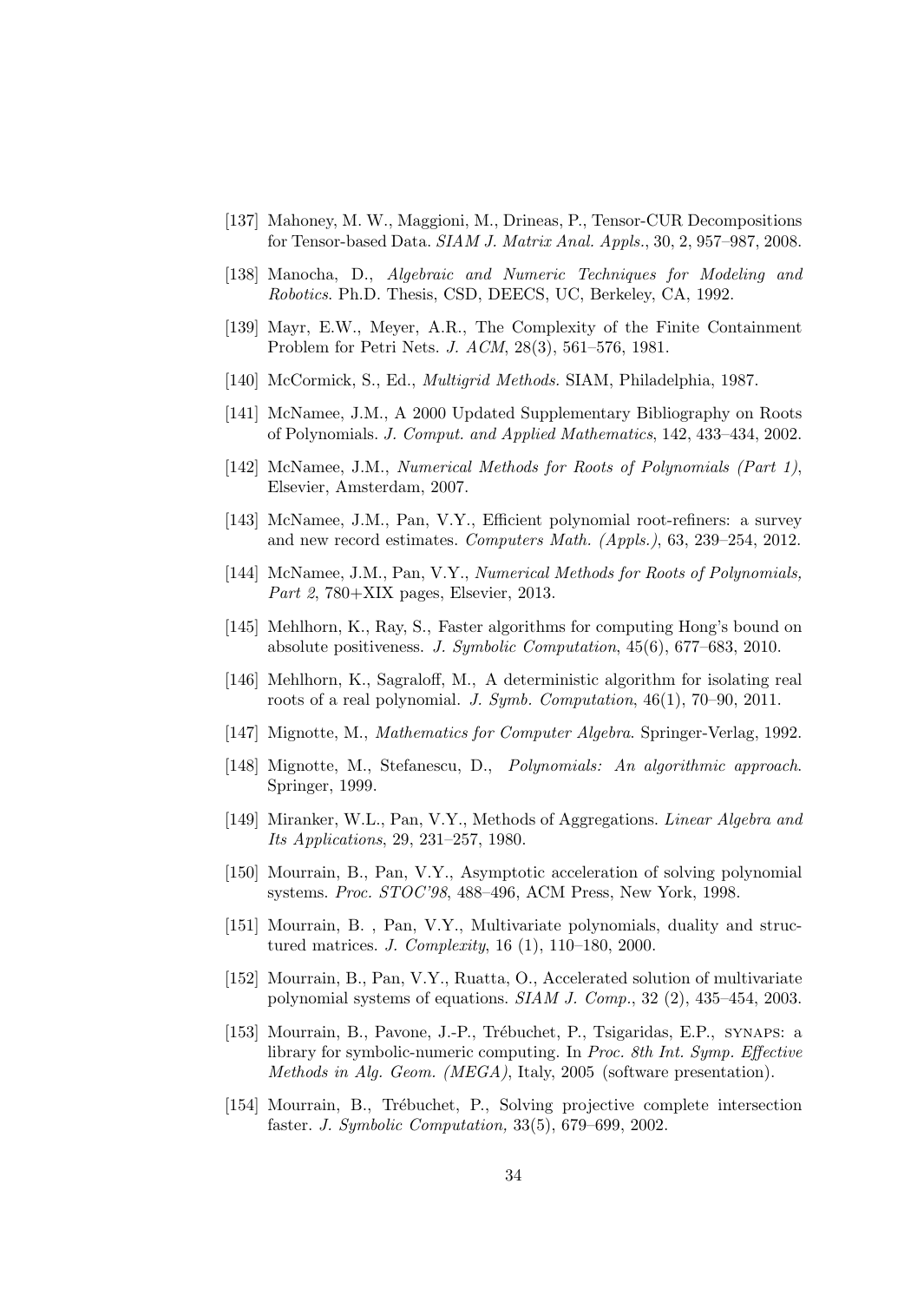- [155] Mourrain, B., Trébuchet, P., Stable normal forms for polynomial system solving Theor. Comp. Science, 409(2), 229–240, 2008.
- [156] Mourrain, B., Vrahatis, M., Yakoubsohn, J.C., On the complexity of isolating real roots and computing with certainty the topological degree. J. Complexity, 18(2), 2002.
- [157] Neff, C.A., Reif, J.H., An  $O(n^{l+\epsilon})$  algorithm for the complex root problem. Proc. IEEE FOCS, 540–547, 1994.
- [158] Nguyen, P.Q., Valle, B. (Eds.) The LLL Algorithm, Survey and Applications. Series: Information Security and Cryptography, XIV, 496 pp., Springer, 2010, ISBN 978-3-642-02294-4.
- [159] Ortega, J.M., Voight, R.G., Solution of partial differential equations on vector and parallel computers. SIAM Review, 27, 2, 149–240, 1985.
- [160] Oseledets, I. V., Tyrtyshnikov, E. E., Breaking the curse of dimensionality, or how to use SVD in many dimensions. SISC, 31, 5, 3744–3759, 2009.
- [161] Pan, V. Y., On schemes for the evaluation of products and inverses of matrices (in Russian), Uspekhi Mat. Nauk, 27, 5 (167), 249–250, 1972.
- [162] Pan, V. Y., Strassen's algorithm is not optimal. Trilinear technique of aggregating. Proc. IEEE FOCS, 166–176, 1978.
- [163] Pan, V.Y., How can we speed up matrix multiplication? SIAM Rev., 26(3), 393–415, 1984.
- [164] Pan, V.Y., How to Multiply Matrices Faster, volume 179 of Lecture Notes in Computer Science. Springer Verlag, Berlin, 1984.
- [165] Pan, V.Y., Complexity of parallel matrix computations. Theoretical Computer Science, 54, 65–85, 1987.
- [166] Pan, V.Y., Computing the determinant and the characteristic polynomials of a matrix via solving linear systems of equations. Information Processing Letters, 28, 71–75, 1988.
- [167] Pan, V. Y., On computations with dense structured matrices. Math. of Comp., 55, 191, 179–190, 1990. Also Proc. ISSAC, 34–42, ACM, 1989.
- [168] Pan, V.Y., Complexity of computations with matrices and polynomials. SIAM Review, 34(2), 225–262, 1992.
- [169] Pan, V.Y., Parallel solution of sparse linear and path systems. In Synthesis of Parallel Algorithms, Reif, J.H., Ed., chapter 14, 621–678. Morgan Kaufmann, San Mateo, CA, 1993.
- [170] Pan, V.Y., Parallel computation of a Krylov matrix for a sparse and structured input. Mathematical and Computer Modelling, 21(11), 97–99, 1995.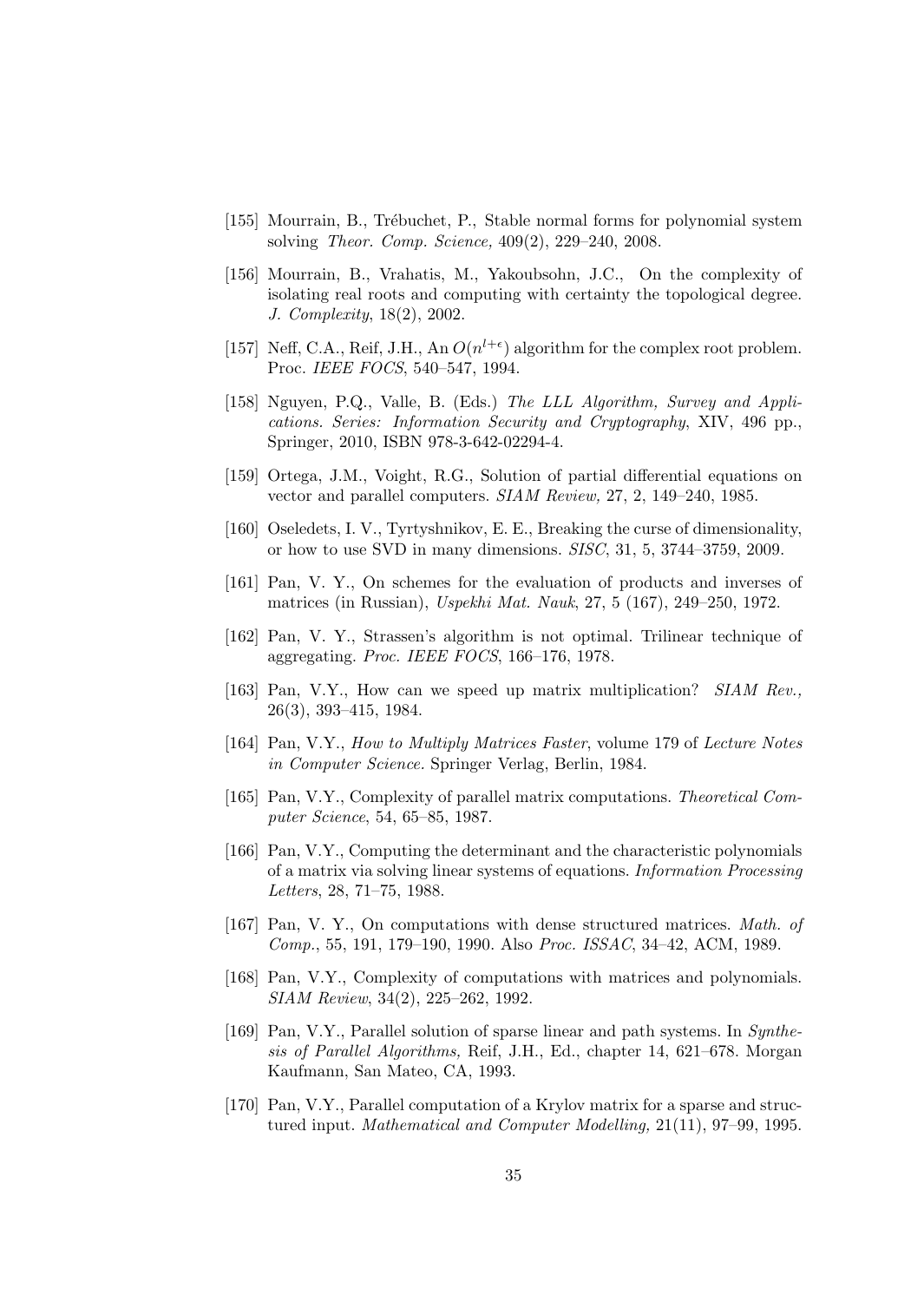- [171] Pan, V.Y., Optimal and nearly optimal algorithms for approximating polynomial zeros. Computers in Mathematics (with Applications), 31(12), 97–138, 1996. Also STOC'95, 741–750, ACM, Press, New York, 1995.
- [172] Pan, V.Y., Parallel computation of polynomial GCD and some related parallel computations over abstract fields. Theor. Comp. Science, 162(2), 173–223, 1996.
- [173] Pan, V.Y., Solving a polynomial equation: Some history and recent progress. SIAM Review, 39(2), 187–220, 1997.
- [174] Pan, V.Y., Solving polynomials with computers. American Scientist, 86, 62–69, January–February 1998.
- [175] Pan, V.Y., Some recent algebraic/numerical algorithms. Electr. Proc. IMACS/ACA, 1998. www-troja.fjfi.cvut.cz/aca98/sessions/approximate
- [176] Pan, V.Y., Numerical computation of a polynomial GCD and extensions. Information and Computation, 167(2), 71–85, 2001. Also Proc. SODA'98, 68–77, ACM Press, and SIAM Publications, 1998.
- [177] Pan, V.Y., On approximating complex polynomial zeros: Modified quadtree (Weyl's) construction and improved Newton's iteration. J. of Complexity, 16 (1), 213–264, 2000.
- [178] Pan, V.Y., Structured Matrices and Polynomials: Unified Superfast Algorithms. Birkhäuser/Springer, Boston/New York, 2001.
- [179] Pan, V.Y., Univariate polynomials: nearly optimal algorithms for factorization and rootfinding. J. Symbolic Computations, 33 (5), 701–733, 2002.
- [180] Pan, V.Y., On theoretical and practical acceleration of randomized computation of the determinant of an integer matrix. Zapiski Nauchnykh Seminarov POMI (in English), 316, 163–187, St. Petersburg, Russia, 2004. Also available at http://comet.lehman.cuny.edu/vpan/
- [181] Pan, V.Y., Amended DSeSC power method for polynomial root-finding. Computers and Math. (with Applications), 49 (9–10), 1515–1524, 2005.
- [182] Pan, V.Y., Newton's iteration for matrix inversion, advances and extensions. Matrix Methods: Theory, Algorithms and Applications (eds. V. Olshevsky, E. Tyrtyshnikov), pp. 364–381, World Scientific, 2010.
- [183] Pan, V.Y., Nearly optimal solution of rational linear systems of equations with symbolic lifting and numerical initialization. Computers  $\mathcal{C}$  Math. with *Applications*, 62, 1685–1706, 2011.
- [184] Pan, V.Y., Root-refining for a Polynomial Equation. Proceedings of CASC 2012, Lecture Notes in Computer Science, Springer, 2012.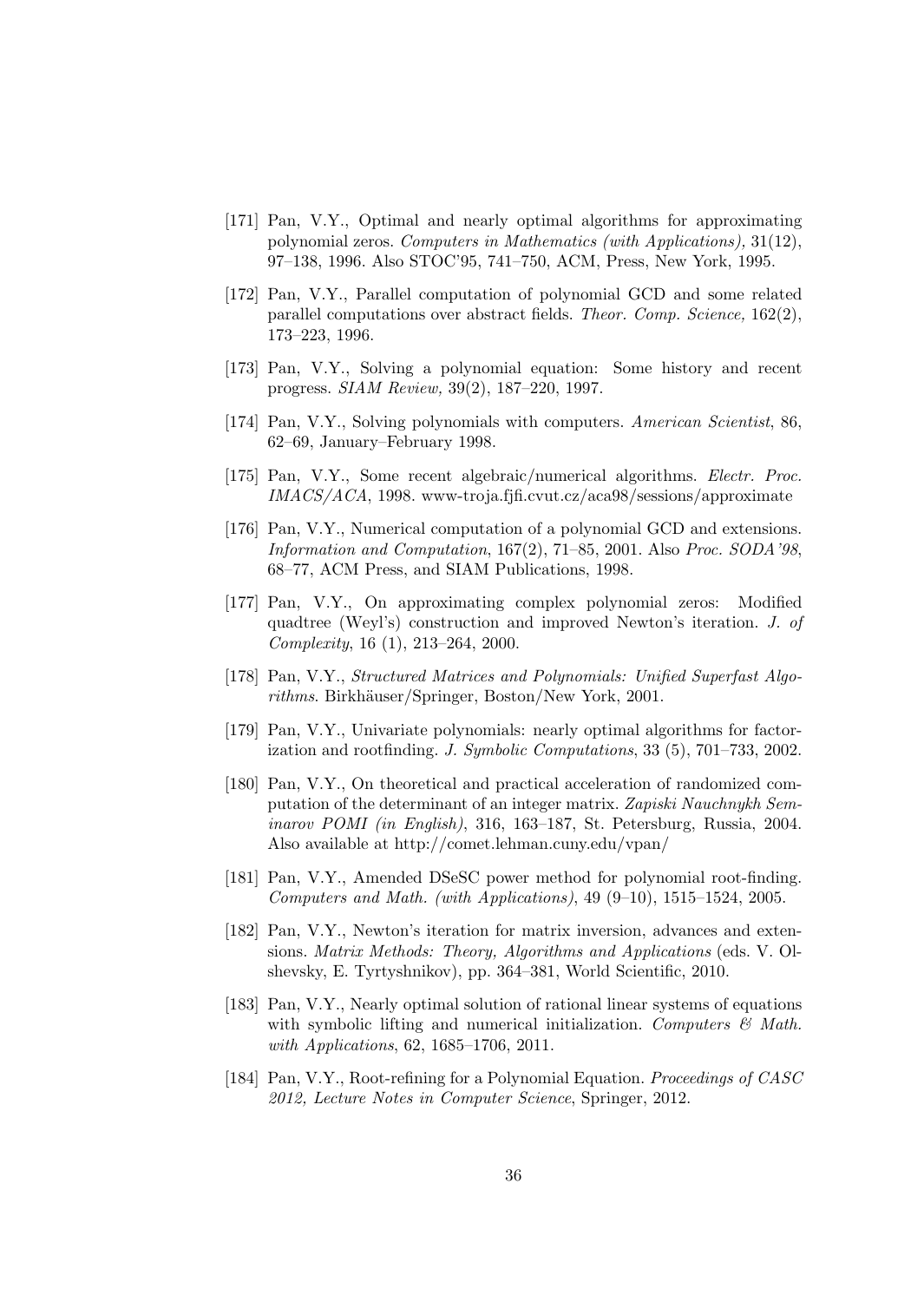- [185] Pan, V.Y., Branham, S., Rosholt, R., Zheng, A., Newton's iteration for structured matrices and linear systems of equations. [114], Ch. 7, 189–210.
- [186] Pan, V.Y., Grady, D., Murphy, B., Qian, G., Rosholt, R.E., Schur aggregation for linear systems and determinants, pp. 255–268 in [22].
- [187] Pan, V.Y., Ivolgin, D., Murphy, B., Rosholt, R.E., Tang, Y., Wang, X., Root-finding with eigen-solving. [236], pp. 185–210.
- [188] Pan, V.Y., Ivolgin, D., Murphy, B., Rosholt, R.E., Tang, Y., Yan, X., Additive preconditioning for matrix computations. Linear Algebra and Applications, 432, 1070–1089, 2010.
- [189] Pan, V.Y., Kunin, M., Rosholt, R.E., Kodal, H., Homotopic residual correction processes. Math. of Computation, 75, 345–368, 2006.
- [190] Pan, V.Y., Landowne, E., Sadikou, A., Univariate polynomial division with a remainder by means of evaluation and interpolation. *Information* Processing Letters, 44, 149–153, 1992.
- [191] Pan, V.Y., Murphy, B., Rosholt, R.E., Unified nearly optimal algorithms for structured integer matrices. Operator Theory: Advances and Applications, 199, 359–375, Birkhaüser, Basel, 2010.
- [192] Pan, V.Y., Preparata, F.P., Work–preserving speed-up of parallel matrix computations. SIAM J. Comput., 24(4), 811–821, 1995.
- [193] Pan, V.Y., Qian, G., Randomized preprocessing of homogeneous linear systems of equations. *Linear Algebra & Appls.*, 432, 3272-3318, 2010.
- [194] Pan, V.Y., Qian, G., Solving linear systems of equations with randomization, augmentation and aggregation. Linear Algebra & Appls., 437, 2851– 2876, 2012.
- [195] Pan, V.Y., Qian, G., Zheng, A., Randomized preconditioning of the MBA algorithm. Proc. ISSAC, 281–288, ACM, 2011.
- [196] Pan, V.Y., Qian, G., Zheng, A., Randomized preconditioning versus pivoting. Linear Algebra and Its Applications, 438, 4, 1883–1889, 2013.
- [197] Pan, V.Y., Qian, G., Zheng, A., Real and complex polynomial root-finding via eigen-solving and randomization. Proc. CASC 2012, LNCS, 2012.
- [198] Pan, V.Y., Qian, G., Zheng, A., Randomized matrix computations, Tech. Report TR 2012005, Ph.D. Program in Computer Science, Graduate Center, the City University of New York, 2012. Available at http://www.cs.gc.cuny.edu/tr/techreport.php?id=432.
- [199] Pan, V.Y., Qian, G., Zheng, A., Chen, Z., Matrix computations and polynomial root-finding with preprocessing. *Linear Algebra and Its Applica*tions, 434, 854–879, 2011.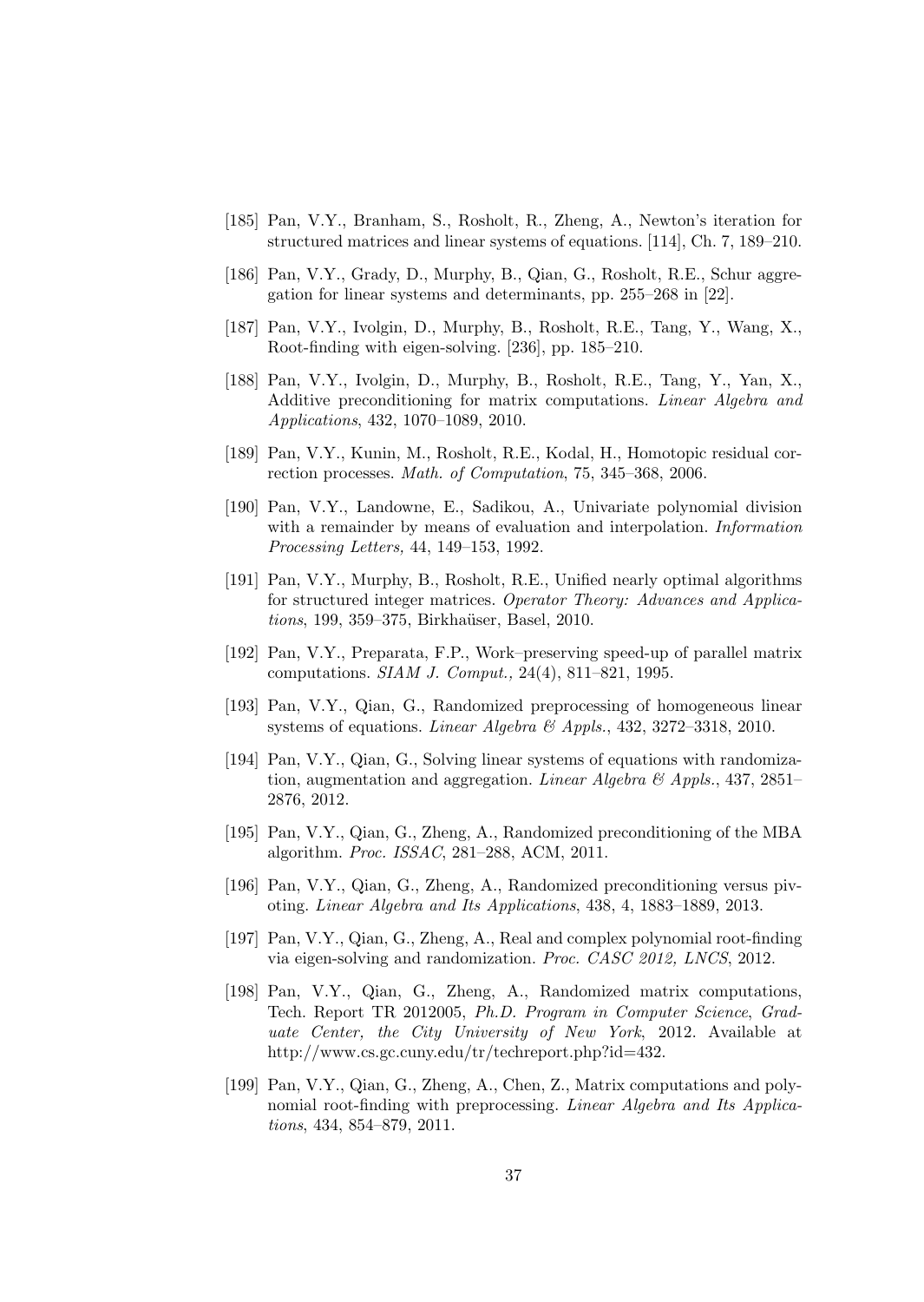- [200] Pan, V.Y., Rami, Y., Wang, X., Structured matrices and Newton's iteration: unified approach. Linear Algebra Applics., 343/344, 233–265, 2002.
- [201] Pan, V.Y., Reif, J.H., Compact multigrid. SIAM J. on Scientific and Statistical Computing, 13(1), 119–127, 1992.
- [202] Pan, V.Y., Reif, J.H., Fast and efficient parallel solution of sparse linear systems. SIAM J. Comp., 22(6), 1227–1250, 1993.
- [203] Pan, V.Y., Schreiber, R., An improved Newton iteration for the generalized inverse of a matrix, with applications. SIAM Journal on Scientific and Statistical Computing, 12(5), 1109–1131, 1991.
- [204] Pan, V.Y., Tsigaridas E. P., On the Boolean complexity of the real root refinement, Proc. ISSAC, 299–306, ACM Press, 2013.
- [205] Pan, V.Y., Wang, X., Inversion of displacement operators. SIAM J. on Matrix Analysis and Applications, 24(3), 660–677, 2003.
- [206] Pan, V.Y., Wang, X., Degeneration of integer matrices modulo an integer. Linear Algebra and Its Applications, 429, 2113–2130, 2008.
- [207] Pan, V.Y., Yu, Y., Certification of numerical computation of the sign of the determinant of a matrix. Algorithmica, 30, 708–724, 2001. Also Proc. SODA '99, 715–724, ACM/SIAM, 1999.
- [208] Pan, V.Y., Zheng, A., New progress in real and complex polynomial rootfinding. Computers and Math. (with Applications) 61, 1305–1334. Also Proc. ISSAC, 219–226, ACM Press, 2010.
- [209] Pan, V.Y., Zheng, A., Root-finding by expansion with independent constraints. Computers and Math. (with Applications), 62, 3164-3182, 2011.
- [210] Parlett, B., Symmetric Eigenvalue Problem. Prentice Hall, 1980.
- [211] Quinn, M.J., Parallel Computing: Theory and Practice. McGraw-Hill, New York, 1994.
- [212] Raghavan M., Roth, B., Solving polynomial systems for the kinematics analysis and synthesis of mechanisms and robot manipulators. Trans. ASME, Special Issue, 117, 71–79, 1995.
- [213] Reischert, D., Asymptotically fast computation of subresultants. In Proc. ISSAC, 233–240, ACM, 1997.
- [214] Ritt, J.F., Differential Algebra. AMS, New York, 1950.
- [215] Rouillier, F., Solving zero-dimensional systems through the rational univariate representation. AAECC Journal, 9, 433–461, 1999.
- [216] Rouillier, F., Zimmermann, P., Efficient isolation of polynomial's real roots. J. Computational & Applied Math.,  $162(1):33-50$ , 2004.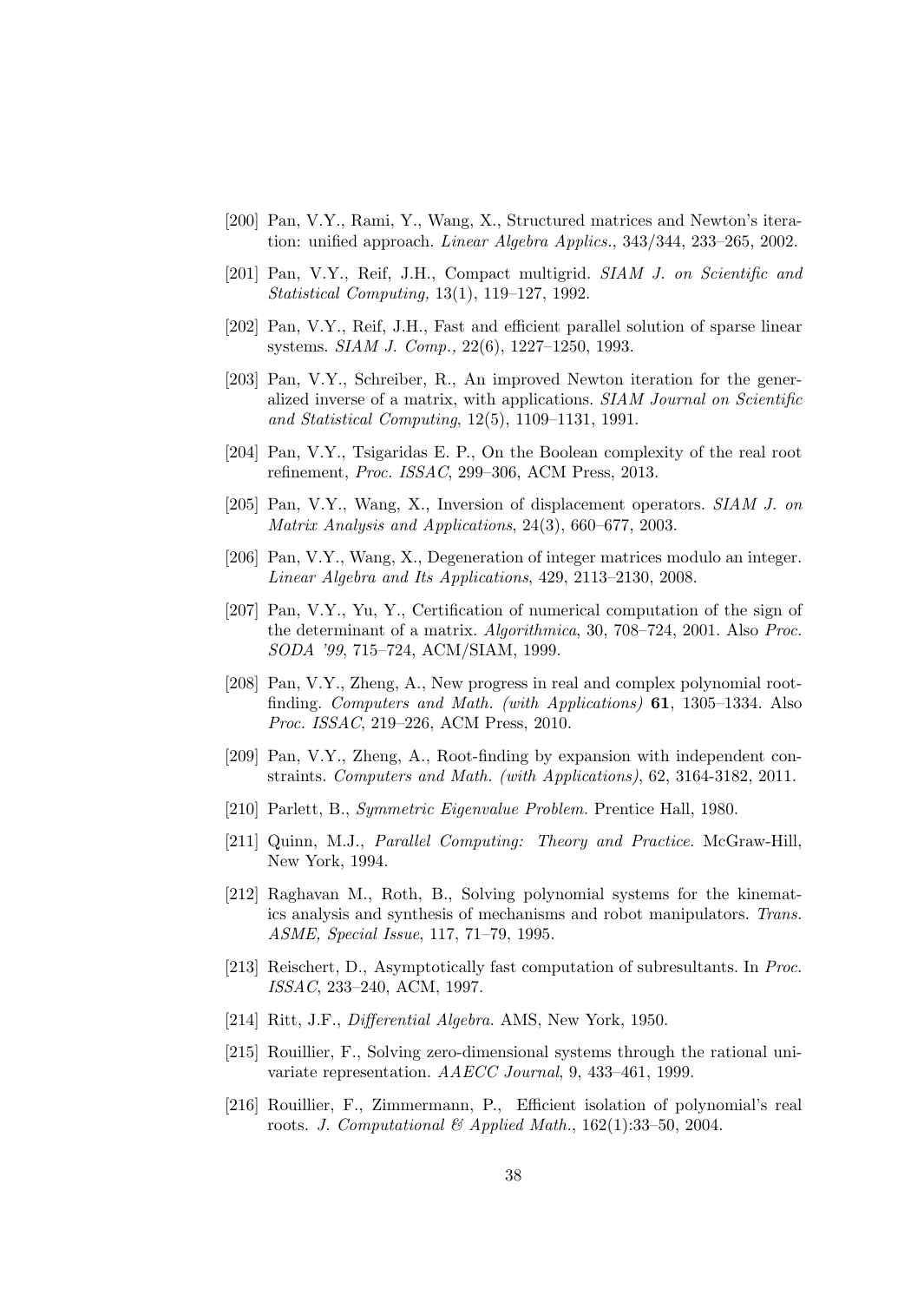- [217] Sagraloff, M., When Newton meets Descartes: A simple and fast algorithm to isolate the real roots of a polynomial.  $CoRR$ , abs/1109.6279, 2011.
- [218] Sankar, A., Spielman, D., Teng, S.-H., Smoothed analysis of the condition numbers and growth factors of matrices. SIAM J. Matrix Analysis, 28(2), 446–476, 2006.
- [219] Schönhage, A., The fundamental theorem of algebra in terms of computational complexity. Math. Dept., Univ. Tübingen, Germany, 1982.
- [220] Sharma, V., Complexity of real root isolation using continued fractions. Theor. Comput. Sci., 409(2):292–310, 2008.
- [221] Brian Smith, James Boyle, Jack Dongarra, Burton Garbow, Y. Ikebe, V Klema, Cleve Moler, Matrix Eigensystem Routines: EISPACK Guide, 2nd edition. Springer, New York, 1970.
- [222] Stetter, H., Numerical polynomial algebra. SIAM, Philadelphia, 2004.
- [223] Stewart, G.W., Matrix Algorithms, Vol I: Basic Decompositions. Vol II: Eigensystems. SIAM, Philadelphia, 1998.
- [224] Storjohann, A., The shifted number system for fast linear algebra on integer matrices. Journal of Complexity, 21(4), 609–650, 2005.
- [225] Stothers, A. J., On the Complexity of Matrix Multiplication. Ph.D. Thesis, University of Edinburgh, 2010.
- [226] Sturmfels, B., Sparse elimination theory. Proc. Comp.. Alg. Geom. Commut. Algebra, Eisenbud, D., Robbiano, L., Eds., Cortona, Italy, 1991.
- [227] Tarjan, R.E., A unified approach to path problems. J. of  $ACM$ , 28(3), 577–593 and 594–614, 1981.
- [228] Trefethen, L.N., Bau III, D., Numerical Linear Algebra. SIAM, 1997.
- [229] Tsigaridas, E.P., Improved complexity bounds for real root isolation using Continued Fractions. In S. Ratschan, ed., Proc. 4th Int'l Conf. on Math. Aspects Comp. Inf. Sci. (MACIS), 226–237, Beijing, China, 2011.
- [230] Tsigaridas, E.P., Emiris, I.Z., On the complexity of real root isolation using Continued Fractions. Theor. Computer Sci., 392, 158–173, 2008.
- [231] Van Barel, M., Vandebril, R., Van Dooren, P., Frederix, K., Implicit double shift QR-algorithm for companion matrices. Numer. Math. 116 (2), 177–212, 2010.
- [232] Vandebril, R., Van Barel, M., Mastronardi, N., Matrix Computations and Semiseparable Matrices: Linear Systems (Volume 1). The Johns Hopkins University Press, Baltimore, Maryland, 2007.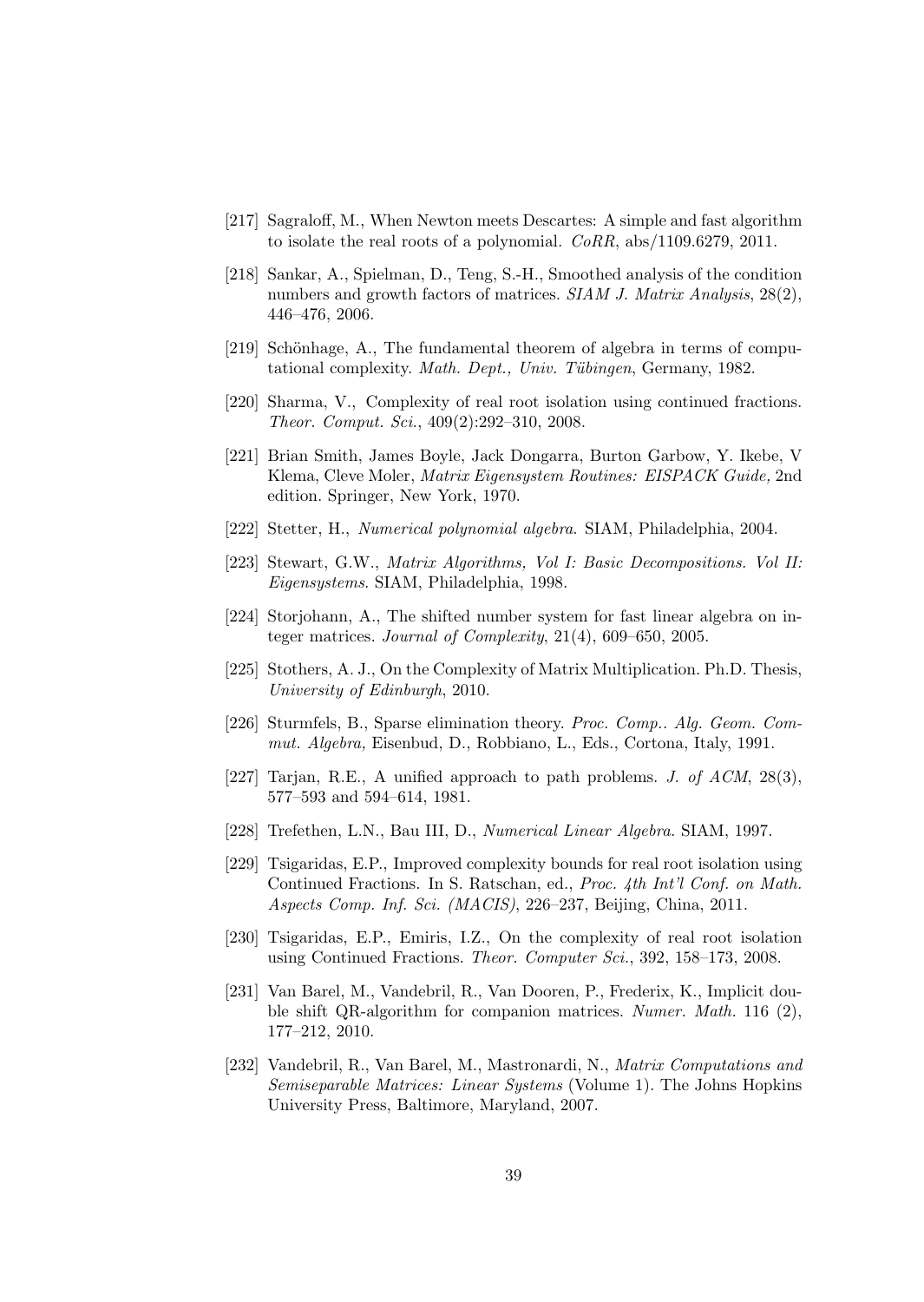- [233] van der Vorst, H.A., Iterative Krylov Methods for Large Linear Systems. Cambridge U. Press, Cambridge, 2003.
- [234] Vassilevska Williams, V., Multiplying matrices faster than Coppersmith– Winograd. Proc. STOC 2012, 887–898, 2012.
- [235] Vincent, A.J.H., Sur la résolution des équations numériques. J. Math. Pures Appl., 1, 341–372, 1836.
- [236] Symbolic-Numeric Computation (Wang, D., Zhi, L. editors). Birkhäuser, Basel/Boston, 2007.
- [237] Wang, X., Pan, V.Y., Acceleration of Euclidean Algorithm and Rational Number Reconstruction. SIAM J. of Computing, 32(2), 548–556, 2003.
- [238] Watkins, D.S., The Matrix Eigenvalue Problem: GR and Krylov Subspace Methods. SIAM, Philadelphia, PA, 2007.
- [239] Wiedemann, D., Solving sparse linear equations over finite fields. IEEE Trans. Inf. Theory IT–32, 54–62, 1986.
- [240] Wilkinson, J.H., The Algebraic Eigenvalue Problem. Clarendon Press, Oxford, England, 1965.
- [241] Winkler, F., Polynomial Algorithms in Computer Algebra. Springer, 1996.
- [242] Wu, W., Basis principles of mechanical theorem proving in elementary geometries. J. Syst. Sci. and Math Sci., 4(3), 207–235, 1984.
- [243] Yap, C.K., Fundamental Problems of Algorithmic Algebra. Oxford University Press, New York, 2000.
- [244] Zhlobich, P., Differential qd Algorithm with Shifts for Rank-Structured Matrices. SIAM J. on Matrix Analysis and Applications, 33(4), 1153– 1171, 2012.
- [245] Zippel, R., Effective Polynomial Computations. Kluwer Academic, 1993.

### Further Information

The books and special issues of journals [1, 5, 21, 25, 31, 58, 82, 97, 178, 222, 245] provide a broader introduction to the general subject and further bibliography.

There are well-known libraries and packages of subroutines for the most popular numerical matrix computations, in particular, [61] for solving linear systems of equations, [95], [221], ARPACK, and PARPACK for approximating matrix eigenvalues, and [3] for both of the two latter computational problems. Comprehensive treatment of numerical matrix computations and extensive bibliography can be found in [103, 223], and there are many more specialized books on them [6, 8, 62, 100, 104, 110, 210, 228, 240] as well as many survey articles [108, 159, 168] and thousands of research articles. Further applications to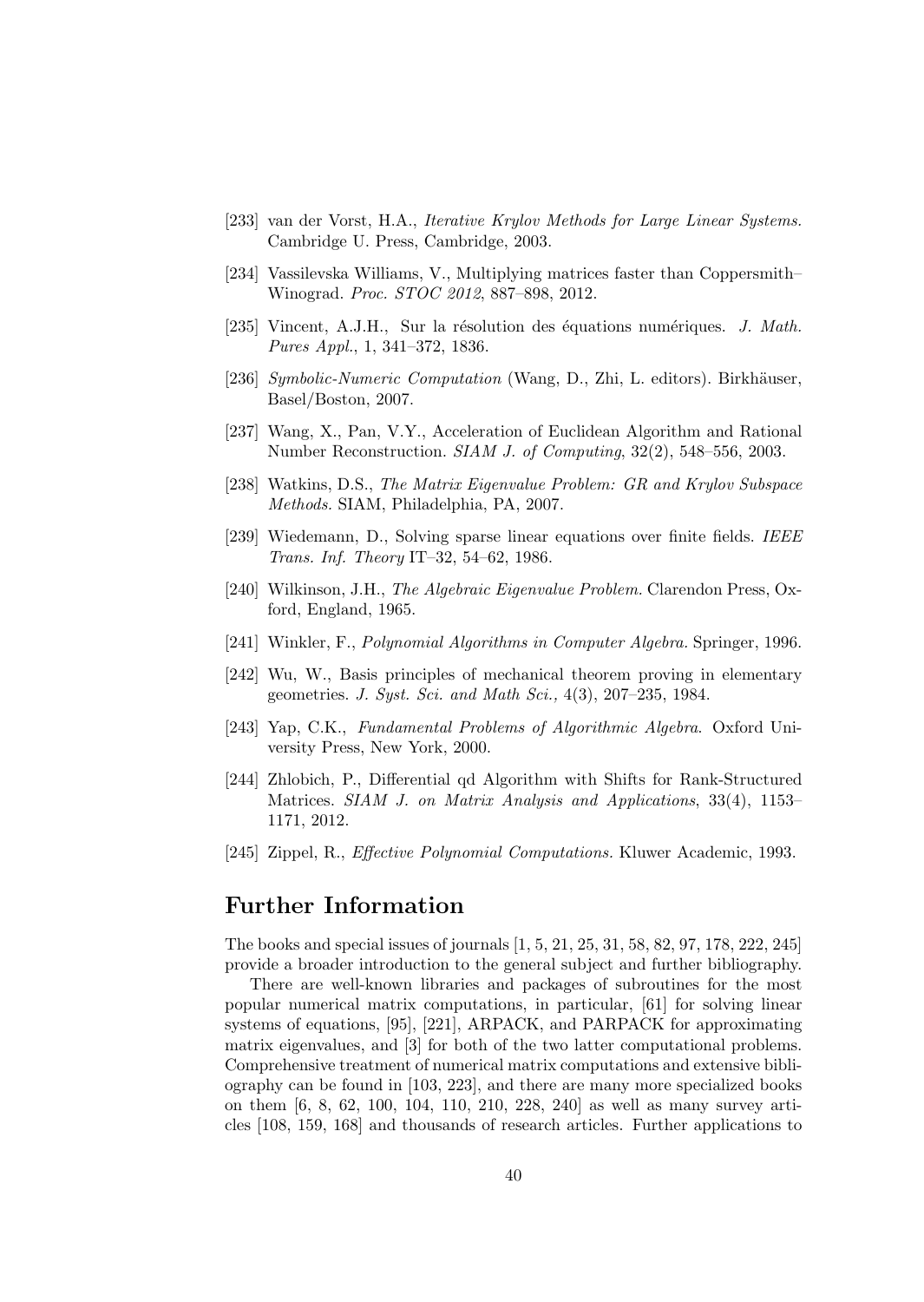the graph and combinatorial computations related to linear algebra are cited in "Some Computations Related to Matrix Multiplication" and [169].

On parallel matrix computations see [101, 103, 115, 116, 192] assuming general input matrices, [101, 108, 169, 202] assuming sparse inputs, [62] assuming banded inputs, and [21, 172, 178] assuming dense structured inputs. On Symbolic-Numeric algorithms, see the books [21, 178, 236], surveys [168, 173, 175], special issues [82, 22, 125, 126], and the bibliography therein. For the general area of exact computation and the theory behind algebraic algorithms and computer algebra, see [9, 30, 50, 51, 58, 96, 97, 148, 241, 243, 147, 245].

There is a lot of generic software packages for exact computation, synaps [153], a C++ open source library devoted to symbolic and numeric computations with polynomials, algebraic numbers and polynomial systems, which has been evolving into the realroot package of the open source computer algebra system MATHEMAGIX; NTL a high-performance C++ library providing data structures and algorithms for vectors, matrices, and polynomials over the integers and finite fields, and exacus [11], a C++ library for curves and surfaces that provides exact methods for solving polynomial equations. A highly efficient tool is FGB for Gröbner basis, and RS for the rational univariate representation, and real solutions of systems of polynomial equations and inequalities. Finally, Lin-Box [65] is a C++ library that provides exact high-performance implementations of linear algebra algorithms.

This chapter does not cover the area of polynomial factorization. We refer the interested reader to [96, 132, 158], and the bibliography therein.

The SIAM Journal on Matrix Analysis and Applications and Linear Algebra and Its Applications are specialized on Matrix Computations, Mathematics of Computation and Numerische Mathematik are leading among numerous other good journals on numerical computing.

The Journal of Symbolic Computation and the Foundations of Computational Mathematics specialize on topics in Computer Algebra, which are also covered in the Journal of Computational Complexity, the Journal of Pure and Applied Algebra and, less regularly, in the Journal of Complexity. Mathematics for Computer Science and Applicable Algebra in Engineering, Communication and Computing are currently dedicated to the subject of the chapter as well. Theoretical Computer Science has become more open to algebraic–numerical and algebraic–geometric subjects [22, 34, 82, 125].

The annual International Symposium on Symbolic and Algebraic Computation (ISSAC) is the main conference in computer algebra; these topics are also presented at the bi-annual Conference MEGA and the newly founded SIAM conference on Applications of Algebraic Geometry. They also appear, in the annual ACM Conference on Computational Geometry, as well as at various Computer Science conferences, including SODA, FOCS, and STOC.

Among many conferences on numerical computing, most comprehensive ones are organized under the auspices of SIAM and ICIAM. The International Workshop on Symbolic-Numeric Algorithms can be traced back to 1997 (SNAP in INRIA, Sophia Antipolis) and a special session in IMACS/ACA98 Conference in Prague, Czech Republic, in 1998 [175]. It restarted in Xi'an, China,